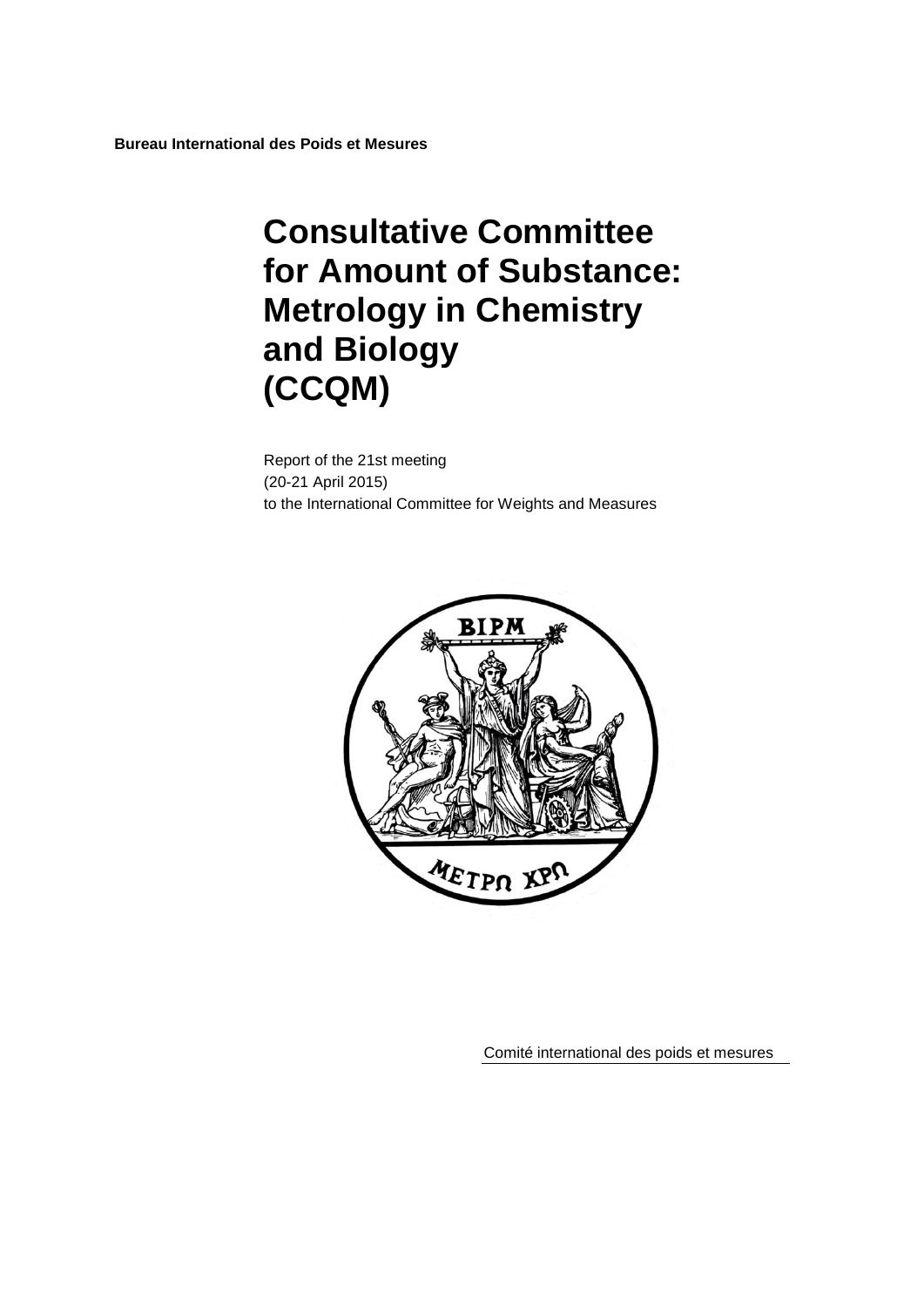Note:

Following a decision of the International Committee for Weights and Measures at its 92nd meeting (October 2003), reports of meetings of the Consultative Committees are now published only on the BIPM website and in the form presented here.

Full bilingual versions in French and English are no longer published.

> M. Milton Director BIPM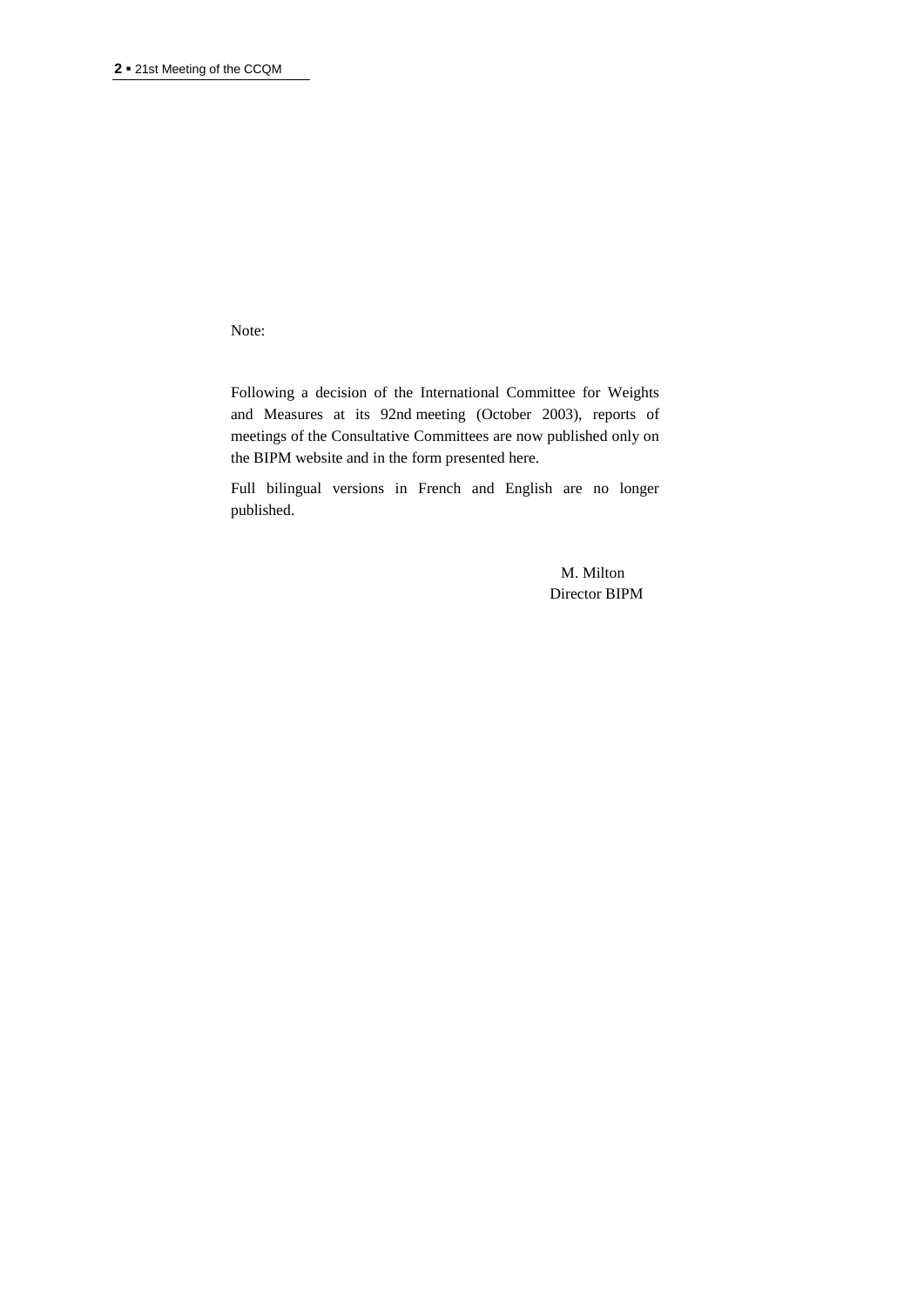# **LIST OF MEMBERS OF THE CONSULTATIVE COMMITTEE FOR AMOUNT OF SUBSTANCE: METROLOGY IN CHEMISTRY AND BIOLOGY** as of 20 April 2015

**President**

Dr W.E. May, member of the International Committee for Weights and Measures also National Institute of Standards and Technology, NIST, Gaithersburg

#### **Executive Secretary**

Dr R. Wielgosz, International Bureau of Weights and Measures [BIPM], Sèvres.

#### **Members**

Centro Nacional de Metrología [CENAM], Querétaro.

D.I. Mendeleyev Institute for Metrology, Rosstandart [VNIIM], St Petersburg.

Danish Fundamental Metrology Ltd [DFM], Lyngby.

Federal Institute for Materials Research and Testing/Bundesanstalt für Material-forschung und –prüfung [BAM] Berlin.

Federal Office of Metrology [METAS], Bern-Wabern.

Health Sciences Authority [HSA], Singapore.

Institute for Reference Materials and Measurements [IRMM].

Instituto Nacional de Metrologia, Qualidade e Tecnologia [INMETRO], Rio de Janeiro.

International Atomic Energy Agency [IAEA].

International Federation of Clinical Chemistry and Laboratory Medicine [IFCC].

International Organization for Standardization, Committee on Reference Materials [ISO REMCO].

International Union of Pure and Applied Chemistry [IUPAC].

Istituto Nazionale di Ricerca Metrologica [INRIM], Turin.

Korea Research Institute of Standards and Science [KRISS], Daejeon.

Laboratoire National de Métrologie et d'Essais [LNE], Paris.

Laboratory of the Government Chemist [LGC Ltd], Teddington.

National Institute of Metrology [NIM], Beijing.

National Institute of Metrology [NIMT], Pathumthani

National Institute of Standards and Technology [NIST], Gaithersburg.

National Measurement Institute, Australia [NMIA], Lindfield.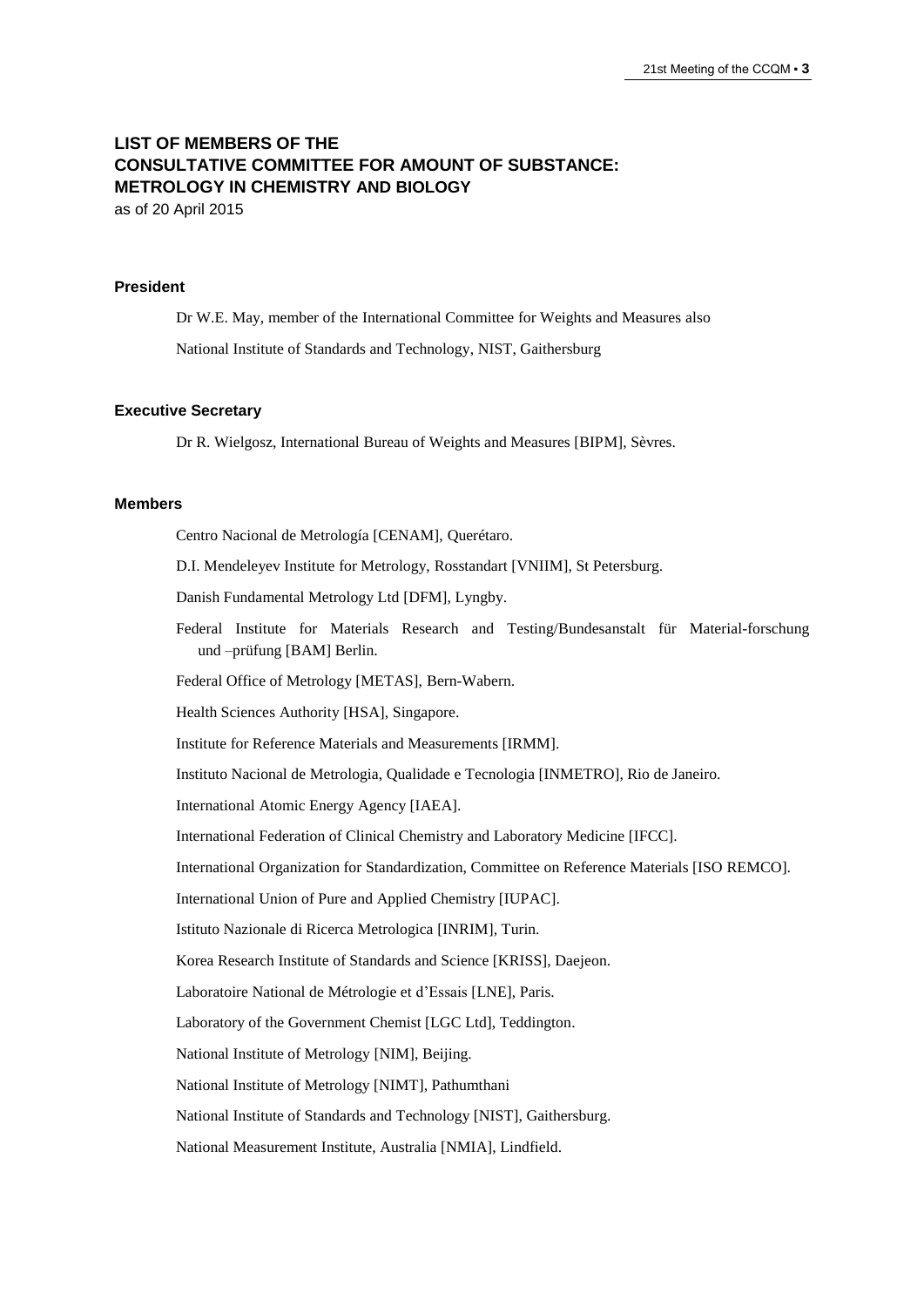National Metrology Institute of Japan, National Institute of Advanced Industrial Science and Technology [NMIJ/AIST], Tsukuba.

National Metrology Institute of South Africa [NMISA], Pretoria.

National Metrology Institute of Turkey/Ulusal Metroloji Enstitüsü [UME], Gebze-Kocaeli.

National Physical Laboratory [NPL], Teddington.

National Research Council of Canada [NRC], Ottawa.

Physikalisch-Technische Bundesanstalt [PTB, Braunschweig.

Slovak Institute of Metrology/Slovenský Metrologický Ústav [SMU], Bratislava.

SP Technical Research Institute of Sweden [SP], Borås

State Laboratory [SL], Co. Kildare.

VSL [VSL], Delft.

The Director of the International Bureau of Weights and Measures [BIPM], Sèvres.

# **Observers**

Agency for Science, Technology and Research [A\*STAR], Singapore.

Bulgarian Institute of Metrology, General Directorate "National Centre of Metrology" [BIM], Sofia.

Central Office of Measures/Glόwny Urzad Miar [GUM], Warsaw.

Centro Español de Metrología [CEM], Madrid.

Cooperation on International Traceability in Analytical Chemistry [CITAC], Trappes.

Hong Kong Government Laboratory [GLHK], Kowloon.

Hungarian Trade Licensing Office [MKEH], Budapest.

Instituto Português da Qualidade [IPQ], Caparica

National Physical Laboratory of India [NPLI], New Delhi.

National Physical Laboratory of Israel [INPL], Jerusalem.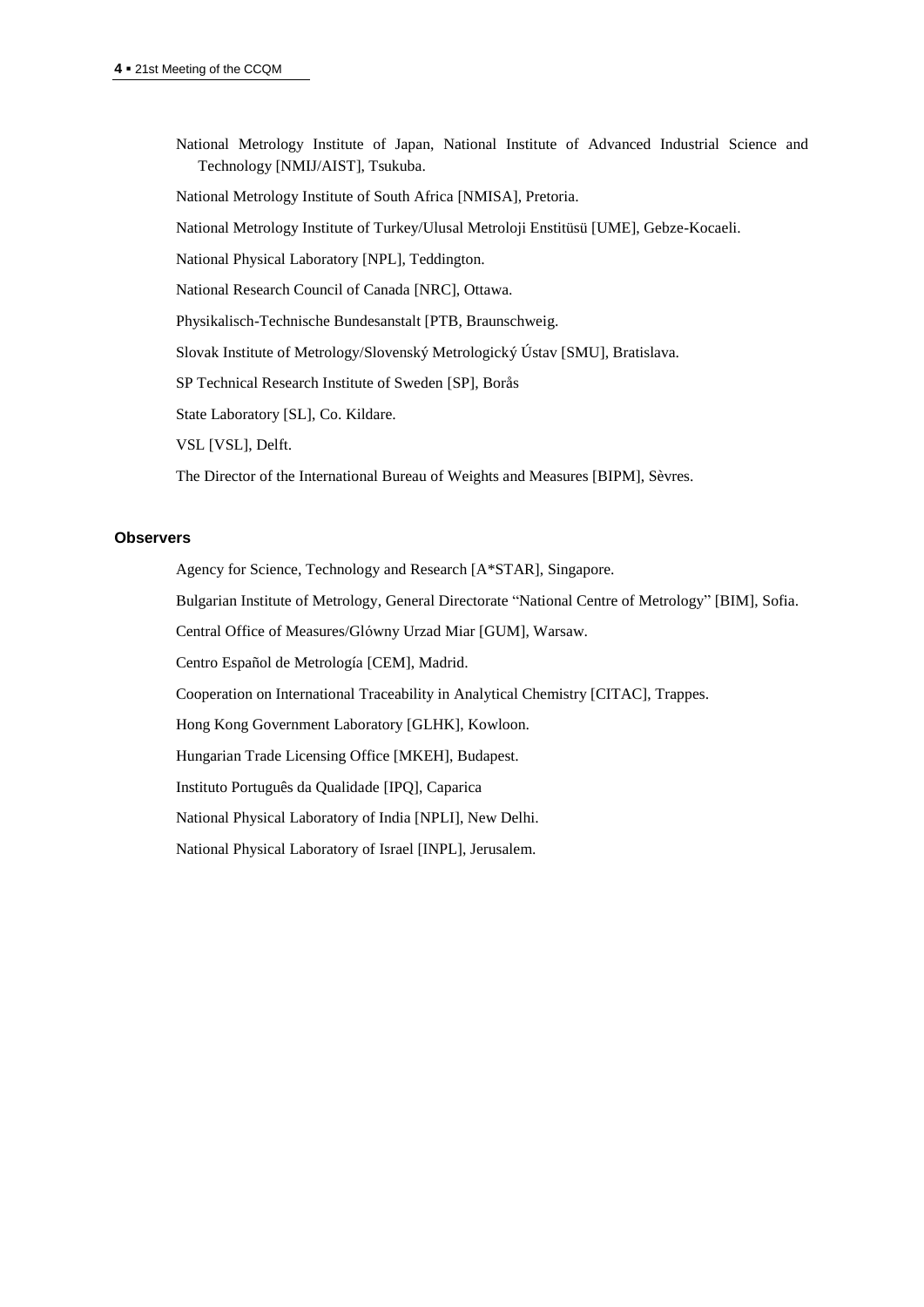#### **1. OPENING OF THE MEETING**

The Consultative Committee for Amount of Substance: Metrology in Chemistry and Biology (CCQM)\* held its nineteenth meeting at the International Bureau of Weights of Measures (BIPM), at Sèvres on 20-21 April 2015.

The following were present: M. Adeogun (NPL), H. Andres (METAS), A. Botha (NMISA), P. Brewer (NPL), R.J.C. Brown (NPL), G. Carroll (SL), D. Craston (LGC Ltd), H. Emons (IRMM, ISO REMCO), A. Fajgelj (IAEA), P. Fisicaro (LNE), T. Fujimoto (NMIJ/AIST), A.C. Gören (UME), B. Güttler (PTB), A. Hioki (NMIJ/AIST), W. Hongthani (NIMT), E. Hwang (KRISS), P.T. Jakobsen, (DFM), J.S. Kim (KRISS), S.K Kim (KRISS), Y. Kustikov (VNIIM), T.K. Lee (HSA), H. Li (NIM), L. Locascio (NIST), L. Ma (NIM), L. Mackay (NMIA), B. Magnusson (SP), M. Máriássy (SMU), W.E. May (President of the CCQM), P. McCarron (NRC), Z. Mester (NRC), J. Morrow (NIST), U. Panne (BAM), S.-R. Park (KRISS), H. Parkes (LGC Ltd), A. Pérez-Castonena (CENAM), A.M. Rossi (INRIM), M. Sargent (LGC Ltd), M.P. Sassi (INRIM), M. Sega (INRIM), P. Silva (NIMT), T.L. Teo (HSA), P. Unger (BAM), A. van der Veen (VSL), S. Vaslin-Reimann (LNE), R.L. Watters (NIST).

Observers: P.K. Gupta (NPLI), W. Kozlowski (GUM), L. Samuel (MSL), D. Wai Mei Sin (GLHK), Z. N. Szilágyi (MKEH), T.F. Vicente (CEM).

Invited: M. Buzoianu (INM), P.A. Gatti (INTI), H. Klich (INRAP), K. Koech (KEBS), D. Moturi (KEBS), R. Parris (NIST), V. Ponçano (REMESP), O. Zakaria (NML-SIRIM).

Also present: R. Kaarls (CCQM Past President), S. Maniguet (BIPM), M.J.T Milton (Director of the BIPM), P. Moussay (BIPM), D. Olson (BIPM), R. Wielgosz (Executive Secretary of the CCQM, BIPM).

Sent regrets: Dr L. Siekmann (Universitätsklinikum – Bonn)

Dr May, the President of the CCQM, officially opened the 21st meeting of the CCQM at 0900 hrs on the morning of 20 April 2015. Dr May initiated a round table self-introduction by all participants and observers.

#### **2. OPENING REMARKS BY THE CCQM PRESIDENT**

Dr May gave a summary of the status of the CCQM. He thanked all members for their hard work over the last year which had contributed to the success of the CCQM. He noted that unquestionably the work of the CCQM had enabled NMIs to identify areas of excellence within the chemical and biological measurement world that have led to the establishment of strategic collaborations for both research and standards development purposes. This has also improved the quality of chemical and biological measurements within the world-wide NMI community, which has led to better (more and higher quality) services for end users. Dr May noted that the CCQM was the most active of the CCs;

 $\overline{a}$ 

<sup>\*</sup> For the list of acronyms, [click here.](https://www.bipm.org/en/practical_info/acronyms.html)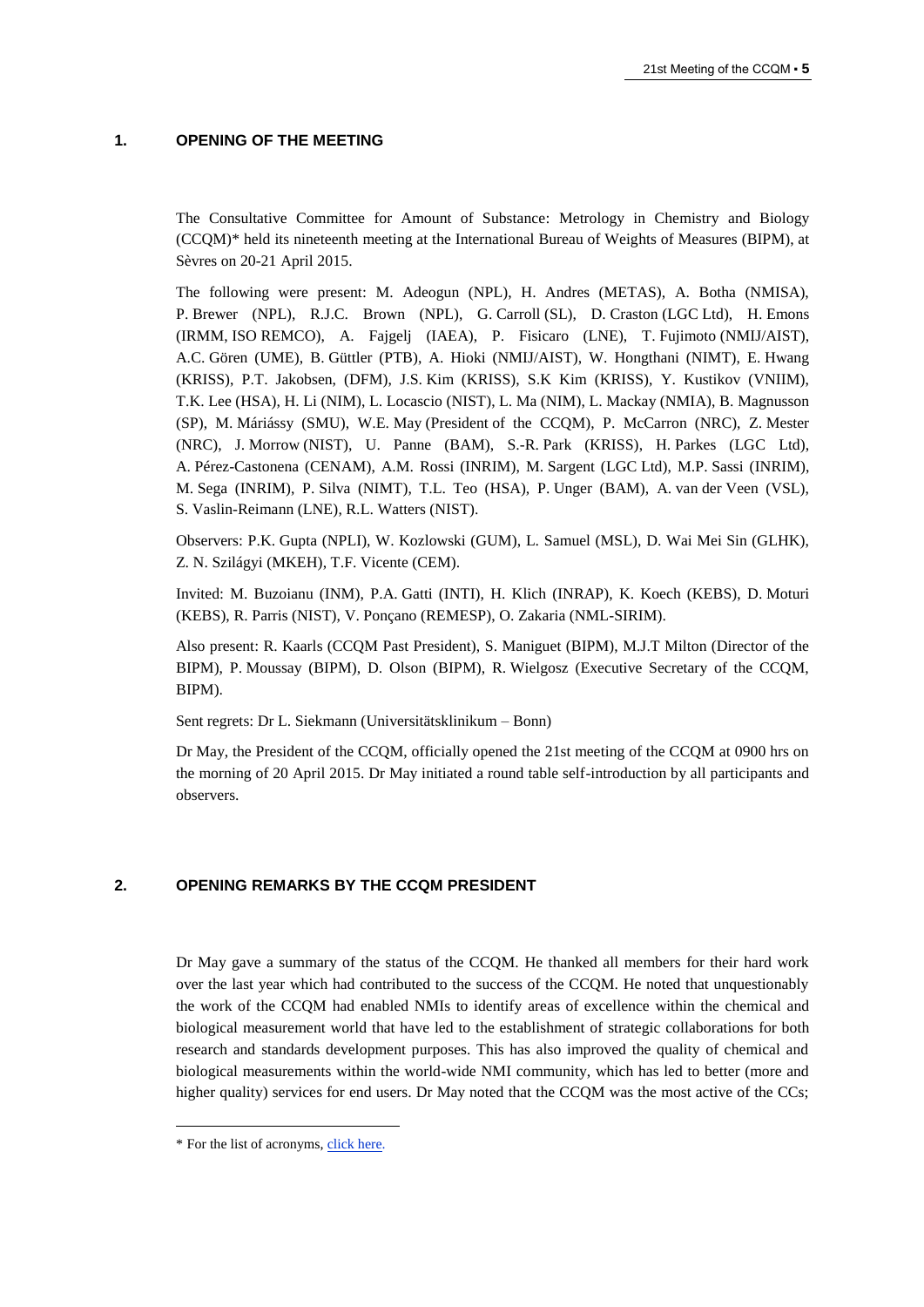currently there are 28 member organizations and 12 observer organizations. The eight Standing Working Groups and three *ad hoc* Working Groups are attended by over 200 experts from NMIs and other expert institutes. It was noted that the yearly CCQM plenary meeting was attended by approximately 70 representatives from member and observer institutes, stakeholder organizations and guests. Dr May remarked on the large number of CMCs in the chemistry and biology area: currently over 5700 CMCs for 830 different analytes with 3050 different analyte‐matrix combinations. The number of analyte-matrix combinations is increasing at a rate of about 250 per year. To date the CCQM has completed 365 comparisons (187 Key Comparisons and 178 Pilot Studies) with 25 currently under way including the first two comparisons on microbial identity and cell counting.

Dr May then expanded on the changes that have been made to the structure of the CCQM. Dr May stated that he wanted to wait until after the re-election of the CIPM and his re-appointment as CCQM President to make these changes. The main changes have been to sub-divide the Working Group on Bioanalysis (BAWG) into discipline-based Working Groups (WGs), namely: a Nucleic Acid WG, a Protein Analysis WG and a Cell Analysis WG. It was stated that the *ad hoc* Steering Group on Microbial Measurements (MBSG) will continue to operate for the immediate future and any possible overlaps with the new WGs in the bioanalysis area will be assessed in due course. The Chairs of the successor WGs to the BAWG were named. These are Mrs Parkes (LGC) for the Nucleic Acids WG, Dr Plant (NIST) for the Cells WG and Dr Park (KRISS) for the Proteins WG. The deputy WG chairs for these new groups would be announced in due course following discussions with the new WG chairs. Dr May welcomed the diversity of the new chairs coming from three different RMOs, but stated that he was also keen in future to see more representation from COOMET and AFRIMETS in the WG chair and deputy chair structure.

Dr May then reflected on the original reasons for the CIPM MRA, in particular that it "was established in 1999 in response to a growing need for an open, transparent and comprehensive scheme to give users reliable quantitative information on the comparability of national metrology services and to provide the technical basis for wider agreements negotiated for international trade, commerce and regulatory affairs." Moreover, it was noted that this arrangement requires the declaration and documenting of calibration and measurement capabilities (CMCs), evidence of successful participation in formal, relevant international comparisons, and demonstration of systems for assuring quality of each NMI's measurement services – often delivered by peer review visits. He noted that the continuing increase in the number of these comparison studies, the CMCs that they produce and the effort required to underpin this is not sustainable and also that it does not allow sufficient time for scientific discussions. Dr May also stated that he did not feel the whole process included sufficient stakeholder engagement. To address these challenges Dr May outlined the activities that the CCQM was undertaking and planned to undertake in the future. These actions included: establishing a strategic planning framework for key comparisons, examining the basis and structure for CMCs under the *ad hoc* WG on CMCs, and sub-dividing the Working Group on Bioanalysis. Dr May also mentioned the planned symposium on "Chemistry and the International System of Weights and Measures" at the American Chemical Society (ACS) National Meeting to be held in Boston, USA, on 19 August 2015, which was a key part of engaging more effectively with stakeholders. If successful, Dr May stated that he would like to see similar seminars replicated at other chemical society meetings within other RMOs. It was also noted that the CCQM *ad hoc* WG on CMCs was part of a wider CIPM effort to review the CIPM MRA and he mentioned the CIPM MRA Review Workshop to be held at the BIPM on 13-14 October 2015. Dr May welcomed suggestions for key users of chemical and biological CMCs to contribute to the meeting and further speculated that it might be useful to have a separate user panel at the meeting solely for chemical and biological services at NMIs.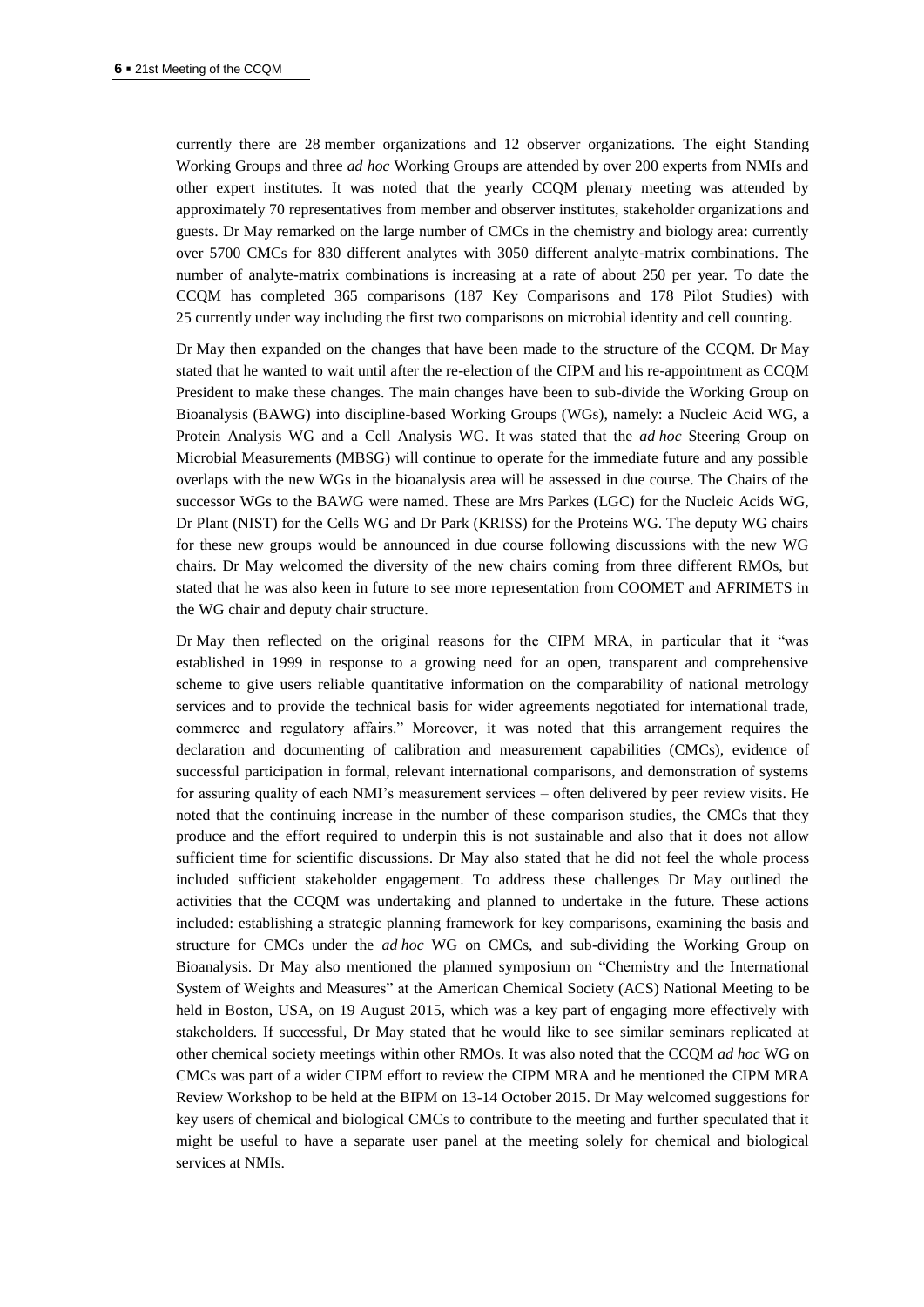Dr May concluded his introduction by highlighting the two CIPM meetings and one CGPM meeting that had taken place since the last CCQM meeting in April 2014. Dr Milton recalled the resolutions of the CGPM and stated that these were available on the BIPM website. In particular Dr Milton discussed the resolutions of particular relevance to the CCQM: 'On the future revision of the International System of Units, the SI', 'Dotation of the BIPM for the years 2016 to 2019' and 'On the importance of the CIPM Mutual Recognition Arrangement', noting the continuing encouragement from the CGPM for review of the MRA. Whilst recognizing that there was no increase in the dotation to the BIPM up to 2019, Dr Milton nonetheless noted that there would be a need for the BIPM to move into new areas of work, in particular to recognize that new Member States do not always have a full metrology infrastructure in place and the need to help them develop in this respect. As such Dr Milton invited all NMIs to work with the BIPM to develop suitable capacity building and knowledge transfer activities. Dr May also reported that the traceability exception on the delta scale for isotope ratio measurements proposed by the CCQM had been accepted by the CIPM with minor modifications.

## **3. APPOINTMENT OF A RAPPORTEUR**

Dr May proposed Dr Brown as the rapporteur for the meeting; Dr Brown agreed. Dr May took the opportunity to congratulate Dr Brown on his recent election as an NPL Fellow.

# **4. APPROVAL OF THE AGENDA**

The agenda was accepted with an alteration to allow the chairpersons of the new working groups in the bioanalysis area to give brief introductory presentations under item 9.

# **5. REPORT OF THE 20TH MEETING OF THE CCQM**

Dr May thanked Dr Brown, rapporteur for the twentieth meeting of the CCQM, for producing the meeting report. Dr Wielgosz reported on the progress with decisions and actions arising from the 20th meeting of the CCQM that were included at the end of the report. The following actions were still in progress:

- Dr Kaarls to produce a first draft of a document describing the history of the CCQM.
- The KCWG to consider unified nomenclature for the core comparison approaches being undertaken by different WGs to avoid confusion when communicating outside the CCQM.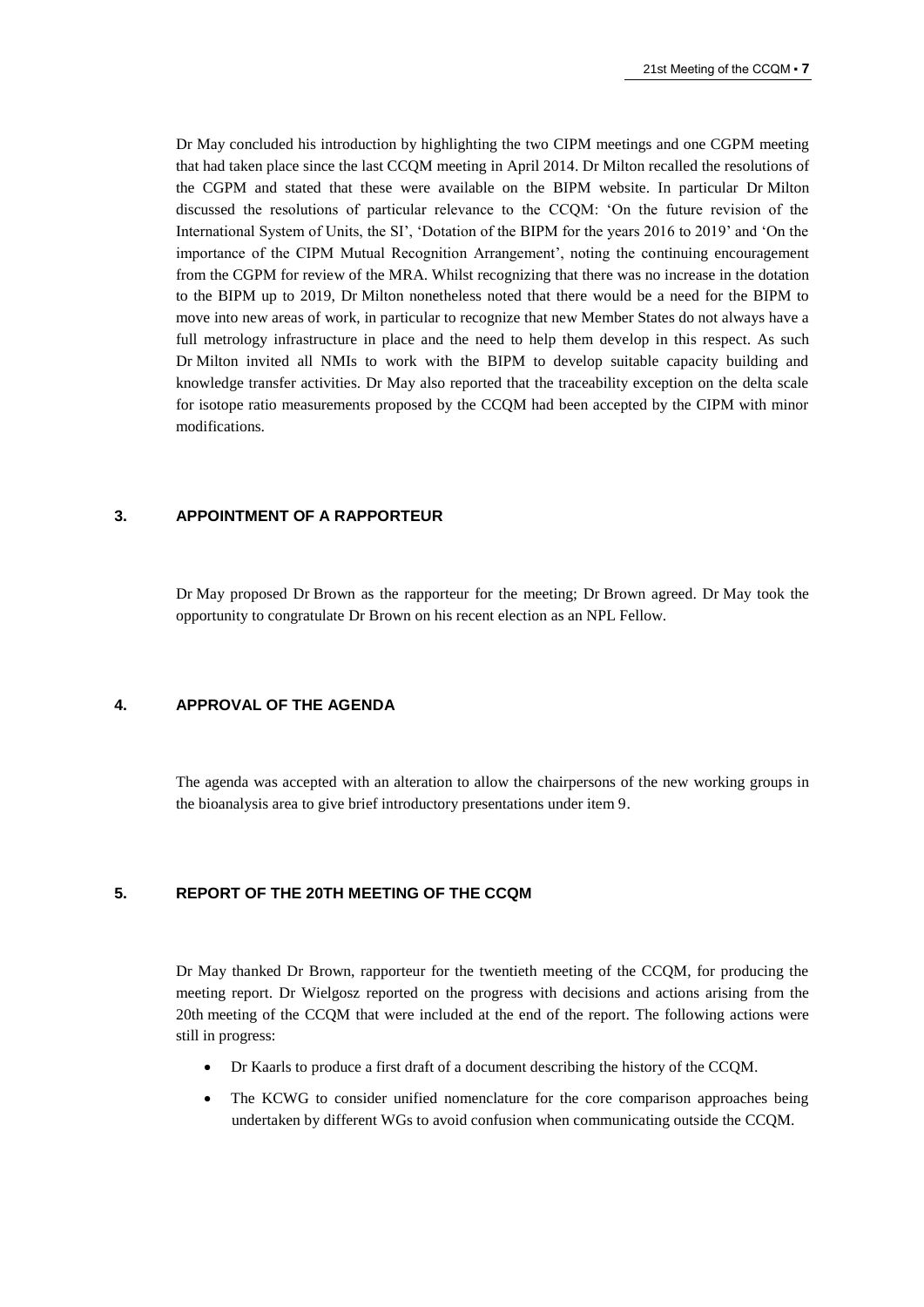In addition the following decisions and actions had been undertaken, superseding previously recorded decisions:

- The invitation of the chairman of VAMAS to the CCQM had been superseded by a joint CIPM-VAMAS initiative to hold a workshop in June 2016 entitled "New Measurement Challenges in Materials Metrology".
- CCQM WG meetings will continue to be hosted once a year at the BIPM for the time being.

Dr Wielgosz reminded participants that  $CCQM-F-01$  (previously  $CCQM/14-09$ ), which is the required form for guest laboratories to participate in CCQM studies, is approved and must be used where applicable. He further noted that the KCWG system of nomenclature for the numbering of CCQM studies to unambiguously distinguish between subsequent comparisons, repeat comparisons, multiple-analytes, and multi-part comparisons conducted over a period of time had been agreed and should be adopted. Dr Wielgosz then discussed the publication of study and comparison results and emphasized that for pilot studies the coordinating laboratory had the first option on publishing data, and required agreement from participating laboratories for their data to be published.

The CCQM approved the report of the 20th Meeting of the CCQM.

## **6. OUTCOMES OF THE 25TH MEETING OF THE CGPM AND THE OCTOBER 2014 AND MARCH 2015 MEETINGS OF THE CIPM**

Dr May stated that he has presented what he wished to say under agenda item 2. There were no further questions.

# **7. ORGANIZATION OF THE CCQM AND LEADERSHIP OF CCQM WORKING GROUPS**

Dr May reiterated the changes that had been made to the structure of the CCQM WGs that were presented under agenda item 2. It was also noted that there were no changes to the chairs and vice-chairs of the existing CCQM WGs. The new WG and leadership structure was approved by the CCQM.

# **8. UPDATE ON THE CCQM STRATEGIC PLANNING DOCUMENT**

Dr Wielgosz gave an update on the CCQM strategic planning document. This covered the current strategy document from 2013-2023 and the future update which will cover the period from 2017-2027. Dr Wielgosz stated that the list of comparisons continues to be updated and a part of the review of the strategy will be to compare the number of comparisons that the CCQM planned to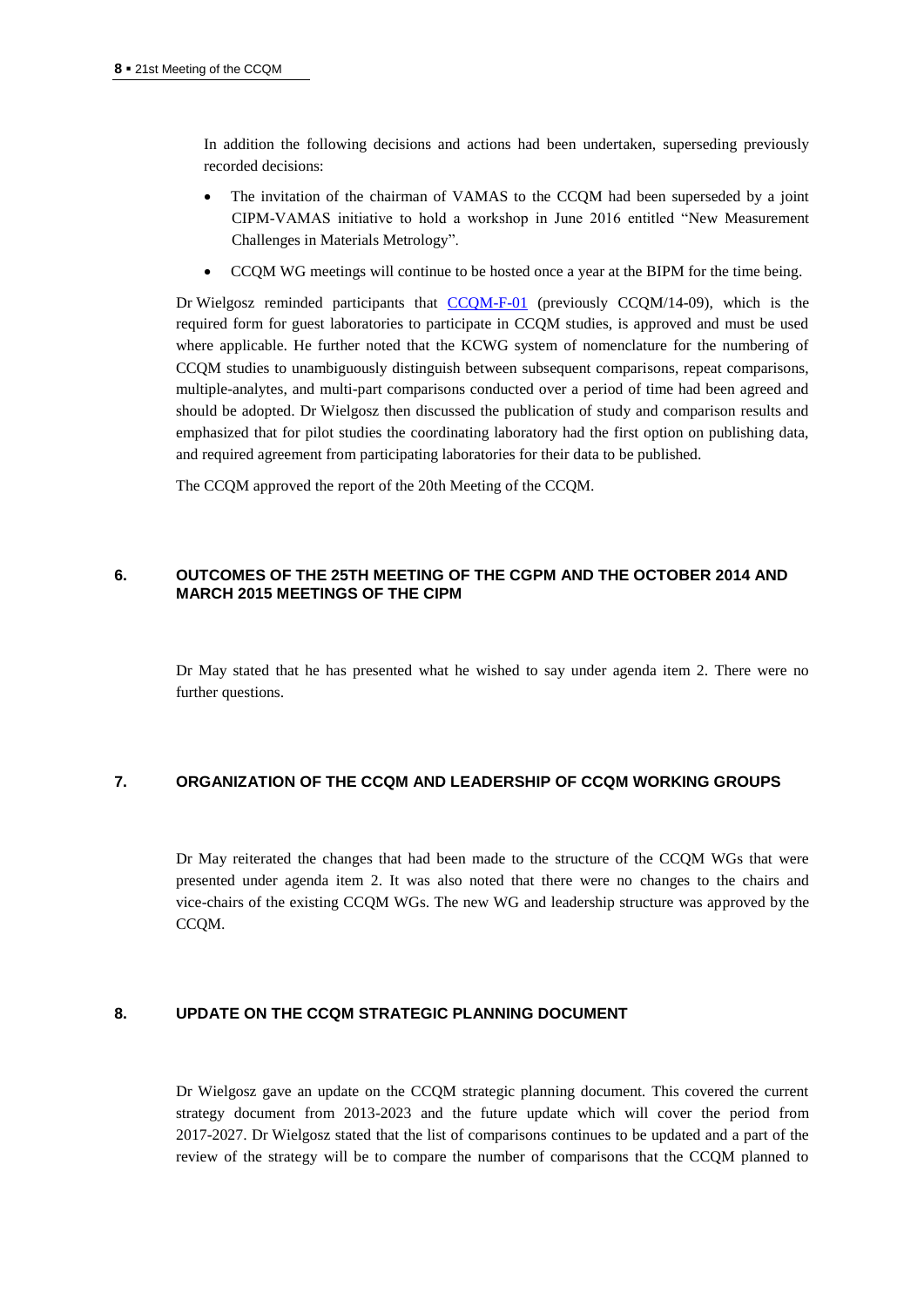conduct against what was actually delivered. Dr Wielgosz noted that the revised strategy document would need to be ready in 2017 in time for the CGPM meeting in 2018, and he subsequently elaborated on two timelines which would develop these strategies over a one year or two year timeframe.

At this stage Prof. Emons noted that the review of planned comparisons against what was actually carried out might not be reasonable if the focus and structure of CMC claims is changing in the meantime; further he mentioned the forthcoming CIPM MRA workshop and wondered how much effort should be expended prior to this if the structures of the CMC process are likely to change. Dr Wielgosz noted that the new CCQM WGs have a very limited number of CMCs currently so this would not be a problem for them. For the established CCQM WGs, he stated that if the one year time frame for review and revision of their strategy documents was chosen, this would mean it would start after the review meeting on the CIPM MRA and could take into consideration the outcomes of this meeting and follow on actions. He went on to state that the CCQM *ad hoc* WG on CMCs would be providing strong input into the CIPM MRA workshop. Dr Milton confirmed that the CCQM input to the process had been very useful so far and that the timings proposed are suitable to receive appropriate steer from the CIPM MRA workshop. It was proposed that the newly created CCQM WGs will work to update their strategy according to the proposed two year timeline whilst existing CCQM WGs will work to update their strategy for the proposed one year timeline. The CCQM agreed to this proposal.

Dr May suggested that this would be a good opportunity for a broader discussion of the CIPM MRA workshop, which he had previously introduced in agenda item 2. He reiterated the need to have active participation from users and stakeholders and asked the CCQM for suggestions to get better representation of the chemistry community. Dr Fajgelj expressed concern that the International Atomic Energy Agency (IAEA) was currently listed in the programme as a user of the database where it is in fact a signatory to the CIPM MRA and a contributor to the KCDB. Dr May acknowledged this and will pass on this comment to the organizers. Prof. Emons expressed the opinion that inviting users was a very good approach, but suggested that the International Laboratory Accreditation Cooperation (ILAC) is also not a user, but is part of a different category of interested party. He suggested an approach where users from different groupings are invited, for instance: application areas, regulators, accreditors and industrial sectors. Prof. Emons also mentioned the need to cover the international trade perspective. Dr Fajgelj expressed support for this idea and wondered if another grouping of international organizations such as the IAEA, World Meteorological Organization (WMO), European Space Agency (ESA) and others could provide useful input. Dr Wielgosz presented a summary of the discussions from the CCQM Strategic Planning WG which had taken place the previous day. In particular four sectors were highlighted for the user panel in chemistry, which would be in addition to another panel on physical measurement. The suggestions were: a gas industry representative (because of the large number of gas CMCs), a healthcare representative (which would also link to a discussion of the JCTLM), a representative from the global analytical service provider community, and a large chemical producer. Dr Watters asked whether the discussion was informed by the recent report on who was using the database. Dr Wielgosz replied that whilst the general background of visitors was known from the survey there were no specific names that could be used. Dr May was concerned that the needs of the developing world had not been fully considered. Dr Sassi suggested representation from the biomedical industry. Dr May stated that if an appropriate name could be identified then this would be a sensible suggestion. He elaborated, that this sector could provide information about what sort of data would be useful to populate the KCDB and further what information might be needed in future for these sectors where the metrology needs are only starting to be understood.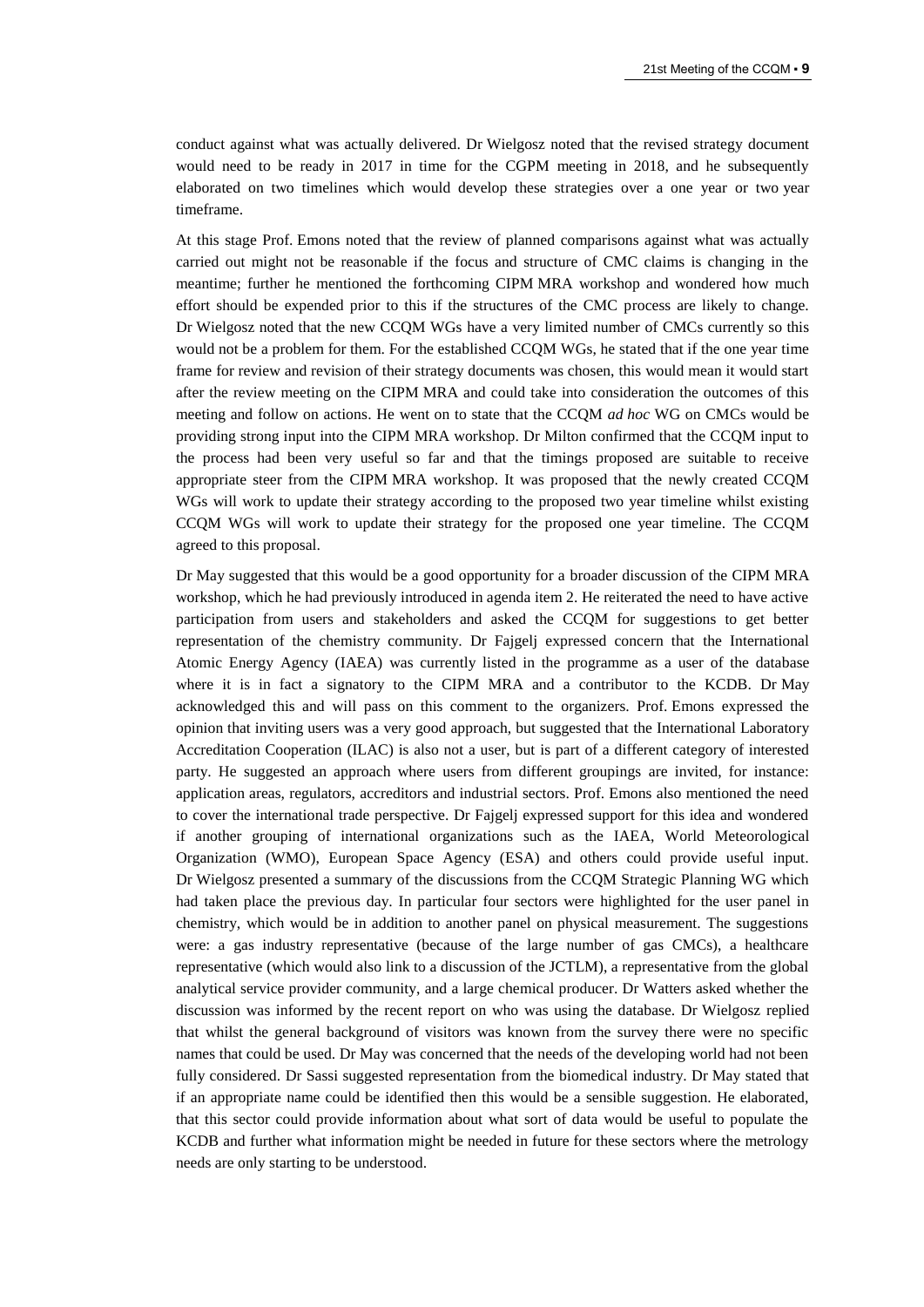## **9. REPORTS FROM CCQM WORKING GROUPS**

The reports from the CCQM WGs began with a brief introduction to the newly formed working groups in the bioanalysis area by the new chairpersons.

# **9.1. Cell Analysis WG (CAWG)**

Dr Plant introduced the proposed terms of reference of the new WG, namely: To establish global comparability of cell measurements through bioanalytical reference measurement systems of the highest possible metrological order, to develop and validate measurement systems through pilot studies and key comparisons prioritized in response to end-users (e.g. clinical, pharmaceutical, food) and regulators, to ensure studies are driven by end-user requirements, and to integrate activities with international stakeholders (e.g. the World Health Organization (WHO), Joint Committee for Traceability in Laboratory Medicine (JCTLM), International Organization for Standardization (ISO)).

Dr Plant further elaborated on the scope of the group. She proposed that cell analysis will include measurements of composition or function of intact cells that are the result of emergent behaviour. Relevant measurements include identification and quantification of cell number or cell components (e.g. cell surface receptors, *in situ* genes or proteins), and measures of biological response or function (e.g. morphology, secretion of factor, expression rate of one or more genes) in the context of cell emergent behaviour. Measurements of genetics, genomics, transcriptomics, metabolomics and proteomics may be required to achieve measurement of the emergent behaviour, and could be undertaken in collaboration with other WGs. Dr Plant noted that the measurand may not be easily defined. She reiterated that validating the relevance of the measurand is critical to end-user application and that the immaturity of the metrology of cell measurements requires a step-wise approach.

Dr Plant highlighted the key action items for the WG were to name a co-chair, assess measurement services provided by NMIs (to inform need for CMCs), develop a consensus scope, and develop a strategy. A number of pilot studies that had been completed or were in progress under the BAWG were highlighted as being relevant to the new WG (CCQM-P102, CCQM-P123, CCQM-P165).

Prof. Emons stated that the move into the cell area was now clearly introducing functional properties and method defined measurands. Further, he stated that understanding the difference between what you intend to measure and what was actually measured in such an area is key. Prof. Emons questioned how such difficulties would be captured in CMCs. Dr Wielgosz asked which quantities and properties were going to be covered by the working group – for instance, cell number count, cell size, cell shape, cell activity, and which reference systems were NMIs providing in these areas that would be the focus of comparison studies? Dr Plant agreed that this was a new area where there was little metrology currently and that this would be a priority to define. For example another measurand could be what the cell is secreting. Dr Locascio wondered whether the group would be restricting itself to particular cell types. Dr Plant replied that she did not think so at this stage but that is very much dependent on what was of use to end users. Mrs Parkes suggested that biobanks would likely be interested in the work of the new group. Prof. Emons reminded the CCQM of the difficultly in unifying safety and ethical considerations across the global community when conducting work on biological material and that this may impact on the work of the group in the future.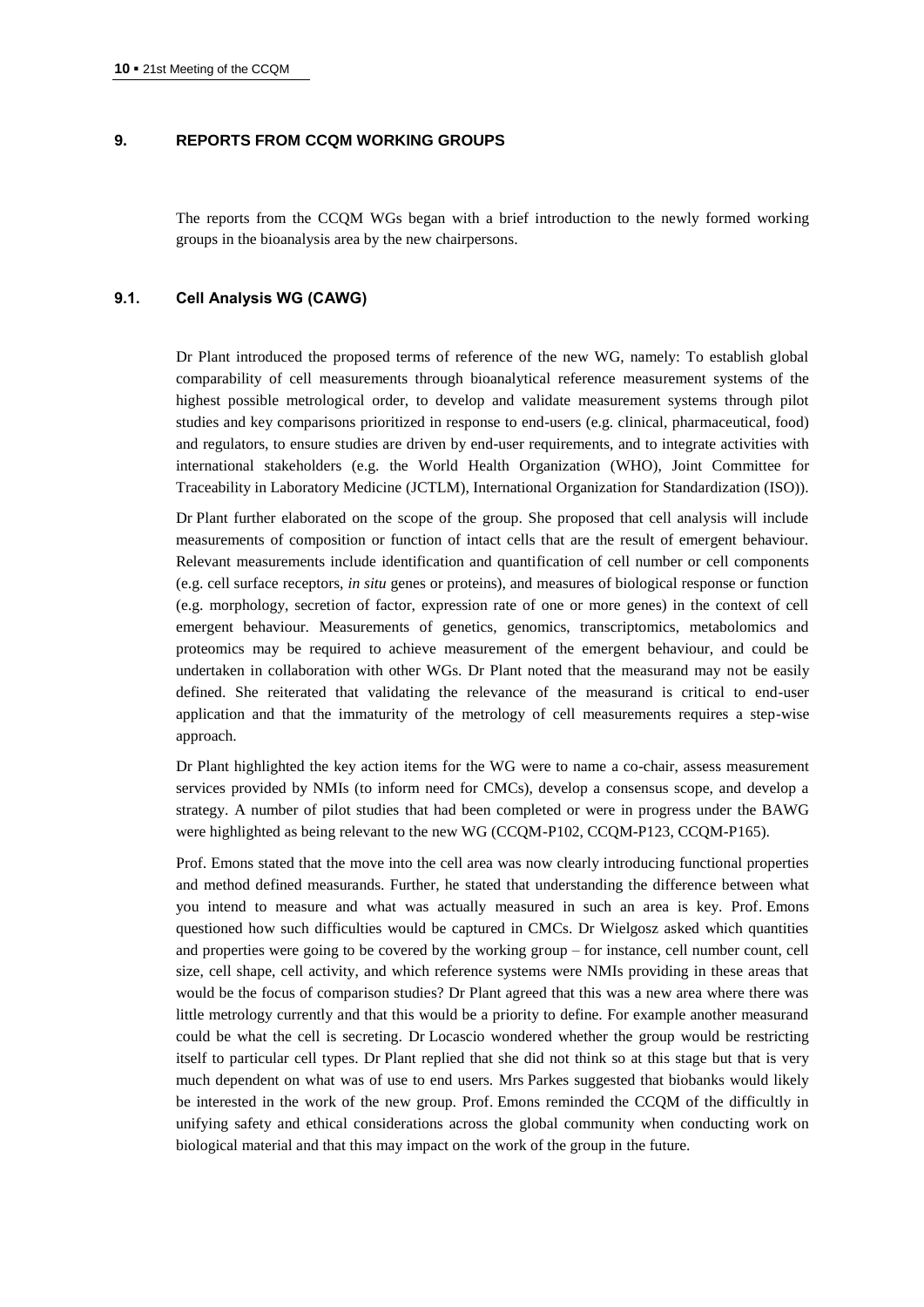Dr May concluded the discussion by asking what a successful outcome for the group would be after 5 years. Dr Plant replied that she hoped that by this time NMIs would be interacting properly with the user community and supporting a sub-set of assays that are of use.

# **9.2. Protein Analysis WG (PAWG)**

Dr Park introduced the Protein Analysis WG. He stated that the mission of the WG would be to deliver comparisons to support the CIPM MRA, perform group studies on areas where there are technical challenges, and develop a forum for exchanging information among stakeholders. He further elaborated that the scope for the WG would include all critical issues in protein measurements (quantitative and qualitative analysis, structure, activity, protein interaction). It was stated that this was likely to include close cooperation with the OAWG on amino acids and peptides, and cooperation with the NAWG or CAWG on protein expression, function, and identification. Dr Park proposed that the initial activities of the group would be: to establish metrology core components of protein measurements (some of which are already being undertaken in ongoing BAWG comparisons), to promote development of advanced techniques and innovative measurement, to address special issues with protein certified reference materials (CRMs) (stability and commutability), to provide solutions to critical problems in the protein measurement field and to set priorities that reflect the demands and capabilities of end users. In particular it was stated that protein activity measurement is a critical issue for the user community that needs to be correlated with more traditional quantities. Dr Park concluded by stating that the expected outcomes of the group would be protein quantification systems for SI-traceable quantity values, a substantial number of reliable CRMs as well as a number of successful CMC claims, and high impact publications on relevant metrology topics by the working group members.

Dr May opened the discussion by considering whether it might be necessary to expand the membership to include stakeholders in order to make the group more relevant. He also stated his desire that the WG should have membership from NMIs with active metrology programmes in the area and should not simply be a discussion forum or collective research programme. Dr May asked what a successful outcome for the group would be after 5 years. Dr Park replied that he would see success as a resolution of the current lack of agreement in fundamental protein measurements and to produce a roadmap for longer term goals. Dr Sargent further remarked that in the area of metalloproteins there may be opportunities for collaboration with the IAWG. Prof. Emons cautioned that there remained a need to identify relevant measurands otherwise the work could drift towards those that that are easy to define but not as relevant to end users. At this stage Dr Liandi stated that biology is a very wide field and includes both bio-physical and bio-chemical measurements. Whilst agreeing, Dr May replied that the name of the CCQM has only just changed and is unlikely to change again soon and, moreover, we are only starting to define what actually constitutes metrology in biology. Dr Goren asked whether there was currently any traceability for structure measurements. Dr Park replied that this was currently lacking and that it was the role of the new group to address the gap between structure and function. Dr Plant added that stakeholders want information on both protein activity (which is related to biology) and protein structure (which is related to biochemistry). Dr Park stated that the group would start with biochemistry before starting to address the more biological aspects.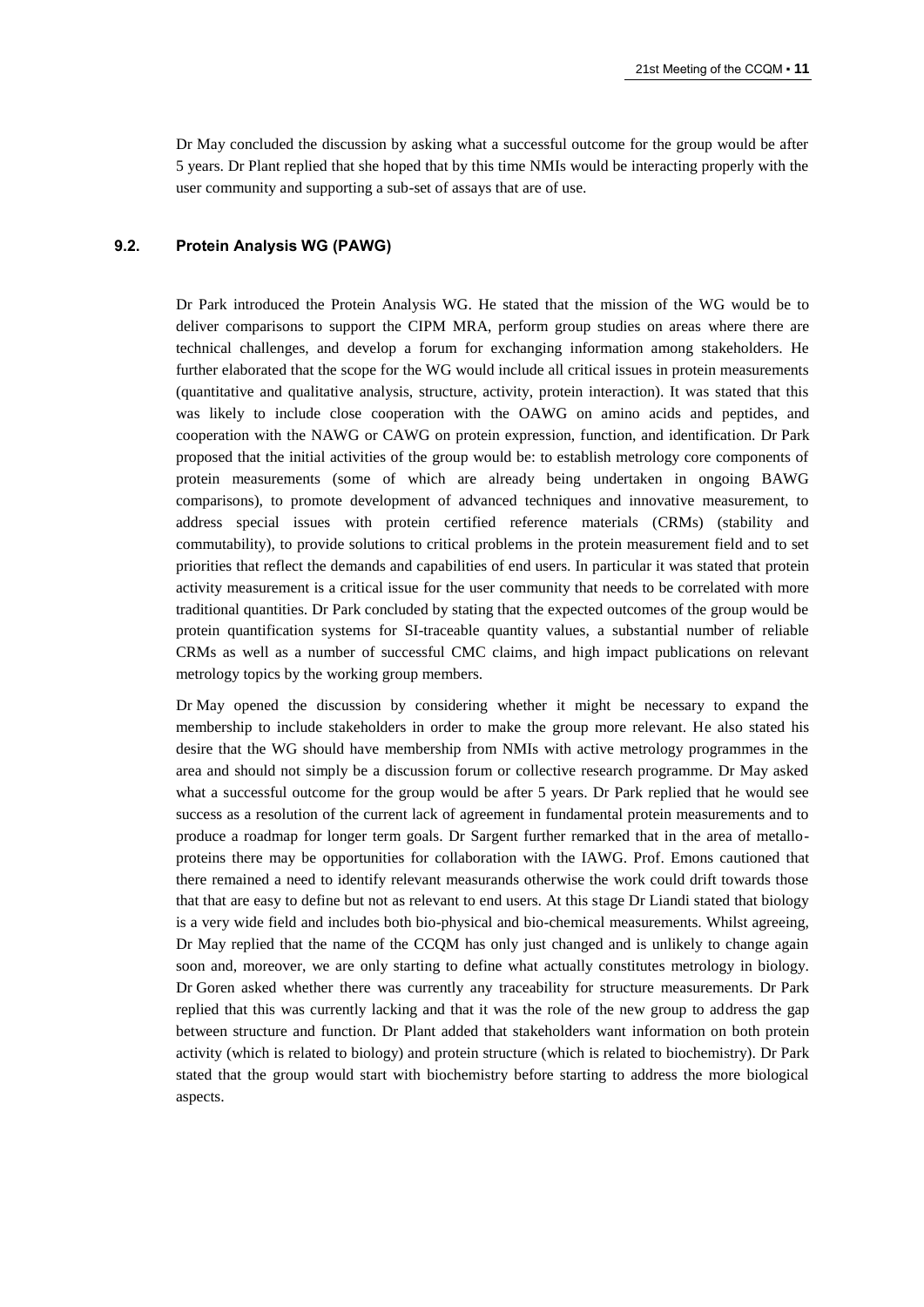#### **9.3. Nucleic Acid WG (NAWG)**

Mrs Parkes introduced the new Nucleic Acid WG. She stated that the responsibilities of the NAWG are: to establish global comparability through nucleic acid reference measurement systems of the highest possible metrological order, to carry out key comparisons and where necessary pilot studies, to critically evaluate NMI/DI claimed competences for measurement standards and capabilities for nucleic acid analysis and to integrate NAWG activity with that of international stakeholders such as the WHO, CODEX Alimentarius and JCTLM in order to harmonize nucleic acid reference measurement systems. Further, Mrs Parkes elaborated that the measurement scope of the group included, but was not limited to, chromosomes, DNA, nucleotides, oligonucleotides, modified DNA (e.g. DNA methylation and other epigenetic modifications), mRNA, miRNA and other short noncoding RNAs) in a biological measurement context. In addition the identification and quantification of nucleic acids in complex matrices (such as those derived from plant, animal and microbial origins) was also included. Mrs Parkes then elaborated on the NAWG measurement space, in particular, highlighting the chromosome - epigenome - genome - transcriptome – regulome measurement continuum. Additional key activities associated with establishing the number of entities in biomeasurement as a recognized quantity traceable to the SI, expanding the matrix measurement space for nucleic acid measurement, and including the consideration of identification and nominal properties were also expounded on. Mrs Parkes concluded by highlighting the need to collaborate across the newly established bioanalysis WGs and also to ensure that the needs of stakeholders are properly supported. Dr Brown commented that a counting unit was already an accepted part of the SI where CMCs were being accepted, for example for particles in air. Mrs Parkes agreed but stated that the community and the CMC process needed to recognize this and understand what it means for the bioanalysis area.

Following on from the question posed to the other newly created groups, Dr May asked what the group would consider to be a successful outcome after 5 years. Mrs Parkes replied that from an NMI perspective, nucleic acid measurement is quite mature, but the goal would be to see NMIs supporting nucleic acid traceability requirements, nucleic acid calibration services, certified reference materials and value assignment traceable to the SI for all relevant stakeholders.

#### **9.4. Key Comparisons and CMC Quality Working Group (KCWG)**

Dr Sin reported on the work of the KCWG. In 2015 a total of 568 CMCs were submitted of which 217 were from the re-review process. Dr Sin showed how the number of chemical and biological CMCs continues to increase and stood at 5757 as of March 2015. She noted how the use of the core competency approach is beginning to change the way that CMCs are generated and reviewed, as this is promoting a move towards broader scope claims. Dr Sin commented that the 'record cards' produced by the IAWG and OAWG are being well received by the KCWG and it is making the assessment of broader scope claims much easier. Dr Sin predicted that in some areas in the future, there would be hardly any one-to-one links between CMCs and key comparisons.

A number of observations were made by Dr Sin concerning the current cycle of CMC claims. In particular it was noted that if wider scope CMCs are to be submitted, these will need to be accompanied by additional supporting evidence (for example peer review reports). Dr Sin also mentioned that the KCWG had been unable to agree on how to deal with a number of claims that were method defined (for instance moisture in grain and milk powder). Dr Sin then proceeded to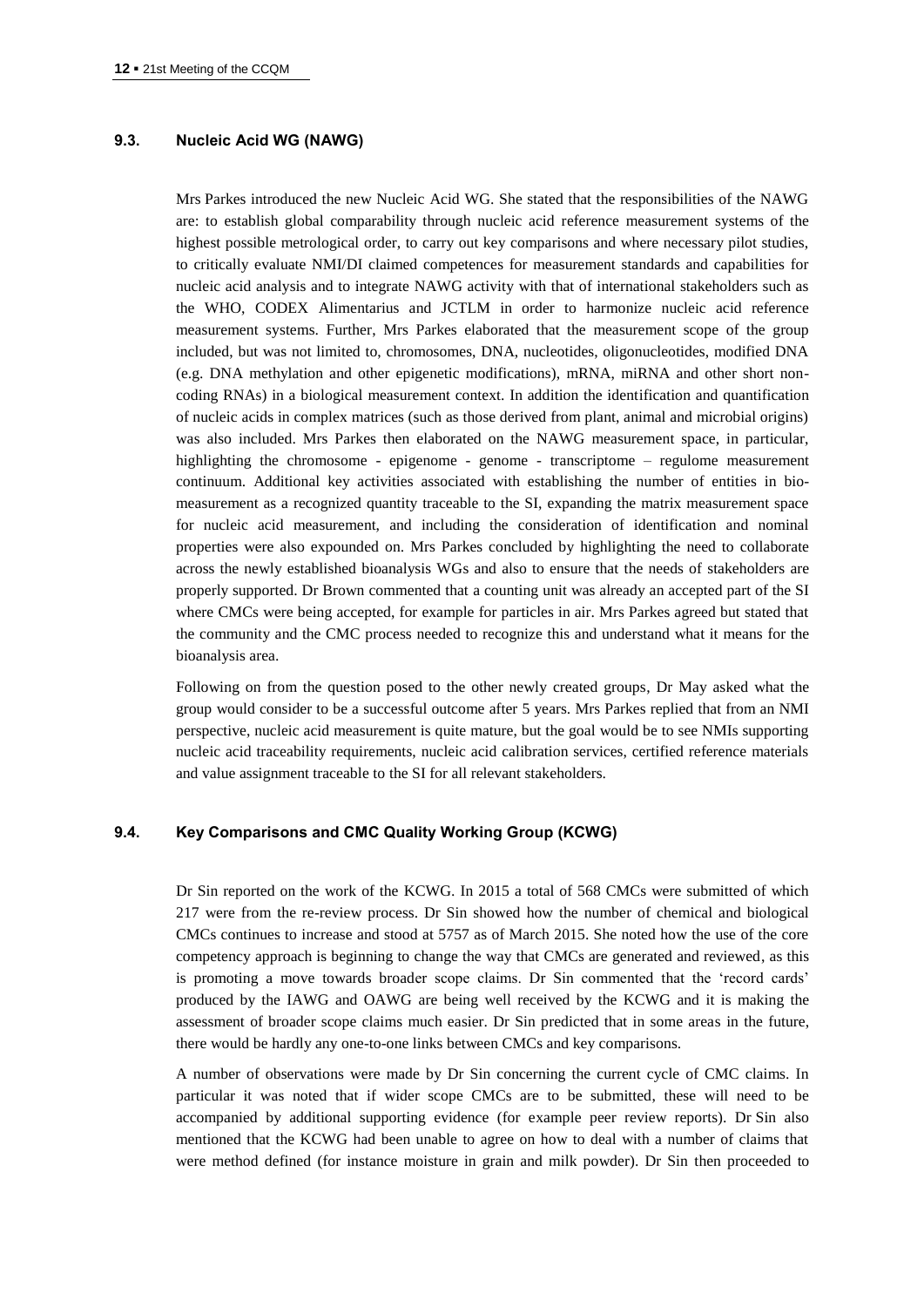highlight some opportunities to improve the effectiveness and efficiency of the CMC process namely: imposing hard deadlines and sticking to these, collecting more information on the intra- and interregional review process, and moving to a web-based review system. Dr Sin then outlined the service categories that were scheduled for re-review in 2016 (category 1 and 10) and 2017 (category 13). Dr Sin concluded by discussing an alternative approach to the review of CMCs which included an additional review step involving CCQM WGs that had been debated within the KCWG but which, as Dr Wielgosz later mentioned, was not being progressed further at the current time. Instead it had been decided to continue to encourage RMOs to meet the deadlines set.

Dr May opened the discussion and referred to the fact that one RMO had failed to meet the CMC submissions deadline in 2015 and as a result all of its CMCs had been moved onto the non-fast track. He questioned whether it was reasonable that this penalty should be applied to all of the NMIs within the RMO. Dr Botha replied that during meetings all RMO chairs had agreed to the timescales and to the penalties that would be imposed if deadlines were missed. Dr Wielgosz agreed that the KCWG had done a good job of trying to keep all RMOs to the agreed timescale and that keeping to agreed timetables was essential to the success of the whole process. Dr Sega expressed agreement with the hard deadline but was concerned that small NMIs should not be punished. Dr Kaarls stated that a move towards a web-based review system may simplify matters since there may not need to be separate review stages in such a case – all claims could be reviewed together by anyone. Dr Kaarls mentioned that this would be considered under the current review of the CIPM MRA. Dr Milton agreed that, from a JCRB perspective, the inter-regional review could be abolished, and that some metrology areas already do this. He further stated that the CCQM review process is much more deeply embedded than in other CCs and added in conclusion that the BIPM has been investigating web-based tools for a possible update of the KCDB. Dr Milton asked what the driver was for the fast growth in pure chemical CMCs – were these underpinning real services or to support the production of other CRMs. Dr Sin replied that this area was emerging as a core business for many customers, but Prof. Emons countered that this was more a result of the traceability statement within the CIPM MRA which he felt needed to be changed. Dr Wielgosz added that the KCWG should not be approving CMCs that support internal services. Dr May also credited the work of the BIPM work programme and the OAWG in driving an increase in activity in this area. Concluding the discussion on hard deadlines and penalties for CMC submissions Dr Sin agreed to change the wording of the penalty clause for late submission from "will be deferred to the next cycle" to "may be deferred to the next cycle" and to leave the final decision to the KCWG. This part of the discussion concluded with Dr Sassi requesting that a review of CMC service categories be undertaken since new categories were required, especially for the biology area. Mrs Parkes confirmed that WG chairs had already been asked to contribute to such a review.

Returning to the rejected CMCs on moisture content, Dr Brown remarked that these CMCs keep coming back every few years and keep getting rejected. Dr Brown asked whether those submitting the CMCs were being given any feedback and guidance. Dr May stated that once the measurand being addressed was properly defined the CCQM could consider them. Prof. Emons added that the method to make the measurement would also have to be defined. Dr May stated that it was not the CCQM's job to define the measurement method in this case. Dr Kaarls stated that the International Organization of Legal Metrology (OIML) has been asked to set up a working group to establish and agree a globally accepted method for this measurement, but this had yet to produce a result.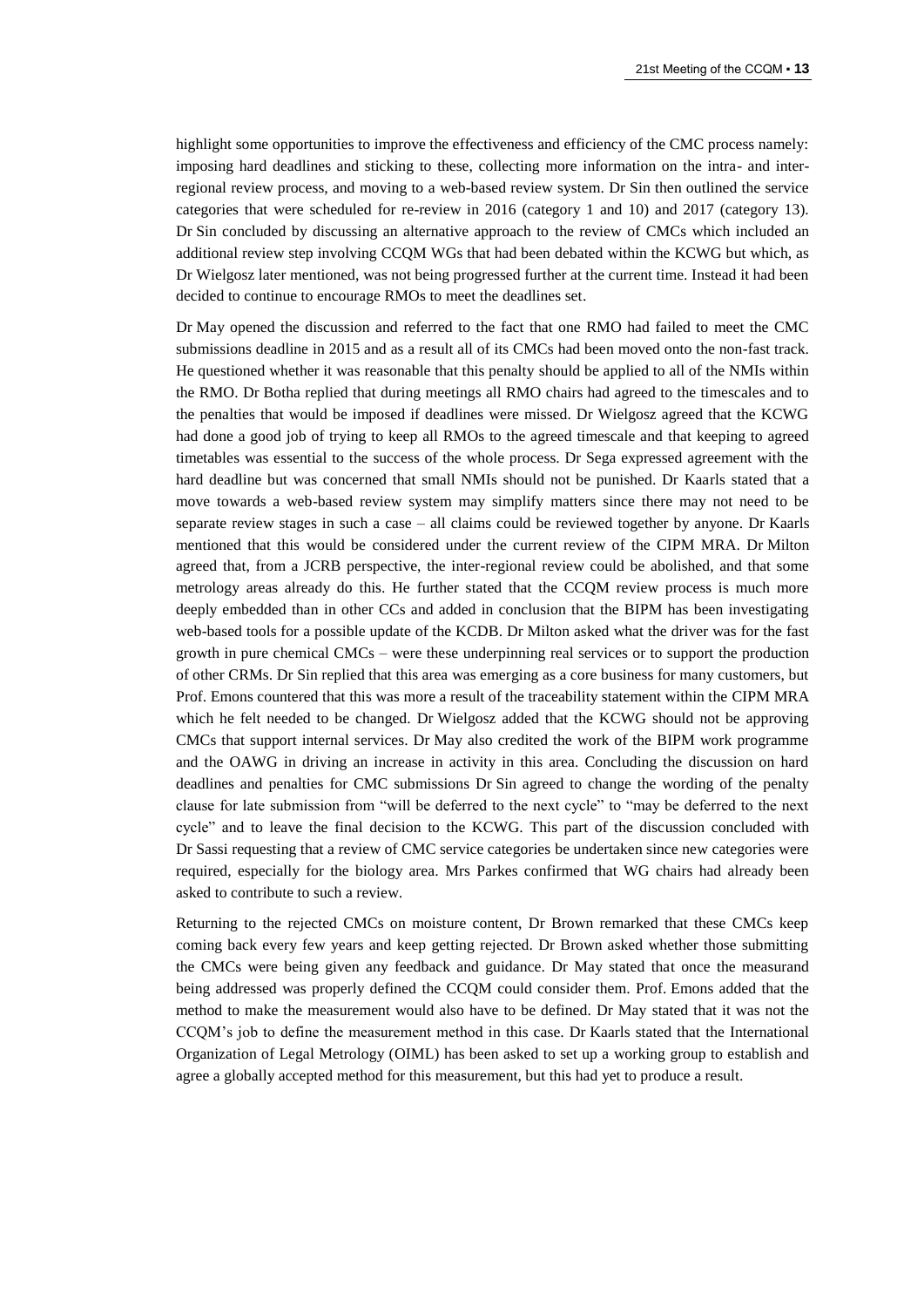# **9.5. Ad hoc Steering Group on Microbial Measurements (MBSG)**

Dr Morrow presented (via weblink) the activities of the MBSG. She began by reiterating the role of the MBSG, namely: to establish contacts and cooperation with the stakeholder and participants; to invite representatives from the stakeholder community and NMIs/DIs actively developing microbial CRMs or having activities in the field of food measurements to join the MBSG; to work with stakeholders to define two relevant but simple measurement cases, of which the measurand can be clearly defined and for which a metrologically sound, validated method can be developed; to execute the two cases, including the organization of global comparisons, and reporting back to the CCQM and the microbial stakeholders; and to discuss and propose on the basis of the results what can be achieved, what should be planned and prioritized next, and how future cooperation can be best organized. Dr Morrow went on to note that the stakeholders identified by the NMIs were much broader than just the food industry and included the healthcare industry, environmental agencies, public and private bacteria collections, standards development organizations and regional governments and testing organizations. The measurement focus areas for the group are DNA sequencing (comparability in the confidence of base calls for microbial identification) and comparability of whole cell quantification.

Dr Morrow continued by informing participants that the recent study on microbial identity had been published in a peer-reviewed journal. The study compared results from multiple sequencing platforms for a multicopy gene as a first step in establishing comparability in microbial identity sequencing data. Dr Morrow stated that the methods developed are applicable to future multicopy gene sequence comparison studies, and provide additional levels of comparability between 16S rRNA gene sequences. She went on to explain that a report on establishing comparability of microbial cultural quantitation had been produced by the group and that this had prompted a proposed follow-on study using custom bioballs. Dr Morrow introduced the strategic planning exercise that had been carried out by the MBSG. This revealed that the current measurement services provided by NMIs and DIs included: whole cell reference materials in milk powder, meat and fish matrices; DNA reference materials; and supporting proficiency testing and inter-laboratory comparability. It was further stated that NMIs and DIs expressed an interest in CMC claims in the areas of DNA copy number ratios and colony counts for plate count techniques. There was expected to be more discussion of these topics in the MBSG meeting which would follow the CCQM plenary. Dr Morrow concluded by mentioning future studies planned by the group. These included work on microbial quantitation, microbial sequence analysis and anti-microbial resistance.

Dr May opened the discussion on the presentation by stating that there might turn out to be some overlap between the MBSG and the newly created working groups in the bioanalysis area, but that the MBSG would continue to operate as an *ad hoc* group for the time being and the extent of this overlap and any action that needed to be taken as a result would be assessed in due course. Dr May asked about the current constitution of the group. Dr Morrow stated that the group was mostly formed of NMIs, with a couple of other members (US Food and Drug Administration, and the ATCC) providing guidance rather than participating directly.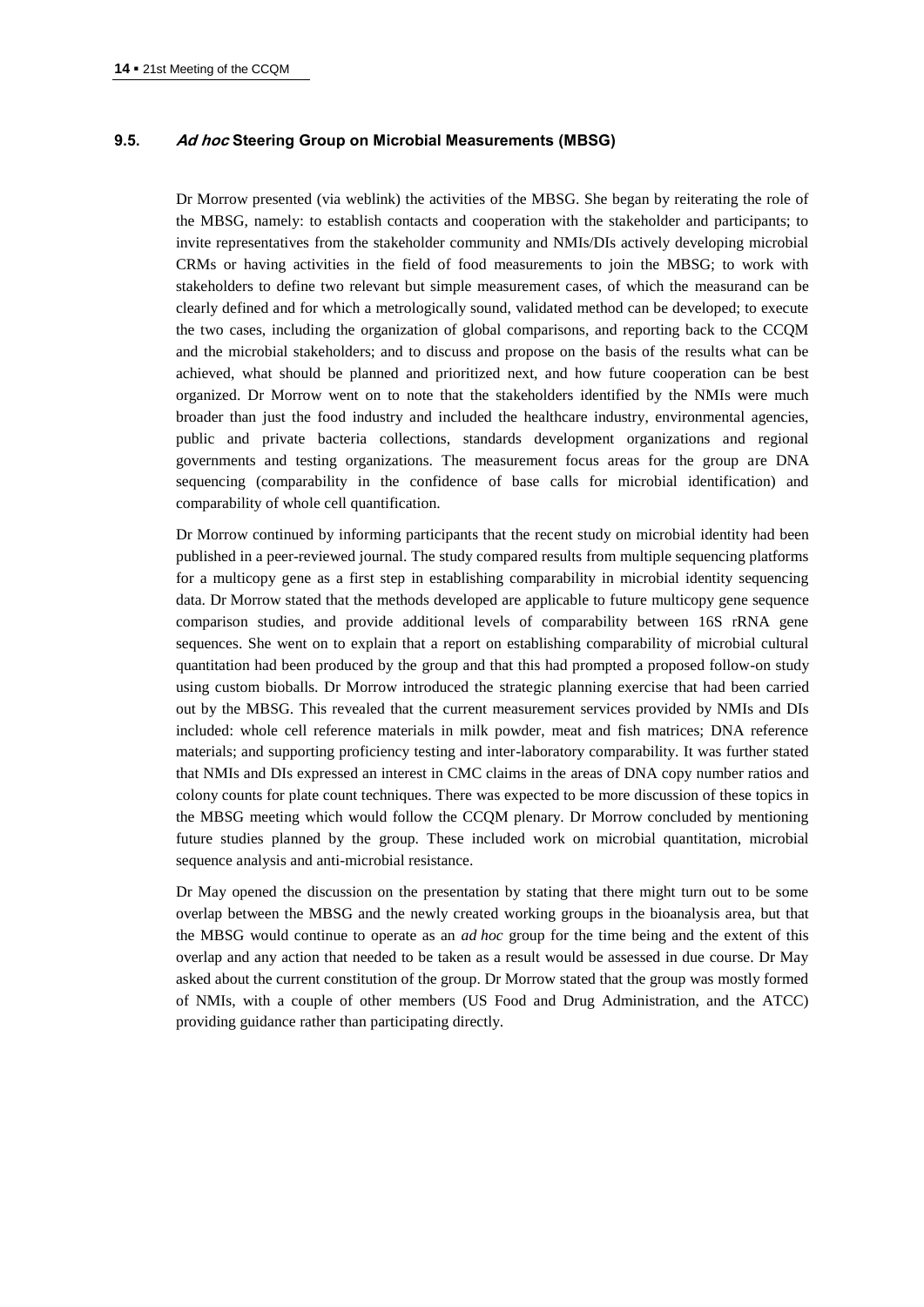#### **9.6. Working Group on Surface Analysis (SAWG)**

Dr Unger reported on the work of the SAWG. In particular he noted that Brazil and the Russian Federation were new participants in the group. Initially the results of  $CCOM-K129$  on  $CuInGaSe<sub>2</sub>$ (CIGS) alloy film composition were discussed. The spread of results presented was relatively small and this had been deemed a successful comparison. At this point Dr May interjected stating that any CMCs claimed from this study would be traceable to KRISS because they provided the primary reference (via an independent ICP-MS measurement) to all participants. Dr Unger replied that PTB provided its own traceability via their XRF facility. Dr Fajgelj stated that the uncertainty in the KCRV in this case is likely to be smaller than that which would have resulted if all of the participants had generated their own traceability. Dr Wielgosz added that in this respect all the measurements were highly correlated and it was not clear how much the uncertainty in the calibration standard contributed to the overall uncertainty budget. Prof. Emons expressed the opinion that as long as the result on the property value of the KRISS material was rigorously SI traceable then there was no problem. Dr Ellison remarked that the study provides information about the comparability of the laboratories with each other, but not about SI traceability. Dr Ellison further cautioned that a number of comparisons rely on a limited number of materials to provide traceability. Dr May reiterated that if participants claimed CMCs on the basis of this study they would need to continue to use the KRISS reference material or demonstrate that they had access to other appropriate reference materials to establish the traceability of their measurement results. Dr Wielgosz raised the additional issue that the unit 'at%' used to express the measurement result were not part of the SI and would need to be changed. Dr Kim asked how far the light shone for this study. Dr Unger replied that this would need further discussion at the working group.

The discussion moved onto CCQM-P130 on Electron Probe Micro Analysis of AuCu alloys where the measurand was previously k-ratio but, following a question from Dr Milton, Dr Unger confirmed that the quantity to be measured was amount of substance. Dr May stated that this case was the same as CCQM-K129 in that the traceability came solely from NIST SRMs. Dr Fajgelj added that if all participants use the same standard then the overall uncertainty of the comparison is reduced and it has less value as a result. Dr Brown further remarked that this meant there was not enough redundancy in the measurement system to fully encompass the uncertainty of realization of the measured quantity with respect to the SI. Dr Sargent informed attendees that in some IAWG studies participants provide two measurement results, one using their own standards and one with a common standard provided for the comparison. Dr Sargent observed that this helped participants separate out the uncertainties and biases in their measurement methods. Dr Mariassy added that in the case of CCQM-P130 it was very important to be clear what the comparison was for: comparability of measurements, or to assess the quality of service to customers (with or without using one's own reference material). Dr Wielgosz asked Dr Unger whether, as per the report of last year's meeting, that conversion of the k-ratio data to mass concentrations via calculation had now been excluded from the comparison. Dr Unger confirmed this was the case; he also stated that WDX uncertainties from NIST were required in order to complete the study.

Dr Unger moved on to introduce a proposed key comparison of specific surface area, specific pore volume and pore diameter. Prof. Emons enquired as to whether everyone used the same method. Dr May added that there was no point in specifying a standard method unless it is the same one that is used to deliver services to customers. Dr van der Veen commented that the method suggested did not give an absolute value but instead provided a method defined measurement called BET area based on the use of nitrogen adsorption. Dr Milton requested that the relationship between the NMI in The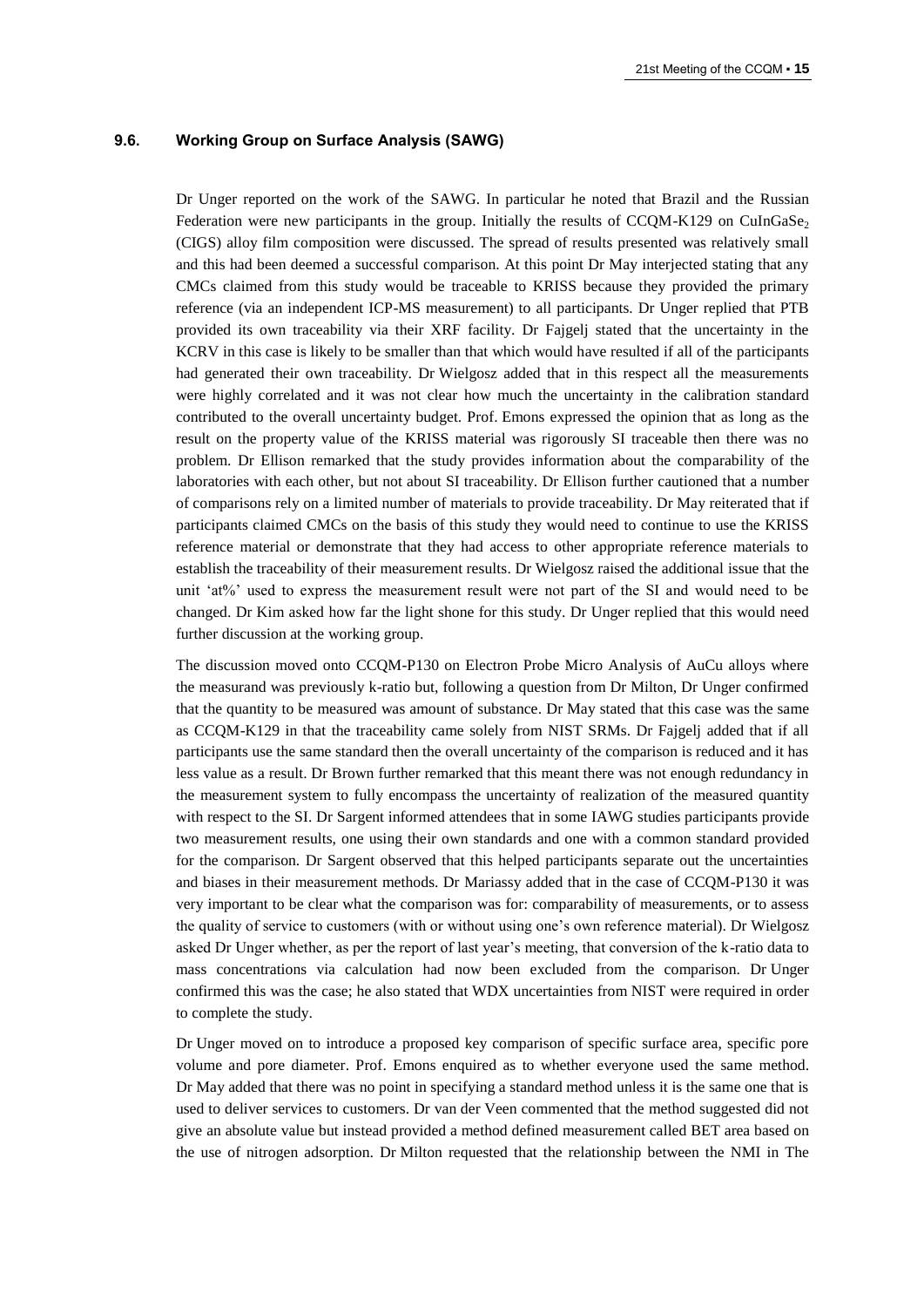Islamic Republic of Iran and the proposed guest laboratory RIPI, from the same country, be determined and reported back to the CCQM. Dr Wielgosz reminded Dr Unger of the procedure for guest laboratories to participate in pilot studies and asked what the proposed guest laboratories offered and whether the study could proceed without them. More generally, Dr Wielgosz requested a review of existing CMCs for surface area determination, especially with regard to the traceability statements. Dr Sargent asked whether the BET methods used a standardized protocol. Dr Unger stated that the method was defined in general terms by an ISO standard but there are still slight differences in implementation. Dr Brown enquired as to why this was not a traceability exception. Dr May reminded attendees that comparison exercises must reflect the real measurements offered to customers and should not simply be proficiency testing schemes carried out under unrealistically ideal conditions.

Following a brief introduction of progress with a repeat of CCQM-K32, Dr Unger introduced proposed future SAWG studies. These included a study of Raman surface analysis at ambient conditions, amount of matter in buried organic layers, and shell identity and amount of matter in a shell on an engineered nanoparticle. This provoked a number of questions about the details of these studies. Prof. Emons asked how focal volume in the Raman study would be calculated and Dr Wielgosz asked what the measurand was. Dr Unger replied that materials and methods for focal volume measurement were available from PTB and NIST and that the measurand was amount concentration. Regarding the comparison on amount of matter in buried organic layers there was general agreement from a number of attendees that amount of matter was not an acceptable term and that the chemical measurand needed to be specified. Following a question from Dr Milton, Dr Unger confirmed that the thickness of the layers was expected to be 10 nm. Dr Wielgosz remarked that there would most likely be a lot of guest laboratories interested in participating. Dr Unger confirmed that this was probably true and that they would need to be selected carefully.

## **9.7. Working Group on Bioanalysis (BAWG)**

Mrs Parkes presented the activities of the BAWG. Considering that there had only been one meeting of the WG since the last CCQM with few results presented, and furthermore that the BAWG was to be split into the three new WGs, Mrs Parkes took the opportunity to reflect on the achievements of the group since its inception. In particular Mrs Parkes highlighted CCQM-P154 on absolute DNA quantification which provided a route to nucleic acid measurement traceability, and whether this would enable NMIs to claim a core competency in this area based on digital PCR approaches. The achievements of CCQM-P103.1 on gene expression biomarker profiling in achieving good measurement agreement and consensus on a way forward for CMC claims was described.

Mrs Parkes then discussed the protein measurement space and the activities, gaps, comparison requirements and future direction in this area. The studies that have underpinned RM production in the bioanalysis area were then reviewed, in particular with respect to requirements for identity confirmation, purity assessment and quantification through amino acid analysis, production of pure protein calibrants, immunoassay method for proteins and enzyme activity. The workshop on protein purity taking place after the CCQM meeting was mentioned by Mrs Parkes who elaborated that there would be sessions on: current practice of NMIs in purity assessment, RM producer perspective – current approach and requirements, and the state of the art in protein characterization measurement.

The discussion of the BAWG studies on cells (CCQM-P102 and CCQM-P123) led onto Mrs Parkes describing the current issues faced by the bio-measurement area. The first issue mentioned related to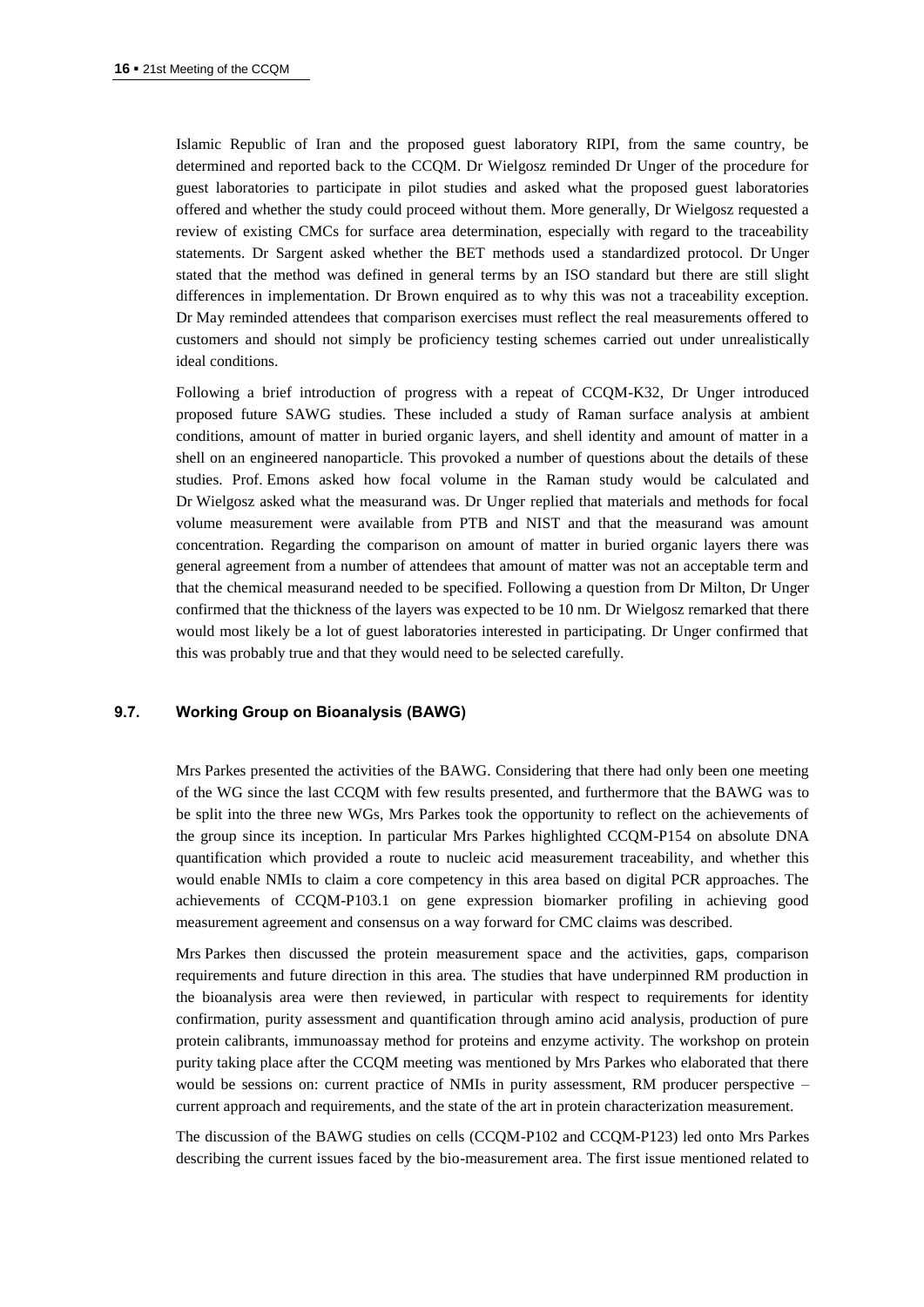counting, for instance in relation to cells, and the work required to enable bioanalysis CMCs using counting as their traceability route to be accepted within the KCDB. This led onto a wider discussion of the bioanalysis CMCs that had currently been accepted into the KCDB and the CMC review process that was in place for BAWG claims which, unusually for the CCQM, undergo WG review as part of the process. Mrs Parkes concluded by reviewing the progress made with regard to the BAWG roadmaps and the following key outcomes generated by the work of the group: substantial developments in NMI inter-laboratory precision for many NMIs in nucleic acid quantitation, uncertainty budgets (including published guidance) for nucleic acid quantitation by qPCR; a strategy for SI traceability for peptide measurements; reduced uncertainty in key cell measurements; and significant NMI research collaboration. Mrs Parkes acknowledged the key role of BAWG participants in achieving these outcomes and in particular thanked Dr Knight (NPL) for his work as rapporteur.

Dr Emons commented that few users are interested in a single defined molecular protein and that in the protein area the amount of substance concentration of all proteins with a specified functionality is instead relevant. Mrs Parkes agreed but was of the opinion that the studies on single proteins were the best way to start addressing the problem.

# **9.8. Working Group on Electrochemical Analysis (EAWG)**

Dr Mariassy gave an update on the work of the EAWG. Since its inception the group had performed 25 key comparisons and 15 pilot studies resulting in 78 CMCs in pH and 37 in electrolytic conductivity. The results from [CCQM-K99](http://kcdb.bipm.org/appendixB/KCDB_ApB_info.asp?cmp_idy=1151&cmp_cod=CCQM-K99&prov=exalead) on physiological phosphate buffer solution were introduced. Dr Mariassy noted that the comparability was generally very good but that more deviation was observed at more extreme temperatures. At this stage Dr May asked how the comparability had improved since the similar [CCQM-K9](http://kcdb.bipm.org/appendixB/KCDB_ApB_info.asp?cmp_idy=160&cmp_cod=CCQM-K9&prov=exalead) study 15 years ago. Dr Mariassy replied that it had showed improvement for the NMIs that had taken part in both studies, but that this was masked by new NMIs that had established capabilities in more recent years. Dr Wielgosz stated that if the comparison continually demonstrated agreement amongst participants with limited changes in reported uncertainties, the time period between comparisons could be increased. Dr Brewer was of the opinion that this was arguably the most specialized, technically and experimentally demanding work in the CCQM and furthermore an area where participants relied on bespoke equipment that they made themselves, and so the aim was more to do with maintenance of traceability for a very challenging quantity rather than to seek large improvements over time. Dr Sargent mentioned that new comparisons would be needed to support new NMIs who wanted to claim CMCs.

Dr Mariassy introduced [CCQM-K48.2014](http://kcdb.bipm.org/appendixB/KCDB_ApB_info.asp?cmp_idy=1338&cmp_cod=CCQM-K114&prov=exalead) – a KCl assay based on chloride amount content determination. The results, especially for the experienced laboratories, were very good and showed improvement over, or stability compared with, [CCQM-K48.](http://kcdb.bipm.org/appendixB/KCDB_ApB_info.asp?cmp_idy=735&cmp_cod=CCQM-K48&prov=exalead) Following the presentation of the results of [SIM-QM.K91,](http://kcdb.bipm.org/appendixB/KCDB_ApB_info.asp?cmp_idy=1393&cmp_cod=SIM.QM-K91&prov=exalead) Dr Mariassy introduced the preparative conductivity study CCQM-P143. This was a comparison of CRMs for electrolytic conductivity which was designed to underpin CMC claims for CRMs. Dr Mariassy noted that the comparison had worked extremely well but remarked that if there had been too many more laboratories then there would have been too much work for the coordinating laboratory to manage. Dr May stated that he saw this as an excellent example of a comparison that tested the services provided by the laboratories themselves. Discussion of CCQM-P152 on phthalate buffer in water/ethanol then took place. It appeared that there had been some stability issues caused by the esterification of phthalate by the water/ethanol solution. Dr Mariassy reported that the EAWG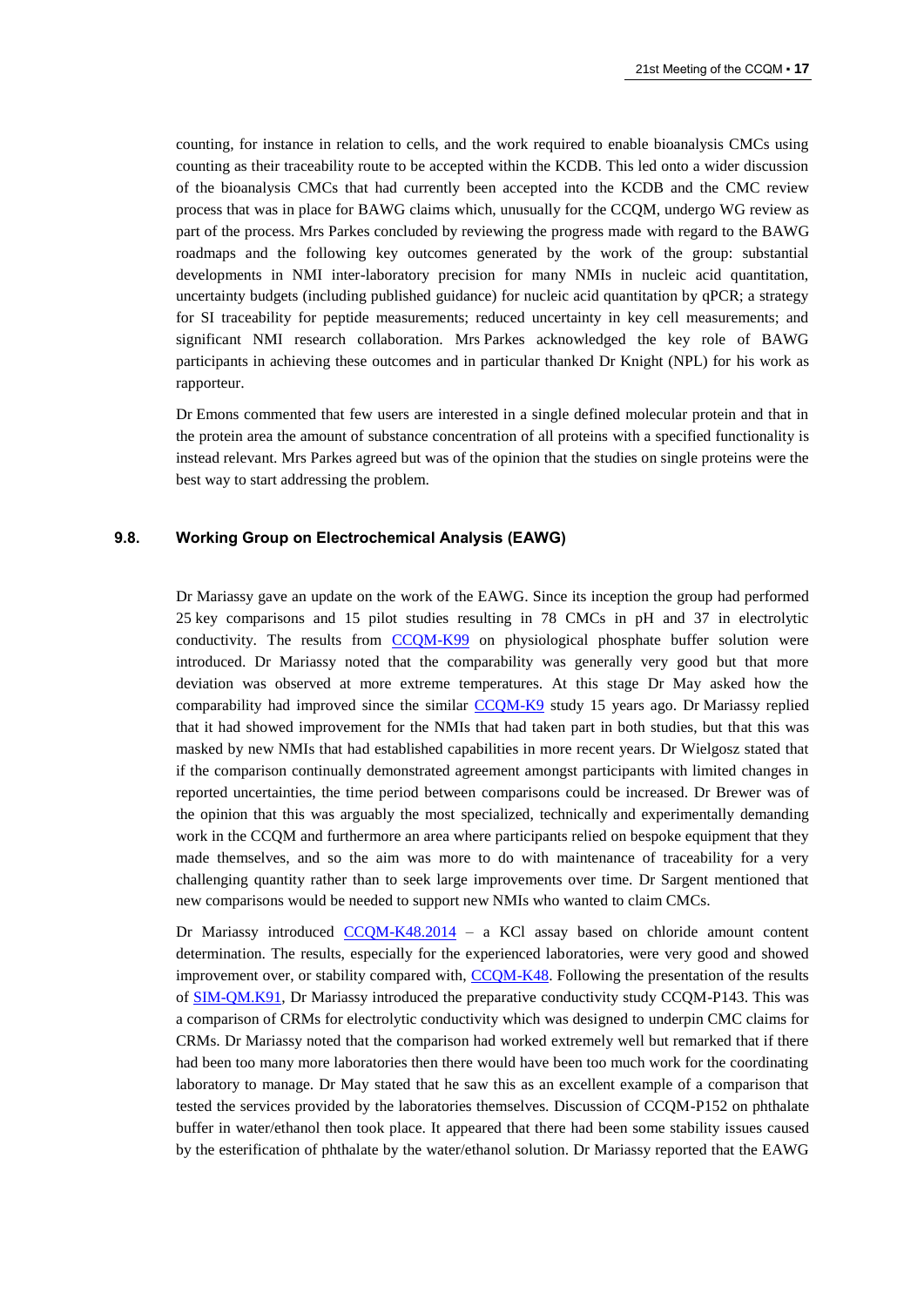had decided to make a correction for this effect in the evaluation of the results. Following on from this study, CCQM-P153 on the electrolytic conductivity of bioethanol was presented. A fairly wide spread in results was noted, and it seemed that there may have been a homogeneity issue with the samples, rather than an issue with stability. Dr May asked whether a similar study of normal ethanol against bio-ethanol had been performed to determine whether or not this was just a matrix problem. Dr Jakobsen said that had not been done yet and would be a good idea for future work. Further she remarked that previous comparisons on bioethanol had shown similar problems.

Dr Mariassy mentioned the technical presentations given to the EAWG. In particular there was very interesting data on how the deviation from the reference values of NIST pH SRMs had correlated with changes in staff. Where training of successors had been adequate prior to handover, the quality of SRMs had continued to improve. When there had been insufficient training before handover, or breaks in the pH SRM programme, there was a clear degradation in the quality of the SRMs. Dr Mariassy remarked that this showed how important the scientists themselves are in the maintenance of measurement quality. Dr May remarked that he felt this should remind us that capability resides with the staff themselves and not the NMIs *per se*. Dr Mariassy concluded by summarizing the EAWG's plan of comparisons up until 2019, and mentioned some of the current issues facing the group. One of the major ones was finding coordinators with the necessary equipment, skill and capacity to conduct comparisons. Dr Mariassy also mentioned the challenges posed to the group by the proposed changes to the Guide to the Expression of Uncertainty in Measurement. Dr Brown asked what these challenges were and Dr Mariassy replied that the proposed requirement to calculate probability density functions was felt to introduce too much difficulty for users.

#### **9.9. Working Group on Organic Analysis (OAWG)**

Dr Mackay reported on the work of the OAWG. She began by reminding attendees of the OAWG's four-track approach to comparison studies: Track A: key comparisons that test core competencies for the delivery of measurement services to customers (providing primary calibration reference services and accuracy control reference services), Track B: key comparisons that assess the equivalence of measurement services actually provided to customers (associated with certified reference samples and value assigned PT samples), Track C: key comparison studies in emerging areas of global interest and importance, and Track D: capability assessment studies. Dr Mackay then outlined the Track A purity comparisons carried out by the group in recent years and showed how these mapped onto the molar mass and polarity space. As a result of the comparison programme on the purity of organic calibrators undertaken in the group it was noted that the first broad scope CMC claim for organic purity (from NRC) had just been accepted in the area of qNMR. Dr Mackay noted that in this case the traceability was stated as being to NIST since that was the source of the pure organic internal standard used. The Track C comparison on avermectin purity was discussed next and in particular the challenges caused by the presence of a diastereomeric impurity and water uptake by the sample once the bottle was opened. This led onto a presentation of the preparation for [CCQM-K55.d](http://kcdb.bipm.org/appendixB/KCDB_ApB_info.asp?cmp_idy=1359&cmp_cod=CCQM-K55.d&prov=exalead) on folic acid purity where sorption studies had highlighted the effect of relative humidity at constant temperature on the water content of the material – these changes had been observed to have a measurable but reversible effect.

Dr Mackay reported on the CCQM-P150 qNMR pilot study. There had been a detailed investigation of the influence of data acquisition parameters. There was a clear correlation between peak shape and accuracy and this indicated that shimming was one of the most important considerations for accurate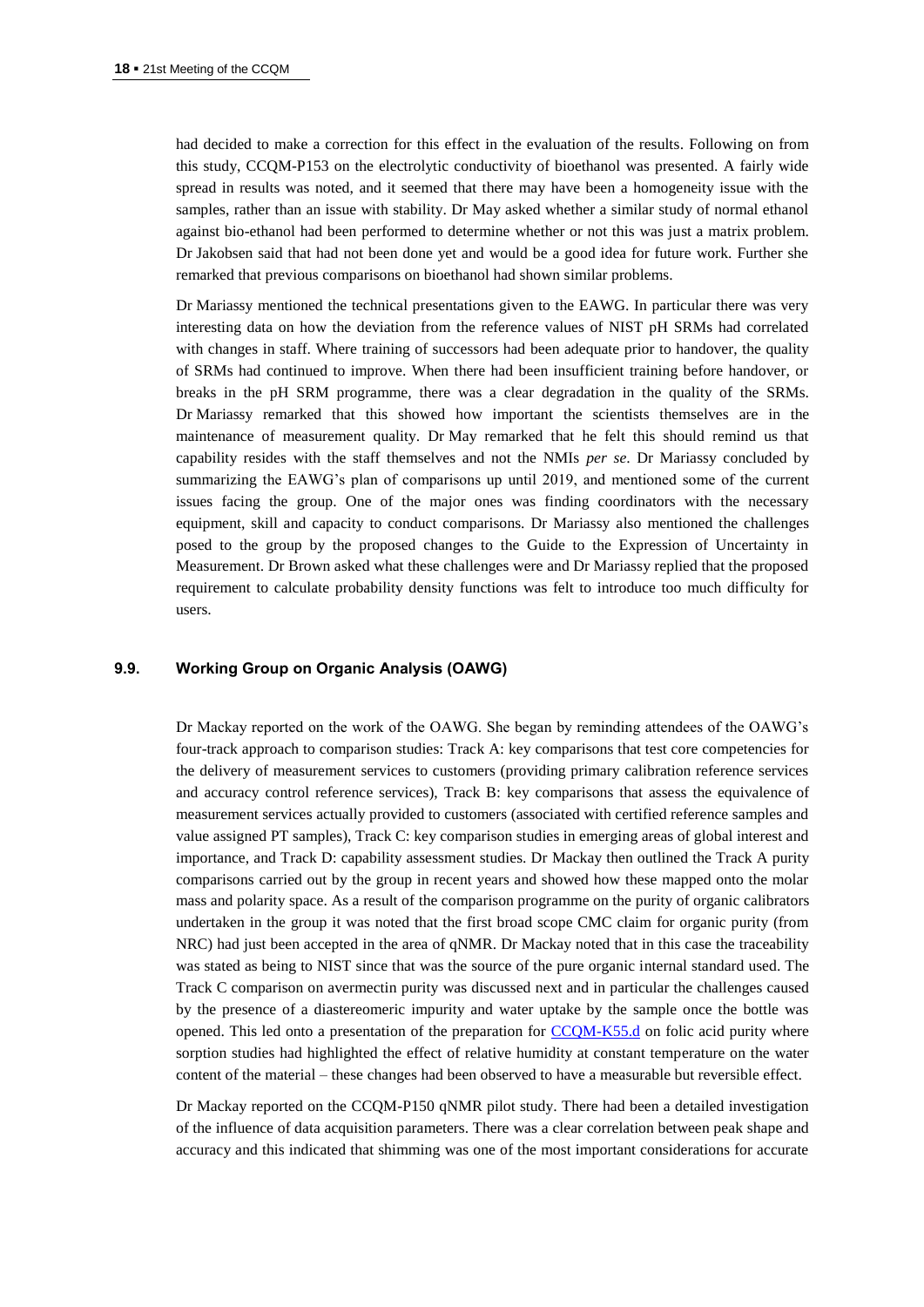quantification. The study had highlighted aspects of sample preparation, data acquisition and data processing which appeared to be of most importance.

Dr Mackay then concluded by reviewing the planned future OAWG studies, noting in particular the desire to make the 'how far the light shine' statements as wide as possible in the Track A series and she presented an example of the approach being used for this by the OAWG. This defines a measurement space with respect to molecular weight range, polarity range, mass fraction range and matrix type.

The Track A KC occurring in 2015 covers measurements in the clinical area with the model system being urea and uric acid in human serum. In conjunction with this, a Track C KC for the important area of Vitamin D in serum will occur which requires very low mass fraction measurements to be carried out. It was stated that the 2016 future Track A comparisons in the food area would try to cover high-polarity analytes in food, noting that there was a strong bias to the 'contaminant' service category over the 'nutrient' service category in this area for current CMCs. The timetable of future comparisons for the OAWG currently included about 10 key comparisons in the next three years.

Dr Ellison asked whether there were other influence factors in CCQM-P150 aside from shimming. Dr Mackay stated that there were a large range of factors that had been thoroughly investigated and presented by NMIJ (and the original presentation from NMIJ contained many more slides) but that shimming was considered to be one of the most significant factors. Dr Plant enquired as to whether any of the analytes being considered in comparisons were unstable. Dr Mackay stated that some analytes, for example some pharmaceuticals in water, where unstable and in these cases there were currently no CMCs in this area. A KC for stable pharmaceuticals in water which has just been completed was reported by Dr Mackay as part of her report. Dr May added that a stability study is always conducted first, prior to any comparison, to ensure the sample is appropriate for a comparison over a given time scale and so as not to waste the time and money of participants.

# **9.10. Working Group on Inorganic Analysis (IAWG)**

Dr Sargent presented the work of the IAWG and referred in particular to the improved and updated IAWG core capability tables that are accessible on the BIPM website. Dr Sargent commented that the spread of sulphur results in  $CCOM-K123/P157$  was quite large and whilst this was not unexpected the uncertainties quoted were not consistent with this spread. The coordinators, NMIJ, were going to re-examine the uncertainties attributed to the samples and quoted by the participants. Dr Sargent then reported on CCQM-P149 on the purity of zinc. He stated that the aim of this study was for assessment of calibration solutions produced for in-house use and that this would go some way in helping provide confidence in this difficult area that had originally been highlighted by the CCQM as a possible traceability exception in early discussions on the topic.

Dr Sargent presented a number of future comparisons planned by the IAWG and summarized these on a Gantt chart of the progress of key and pilot comparisons within the group. In particular, Dr Sargent highlighted CCQM-K108/P171.2014 on the determination of arsenic species and total arsenic in brown rice flour. The previous study CCQM-P171 had caused problems for the measurement of the arsenic species, so on this occasion Dr Sargent had suggested that the speciation measurements were made only as part of the pilot study.

At this stage, prompted by Dr May, Dr Sargent explained more about the isotope ratio delta scale in inorganic chemistry. Dr Sargent highlighted that the use of the delta scale has the advantage that the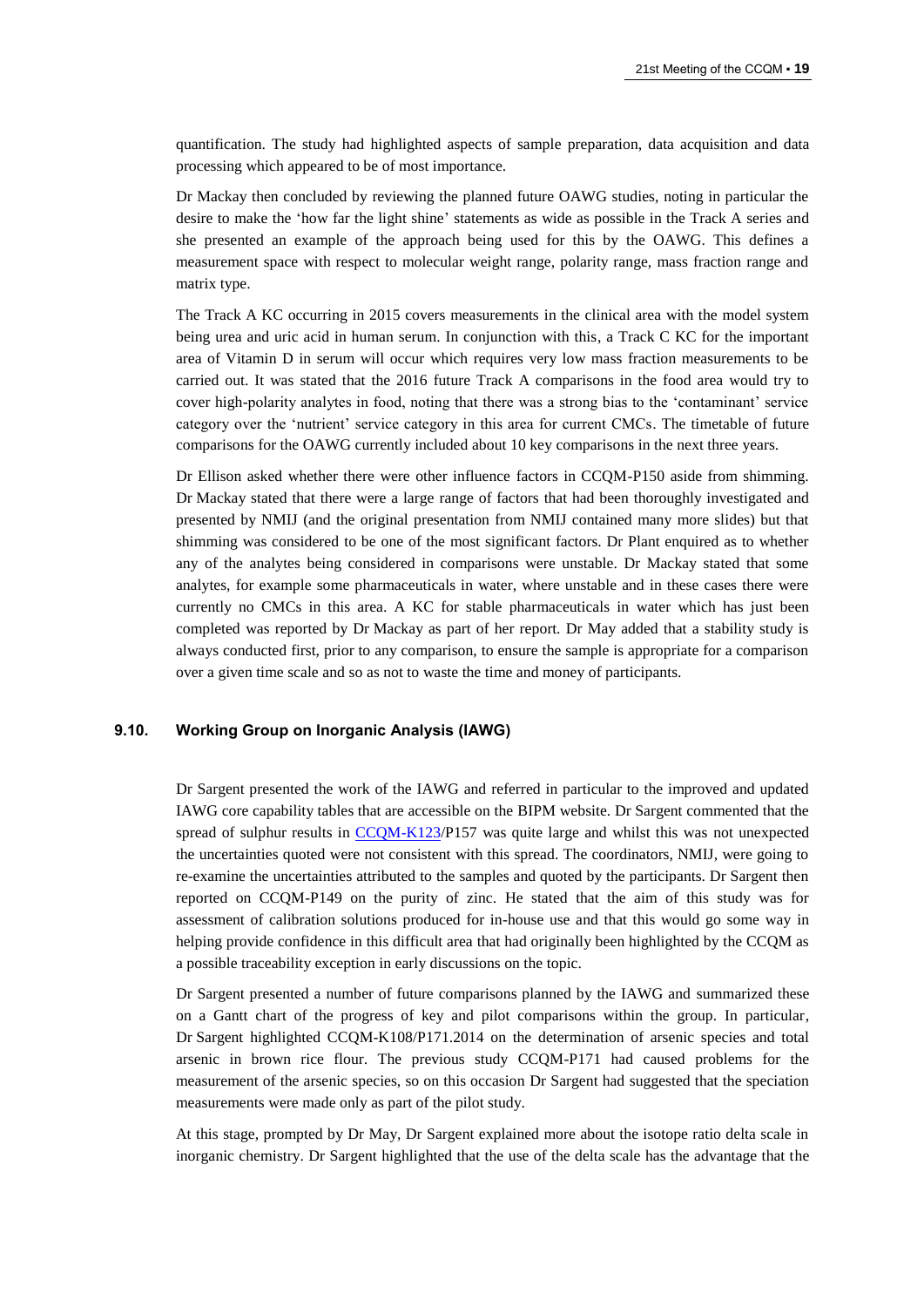uncertainties of isotope ratio measurements are lower but the disadvantage that the values produced are not fully SI traceable. In this respect the delta scale is a conventional scale and Dr Sargent stated that a number of NMIs within the IAWG have research programmes aimed at improving the accuracy of isotope ratio measurements to put these on a SI traceable scale. Dr Wielgosz noted that the CIPM had adopted the traceability exception related to delta value isotope ratio measurements proposed by the CCQM via Decision CIPM/104-26. Dr Wielgosz also noted the encouragement from the CIPM for the continuation of programmes within the NMIs to develop absolute isotope ratio measurement values, although he noted that in many cases measurement uncertainties would need to improve by an order of magnitude to be better that the delta scale and so major challenges remained. It was Dr Wielgosz's opinion therefore that in the meantime it was important to continue to work with organizations such as the IAEA to ensure better dissemination of the delta scale, which was widely used by those undertaking isotope ratio measurements. Dr Fajgelj stated that running out of delta scale reference materials was a serious problem and this should be an area that the BIPM should consider supporting in the future.

Dr Sargent went on to describe the CRM and CMC survey conducted by the IAWG. This had showed that the number of new CRMs outnumbered CMCs and he remarked that this pointed to the conclusion that comparisons supported real services that were being delivered. Dr May expressed his concerns that whilst capabilities may be being maintained this did not necessarily mean that real services were being provided. Dr Sargent countered that most services were delivered in this area in the form of CRMs and not by reference measurements.

Dr Sargent described the IAWG workshop on the purity assessment of metals standards that had taken place during the IAWG. The output of this workshop would be a roadmap designed to underpin the fit-for-purposeness of in-house calibration solutions and make SI traceability more transparent in this area. However, Dr Sargent added that a lot of traceability in this area comes from solutions produced from pure salts rather than metals. He added that this would be an area that would be targeted in future, in collaboration with EAWG, where a lot of the assaying work is done.

Returning to the initial discussion about the spread of results in [CCQM-K123/](http://kcdb.bipm.org/appendixB/KCDB_ApB_info.asp?cmp_idy=1367&cmp_cod=CCQM-K123&prov=exalead)P157 Prof. Emons commented that the same problems have been observed for other materials of plant origin, so this may not just be related to biodiesel. Prof. Emons went on to note that in most cases sulphur is at such low concentrations in the real materials that there is no real driver for these measurements except the academic challenge. Dr Haraldsson replied that industry laboratories have expressed the need for a measurement infrastructure at lower concentrations, especially for elements such as sodium.

Dr Sargent concluded by presenting a plan for future comparisons up to 2019. In response to this Dr Milton asked how the priority areas identified mapped onto core capabilities. Dr Sargent replied that the comparisons fitted neatly into the proposed multi-track approach, especially for Tracks A and B, less so for Tracks C and D but he expected these to be more aligned moving forward. Dr Milton suggested that using the same unified nomenclature would be helpful. Dr Sargent agreed and stated that he saw this as being addressed during the revision of the overall strategy.

Finally, Dr May and Dr Sargent took the opportunity celebrate the substantial contributions to the IAWG and to the CCQM of Dr Turk, who had recently died. In particular the leading contributions of Dr Turk to the conception and implementation of the core competencies approach in IAWG were gratefully acknowledged.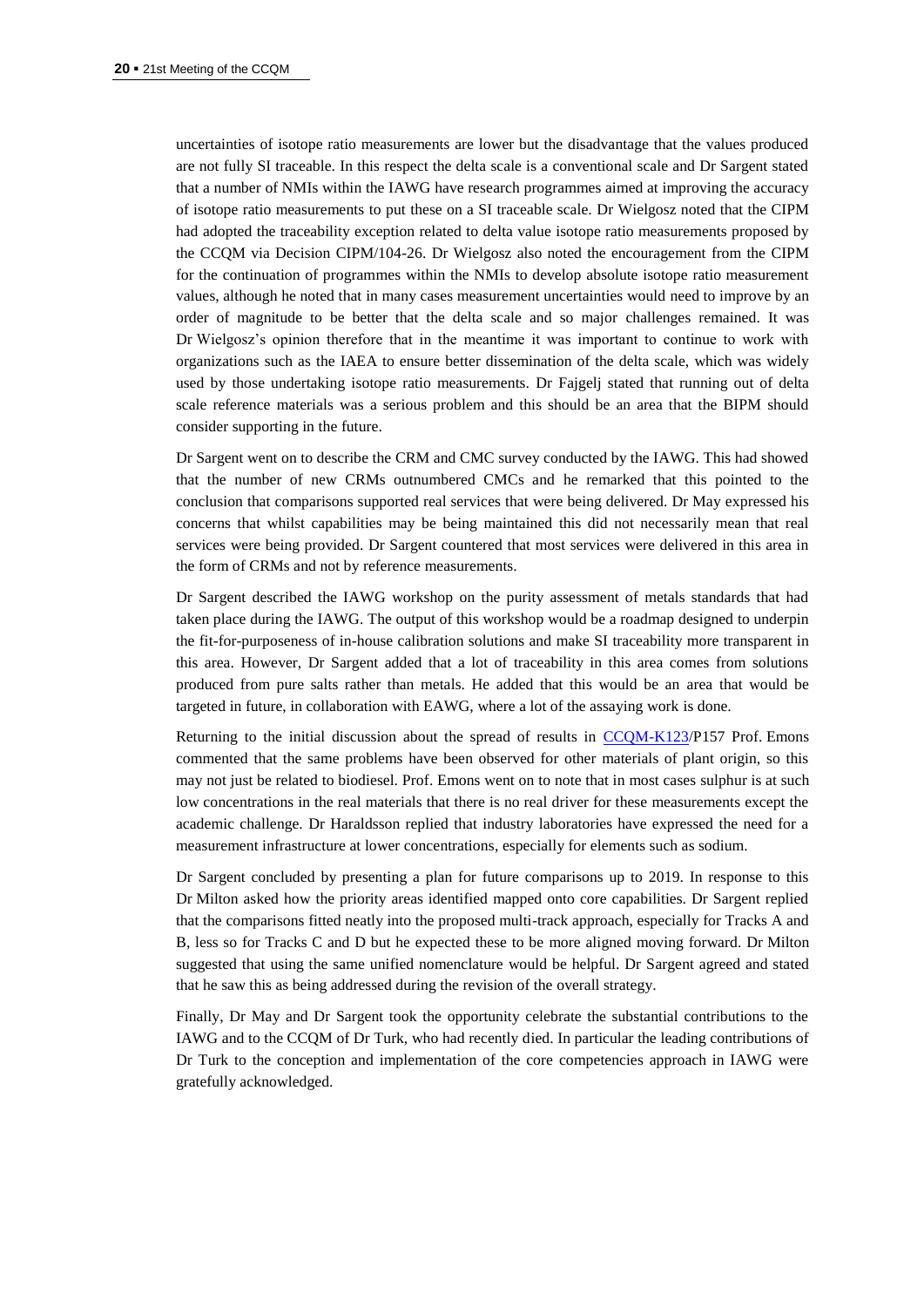#### **9.11. Working Group on Gas Analysis (GAWG)**

The report of the activities of the Gas Analysis Working Group was delivered by Dr Kim. It was noted that the current workload of the group and falling numbers for GAWG meetings away from Paris has led the group to decide to skip a meeting in the second half of 2015, however they did expect to hold two meetings in 2016, as the reporting of the results of a number of key comparisons was expected in 2016. Dr Kim noted that the group had 12 comparisons ongoing or due to start in 2015 and four new comparisons planned for 2016 and 2017. A number of comparisons showing good agreement across participants were reported:  $CCOM-K82$  on ambient level  $CH<sub>4</sub>$  where comparability was approaching WMO data quality objective levels, [CCQM-K84](http://kcdb.bipm.org/appendixB/KCDB_ApB_info.asp?cmp_idy=1064&cmp_cod=CCQM-K84&prov=exalead) on ambient level CO where the comparability whilst good was still three times the WMO data quality objective because of instability owing to oxygen in the cylinders, [CCQM-K94](http://kcdb.bipm.org/appendixB/KCDB_ApB_info.asp?cmp_idy=1146&cmp_cod=CCQM-K94&prov=exalead) on 10 µmol/mol dimethyl sulphide in nitrogen, and [CCQM-K101](http://kcdb.bipm.org/appendixB/KCDB_ApB_info.asp?cmp_idy=1168&cmp_cod=CCQM-K101&prov=exalead) on 10 µmol/mol oxygen in nitrogen which proved more challenging than expected owing to the presence of argon in the mixture. This final comparison will be used to claim CMCs for oxygen in nitrogen in the presence of interfering components. Dr Kim proceeded to update attendees about other comparisons in progress, in particular CCQM-P111 where the comparison was now being followed up by supplementary comparisons at the RMO level, and [CCQM-K113](http://kcdb.bipm.org/appendixB/KCDB_ApB_info.asp?cmp_idy=1337&cmp_cod=CCQM-K113&prov=exalead) on noble gas mixtures where results had been distributed to participants but there were some significant discrepancies which needed further discussions.

Of the comparisons planned for 2015, Dr Kim highlighted [CCQM-K117,](http://kcdb.bipm.org/appendixB/KCDB_ApB_info.asp?cmp_idy=1361&cmp_cod=CCQM-K117&prov=exalead) which was the follow-up to  $CCOM-K46$  on NH<sub>3</sub> in nitrogen conducted in 2005. The earlier comparison had demonstrated biases associated either with stability or measurement method, however recent work was thought to have eliminated these problems and so now was considered to be a good time to re-run the comparison. The outline programme of work presented by Dr Kim proposed an average of four comparisons a year up until the end of 2019 and included a follow on from [CCQM-K52](http://kcdb.bipm.org/appendixB/KCDB_ApB_info.asp?cmp_idy=758&cmp_cod=CCQM-K52&prov=exalead) on ambient level carbon dioxide (with a separate key comparison of isotopic composition of pure  $CO<sub>2</sub>$ ), and repeats of CCQM-P73 on NO in nitrogen, and [CCQM-K41](http://kcdb.bipm.org/appendixB/KCDB_ApB_info.asp?cmp_idy=636&cmp_cod=CCQM-K41&prov=exalead) on hydrogen sulphide. Dr Kim also mentioned the measurements performed by the BIPM on the ozone absorption cross section at 254 nm, which is the basis of the UV method for surface ozone standards. He reported that the GAWG had decided to establish a task group to review published ozone cross sections values, and recommend a value and uncertainty for use in future rounds of [BIPM.QM-K1.](http://kcdb.bipm.org/appendixB/KCDB_ApB_info.asp?cmp_idy=733&cmp_cod=BIPM.QM-K1&prov=exalead) Dr Brown asked whether legislators were being involved in the process since it is the limit values specified for ozone in their legislation that would be most affected. Dr Wielgosz replied that this was part of a much longer process and the first thing to do was to consult with scientists on the best value to use, and after this, consultation with legislators would follow.

Dr Kim described the GAWG strategy for comparisons and core competencies. The nomenclature and classification followed the Track A, B, C and D system used by the OAWG. Dr Kim also introduced the system proposed by the GAWG for generating wider scope CMC claims, in particular across larger concentration ranges and across core components, and for gas purity claims. Finally, Dr Kim summarized the outcomes of the GAWG Particulate Workshop which took place prior to the main GAWG meeting. The objective of the meeting was to discuss the process of putting in place metrological traceability for aerosol measurements. In particular, this included measurements such as aerosol optical and chemical properties, particle number and mass concentration, and black carbon and other chemical components. Dr Kim noted that these measurements underpin the requirements of legislation in the air quality, stationary source emissions and vehicle emissions areas. The workshop had identified a number of priorities and activities, namely: to generate a roadmap towards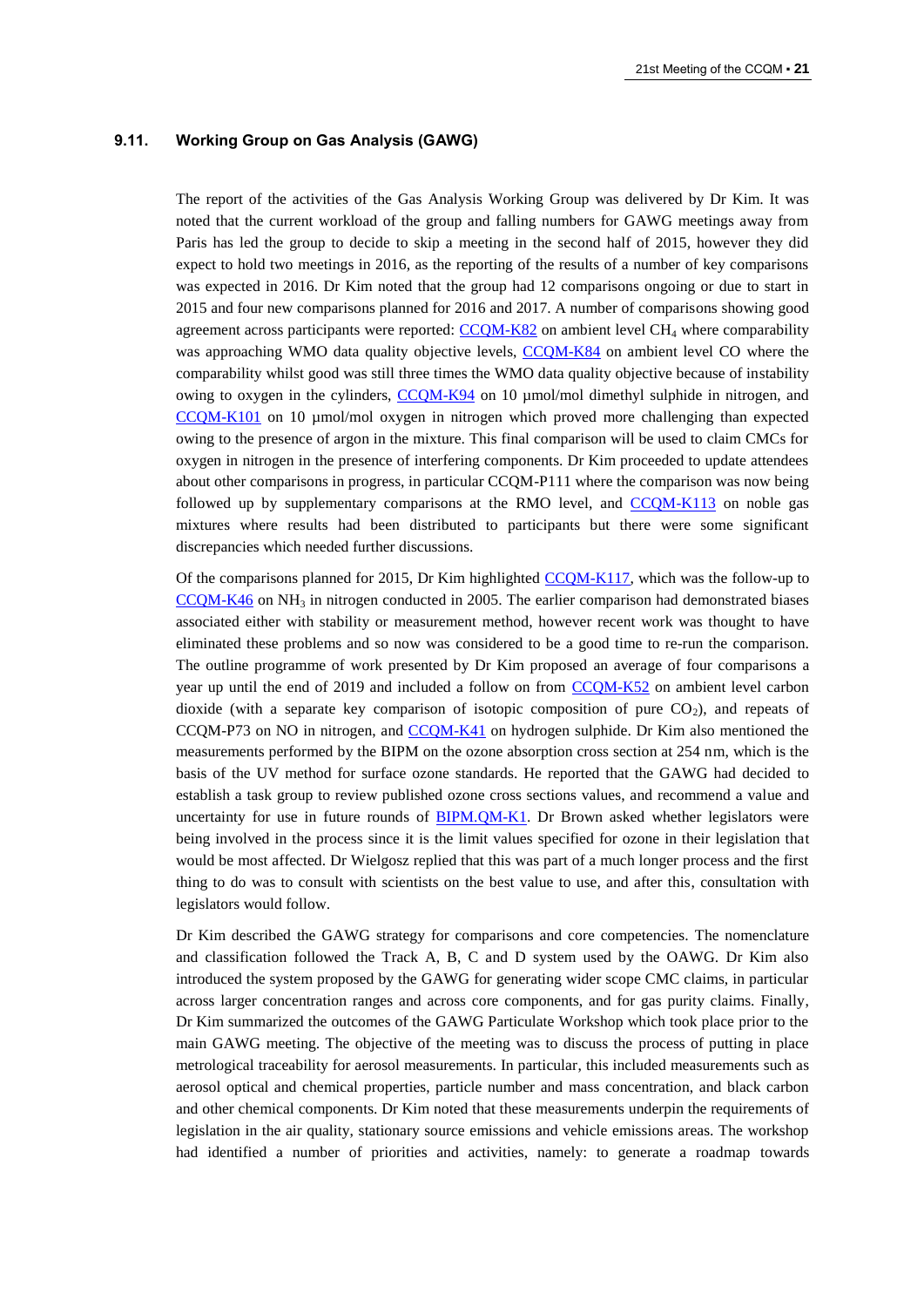comparable black carbon/elemental carbon measurements, to establish traceability for aerosol particle number measurements in the size range > 500 nm, to organize inter-comparisons of particle number measurements on a global scale, to consider a comparison of cut-offs of  $PM_{10}$  and  $PM_{2.5}$  samplers. Dr Wielgosz added that these activities would be taken forward by two task groups: one to produce the roadmap towards comparable black carbon/elemental carbon measurements and another to develop a strategy for particle comparisons within the GAWG.

Returning to the discussion of core competencies, Dr May expressed concern that the flexible scope approach would lead people to make claims for capabilities outside those which they actually deliver. Further, he expressed the opinion that the strategy must be a tool to judge claims, not determine what the claims should be. Dr Kim agreed, although commented that was a circular argument since in many countries one cannot deliver services until one holds CMCs. Dr Milton added that he thought it provided a way of assessing 'how far the light shone' for a given comparison.

#### **10. TRACEABILITY IN THE CIPM MRA (AND CCQM LIST OF EXCEPTIONS)**

This agenda item was covered as part of the report on the IAWG. Decision CIPM/104-26 of the CIPM had adopted the traceability exception related to delta value isotope ratio measurements proposed by the CCQM. Dr Wielgosz also noted the encouragement from the CIPM for the continuation of programmes within the NMIs to develop absolute isotope ratio measurement values.

#### **11. BIPM PROGRAMME ON METROLOGY IN CHEMISTRY**

Dr Wielgosz presented the BIPM Programme on Metrology in Chemistry, noting that the activities agreed for 2016-2019 were based on the dotation agreed by the CGPM in November 2014. Dr May added that the BIPM Chemistry Programme had still grown in its level of activity because of in-kind contributions from the CCQM community, for which Dr May and Dr Wielgosz proffered grateful thanks. Dr Wielgosz then introduced the major work areas for the BIPM for 2013-2015, namely: international equivalence of gas standards for air quality and climate change monitoring, and comparisons of primary references for organic analysis. Dr Wielgosz listed the comparisons that the BIPM had coordinated, or were in the process of coordinating over this period. Dr Wielgosz demonstrated the improvements in comparability that had been achieved by [CCQM-K82](http://kcdb.bipm.org/appendixB/KCDB_ApB_info.asp?cmp_idy=1062&cmp_cod=CCQM-K82&prov=exalead) on methane in air standards compared to a similar comparison ten years ago. He also described the series of comparisons involving qNMR for which a target standard uncertainty of 1 mg/g was considered achievable, and the standard deviation of results in comparisons was improving, suggesting that this may be reached in the next few years. In published BIPM coordinated key comparisons in 2013 and 2014 there had been 72 NMI participations. It was noted that for comparisons in 2014 and 2015, in the planning and measurement phase, an increase to 96 NMI participations was expected. Dr Wielgosz highlighted [CCQM-K115](http://kcdb.bipm.org/appendixB/KCDB_ApB_info.asp?cmp_idy=1339&cmp_cod=CCQM-K115&prov=exalead) on C-peptide purity as an important step in covering the measurement space for peptide primary structure purity determination. Further the importance of [CCQM-K120](http://kcdb.bipm.org/appendixB/KCDB_ApB_info.asp?cmp_idy=1364&cmp_cod=CCQM-K120&prov=exalead) on carbon dioxide in air was mentioned. This comparison would require isotope ratio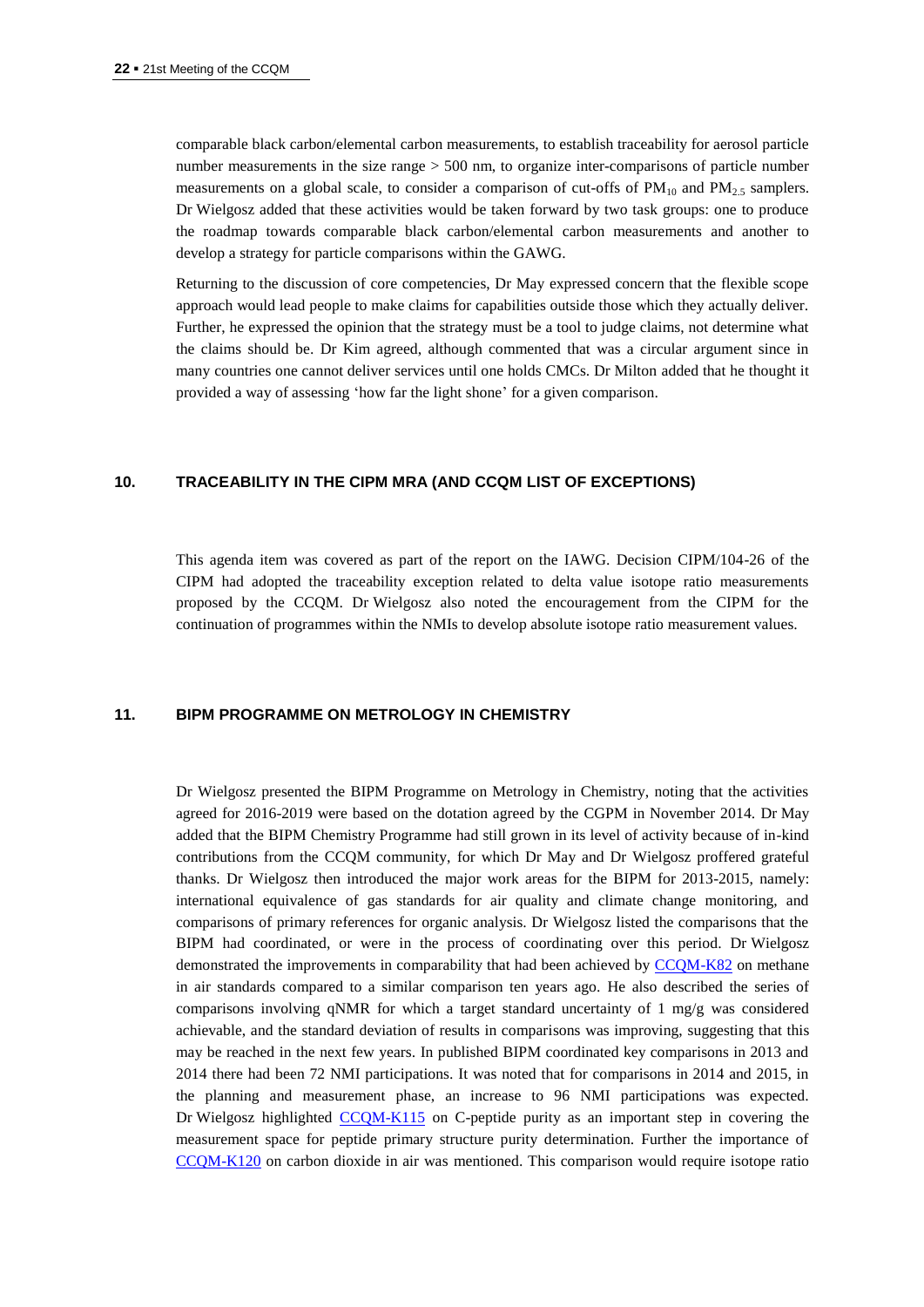measurements for corrections to carbon dioxide concentration measurements required at the  $\pm$  1‰ level. The BIPM had already made substantial progress in this area by comparing a number of different carbon dioxide blends from the NIST and NPL that had been prepared using different carbon dioxide sources. Dr Wielgosz highlighted the BIPM manometric facility which was being established and mentioned that the BIPM were looking for secondees from NMIs with experience in pressure measurement to help with the experimental work.

Dr Wielgosz presented the ozone cross section work performed by the BIPM and informed attendees that further measurements were under way on a redesigned gas phase titration facility at the BIPM. He stated that a GAWG task group would start discussions about the best value to use for the ozone cross section. After presenting the involvement of the department in developing documentary standards on eight committees and the eight peer-review publications by the department over the last two years, Dr Wielgosz moved on to thank the ten secondees from NMIs that had supported the BIPM and CCQM comparison programme in 2013-2015. He then described the six BIPM secondment opportunities for NMI visiting scientists in 2016.

Dr Wielgosz mentioned the donation of a new NMR instrument to the BIPM following establishment of cooperation with the NMIJ in the qNMR area, in particular for the CCQM-K55 series of comparisons, and developing qNMR methodology to demonstrate compatibility of measurements at the 1 part in  $10^3$  level. The donation from KRISS for the purchase of a GC-ECD instrument at the BIPM was also gratefully acknowledged. Dr Wielgosz expounded on the strategic plan for the department's activities up to 2019. BIPM laboratory coordination of comparisons are requested when a) the comparisons are fundamental to a broad range of NMI services and require a long-term commitment to their coordination; or b) comparability at the smallest levels of uncertainty needs to be demonstrated for high impact measurands on a continued basis. A number of planned comparison exercises were highlighted up to 2019. In particular it was noted by Dr Wielgosz that the comparison on carbon isotope ratio measurement in 2019 was approved by the CGPM but not funded, however joint working with the IAEA will allow this comparison to go ahead. Dr Fajgelj commented that this comparison would be very useful for the community.

Dr Wielgosz concluded by mentioning upcoming workshops organized by the BIPM Chemistry Department, in particular the workshop on Global to Urban Scale Carbon Measurements at the end of June 2015. Finally Dr Wielgosz demonstrated to attendees the aluminium 'Avogadro Cube', which along with the NIST 'Lego® Watt Balance' was designed to engage participants at the 'Chemistry and the International System of Weights and Measures' Symposium at the American Chemical Society (ACS) National Meeting in August 2015 with the redefinitions of the mole and kilogram. Dr May thanked Dr Wielgosz for the presentation and stated that the BIPM Chemistry Programme continued to work well to support the CCQM and its WGs.

## **12. PROGESS WITH THE PROPOSED FUTURE STRUCTURE OF THE CCQM**

This agenda item was covered by the discussions in agenda item 2.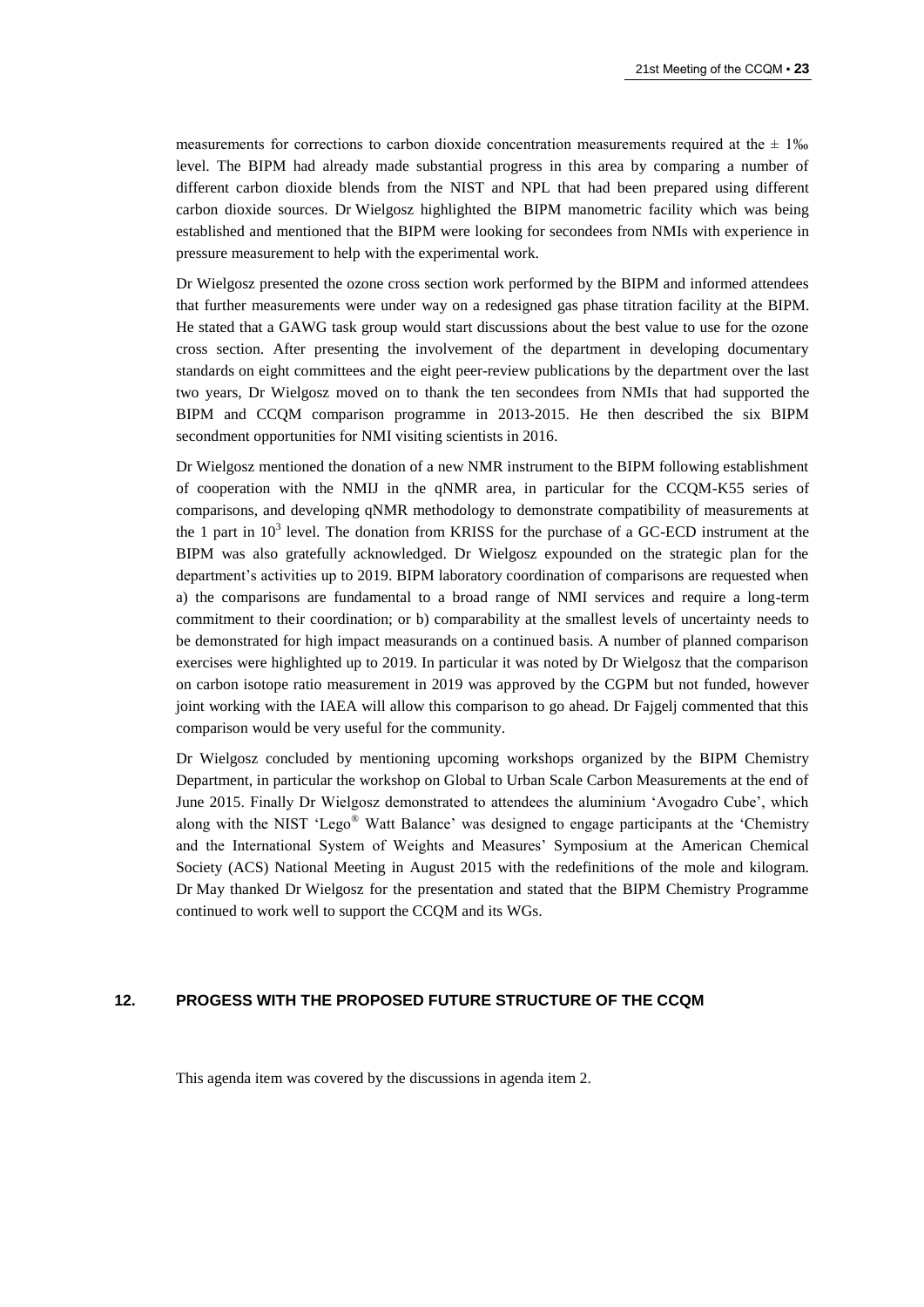# **13. REPORT FROM THE AD HOC WG LOOKING AT HOW THE PROCESS OF CMC GENERATION AND REVIEW COULD BE IMPROVED IN A CCQM CONTEXT**

Dr Kaarls presented the progress on the CCQM review of the CIPM MRA and the KCDB. Dr Kaarls began by reminding attendees of the background to the CIPM MRA and the needs that led to its creation. Dr Kaarls noted that the outcome – a database of normally and regularly delivered calibration services underpinned with the results of Key Comparisons – used a database template that was in common use at the time in the physical measurement community and in the accreditation arena. Furthermore, at that time, it was decided that for the chemical area the database was not intended to contain just a list of available CRMs. A list of all available CRMs should be found in the catalogues of the NMIs/DIs concerned. Dr Kaarls reflected on the status of the CIPM MRA in 2015. In March 2015 there were more than 24,000 CMCs in the database, of which about 5800 related to chemical and biological measurement. This had led to a position where the workload and costs of the processes involved in maintaining the CIPM MRA in its current form were too high. Dr Kaarls stated that there was a need to consider efficiency and efficacy and to answer a number of pertinent questions; for example: Are all comparisons strategically well chosen? Can we make do with fewer? Is the intra- and inter-RMO review system sufficiently efficient and effective? Is the quality management system sufficiently effective? Is the database fulfilling needs and expectations? Which potential user communities should the database be designed for? Are all claimed CMCs really regularly delivered services? Should all real services be published, such as a list of all available CRMs? Is there a need for a different type of database?

Dr Kaarls reported that these questions had prompted NMI Directors, together with the CIPM, to perform a general review of the CIPM MRA in 2015. Input had been requested from all CCs and as part of this the CCQM established an *ad hoc* WG on CIPM MRA review in 2013 and performed an electronic survey amongst CCQM members in 2014. The CCQM report on its findings was due to be delivered to the CIPM in mid-2015. Dr Kaarls commented that the CCQM survey had received responses from 33 NMIs. The main conclusions had been that the CIPM MRA was without doubt useful and the KCDB with the CMCs it included was an essential part of this. However there were areas that the NMIs thought could be improved: the database should be more understandable and easier to use and should recognize the different types of services that NMIs deliver to customers. There was also general support for CMCs covering a wider scope, and a conclusion that some areas, such as biology, may need a different template for their CMCs. There was support for widening of the core competencies approach and a reduction in the number of key comparisons. Furthermore a much more efficient and effective harmonized intra- and inter-RMO review process of CMCs, possibly using a web-based system, was generally thought to be a requirement of any revised system. Dr Kaarls then listed the ten recommendations proposed by the CCQM *ad hoc* WG on CIPM MRA review based on the responses to the survey:

- 1. Determine again who the different users of the KCDB are, and what type of information they really need.
- 2. Depending on the different user groups and the type of services delivered, there may be a need for different CMC templates, such as:
	- CRMs (e.g. compare with the JCTLM database)
	- Assigned reference values for PT schemes
	- Assigned reference values for in-house working standards from customers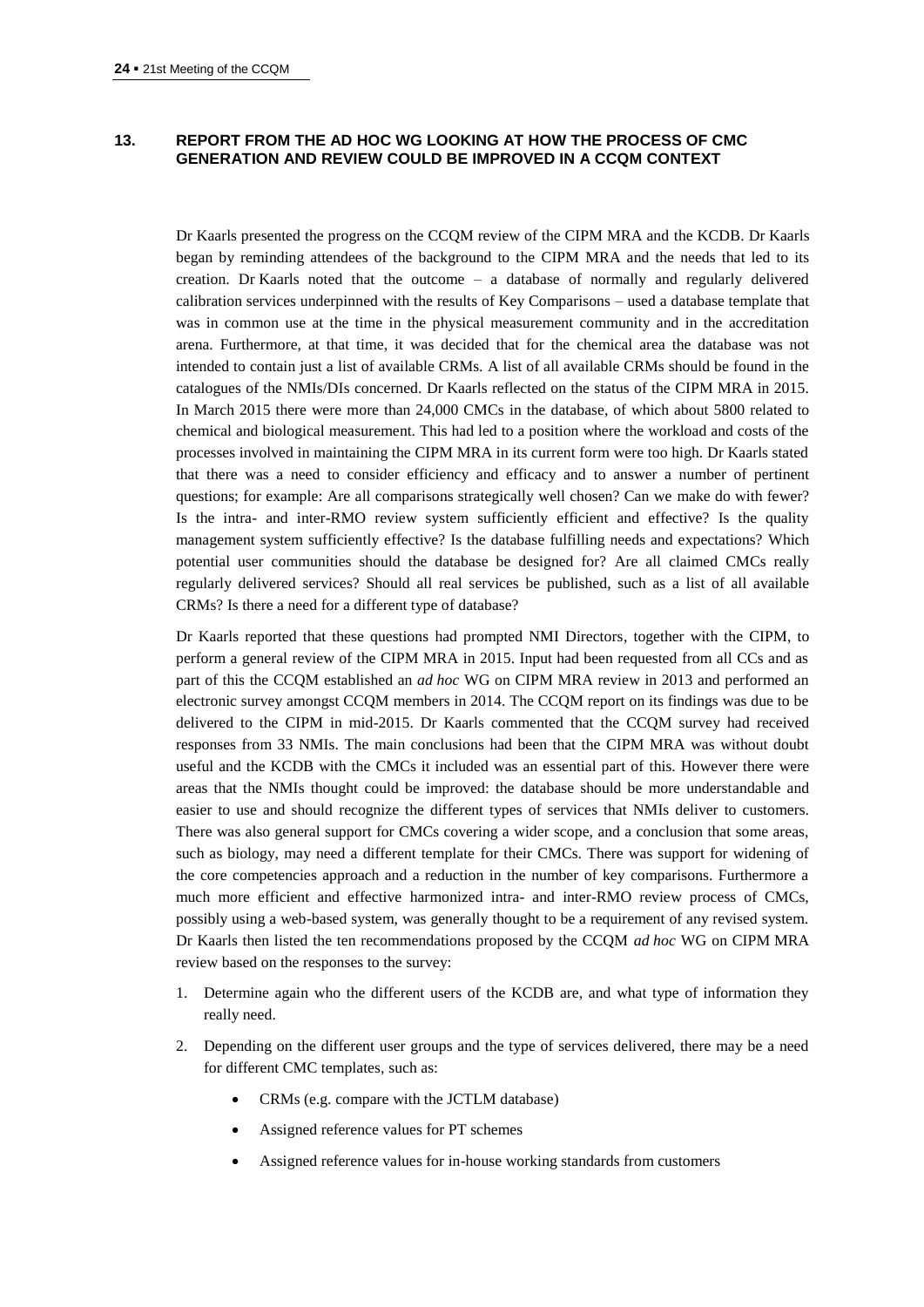- Measurement standards for identity classifications, also in microbiology.
- 3. Replace the current KCDB by a KCDB with fewer CMCs with a wider scope.
- 4. Underpin CMCs with a wider scope with:
	- Key Comparisons that have tested the core capabilities and competences
	- A record card demonstrating the long-term performance of the NMI/DI
	- More detailed on-site peer review reports or accreditation certificates.
- 5. Adapt the current CCQM Service categories in order to accommodate the CMCs with a wider scope.
- 6. Explore the possibility of introducing a systematic and complete on-site peer review/assessment, either by an independent CCQM peer review team or a peer review team operating under the aegis of an ILAC recognized accreditation body.
- 7. Reconsider the intra- and inter-RMO CMC review process, in particular the roles of, and activities in this of the CCQM KCWG, CCQM WGs and the RMO TCs on Metrology in Chemistry (TCQMs).
- 8. Move to a web-based, combined, intra- and inter-RMO review system; the role of the KCWG becoming reduced to an overall coordinating and harmonization activity.
- 9. Continue the strategic long-term planning of Key Comparisons and Pilot Study comparisons as has currently been implemented and published by all CCQM WGs.
- 10. Consider the need to distinguish between the assessment of a well developed NMI/DI and the assessment of a developing NMI/DI by underpinning the more simple CMCs with larger uncertainties and no wide scope of the newcomers by:
	- The results of simple (bilateral) comparisons
	- The review of validation reports
	- The review of on-site peer review reports containing sufficient details of the NMI/DI's laboratory, its equipment, procedures and staff
	- Its commitment of active participation in the RMO TCQM and eventually the CCQM.

Dr Kaarls concluded by presenting the next steps in the process. He stated that following discussion by the CCQM, these proposals would be revised and finalized by the CCQM *ad hoc* WG on CIPM MRA review (which would meet directly after the CCQM). These would then be presented to the CIPM as the CCQM input to the general CIPM MRA review in October 2015. It was likely that in the absence of any further tasks, the CCQM *ad hoc* WG on CIPM MRA review would then be disbanded.

Dr May began the discussion by remarking that the on-line survey of KCDB users had shown that NMIs were the main users and he asked therefore how the system could be modified to encourage more and different people to use it. Dr May continued to elaborate that it was not so important who was using the database now, but more so who should be using it in the future as this should drive the proposals of the CCQM. He asked Dr Wielgosz to present a slide summarizing possible ways forward for the future structure of chemical and biological CMCs in the KCDB, based on some of the responses received to the CCQM questionnaire, as three broad options: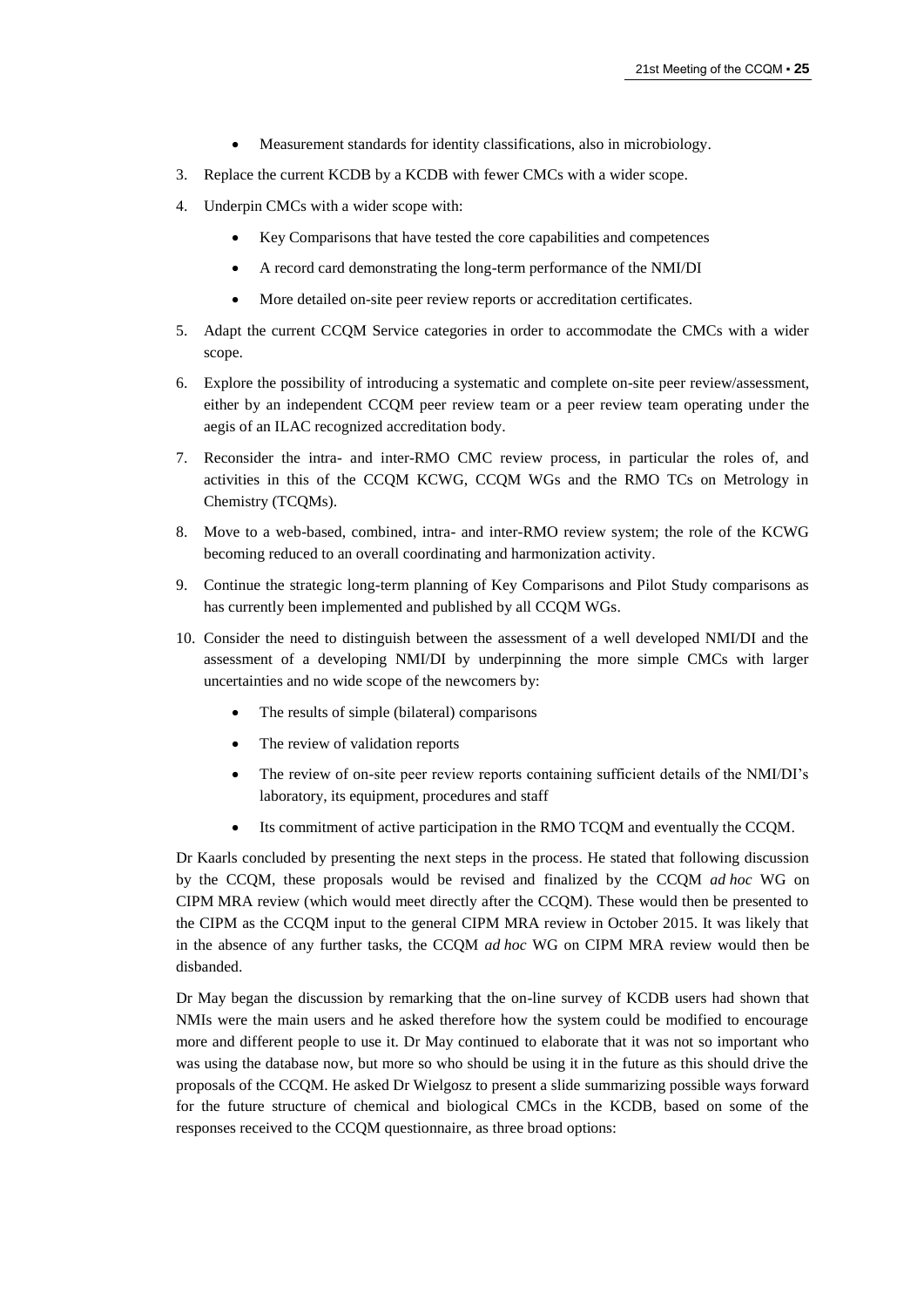- 1) No change
- 2) Introduce the concept of 'broad claim' CMCs in the current system
- 3) Move to a 'JCTLM structure' of data listing available CRMs and available reference measurement services of NMIs.

Dr Wielgosz elaborated that all three choices had advantages and disadvantages with the amount of change and of work required to implement the changes increasing in the order 1, 2, 3. These proposals prompted a lengthy and involved discussion.

Dr Watters stated that needing to know the identity of the customer for the services is a key requirement. For instance, he continued, if it is mostly NMIs that visit the database, and then only because they want to check the maintenance of the information relevant to their institution, but customers go straight to the NMIs for the information, then the database has little value. Dr Wielgosz replied that 75 % of chemical and biological CMCs come from only eight countries (China, Germany, Japan, Republic of Korea, Mexico, Russian Federation, United States of America and the United Kingdom) and perhaps these countries could be the first to answer this question. Dr Kaarls summarized the four questions he felt that the CCQM should be answering with respect to the KCDB: who should the customer be, should wider scope claims be accepted, is a different template required, and should there be a differentiation between established NMIs and newcomers? Prof. Emons expressed concern that the CCQM itself might not be the best forum to provide these answers, especially concerning whether CMC claims should have broader scope. Referring back to the original presentation by Dr Kaarls, Dr Fajgelj asked how many of the NMIs holding chemical and biological CMCs have formal accreditation (considered as an alternative to assessment via peer review). Dr Kaarls replied that he did not know the exact figure but expected this to be in the range of 50 % to 60 % holding accreditation. Dr Fajgelj thought that this was quite encouraging and was certainly an improvement on previous years. He went on to comment, on a different subject, that he thought the lack of understanding of the KCRV was a source of problems and confusion in the present process and perhaps a 'target acceptance range' would be more helpful. Dr Kaarls responded that this was an interesting idea but that the KCRV did have a clear meaning in most comparisons. Dr May agreed, stating that the KCRV was the best estimate of truth where there was no independent reference value. Dr May also stated that on some occasions he felt there was a need for smaller and less experienced NMIs to have CMCs in the database where there were no tangible services. In this respect Dr May wondered whether two databases, one to catalogue capabilities for services and one to record the results of comparisons, would be a useful initiative.

At this stage in the discussion, Dr May returned to the idea put forward by Dr Wielgosz to ask the eight largest producers of chemical and biological CMCs what their current and future requirements for the KCDB were. Ms Li (on behalf of NIM, China) thought that the database was mainly for customers and it enables customers to choose the best CRM or service to use. Prof. Panne (on behalf of BAM, Germany) reminded attendees that the COMAR database already listed CRMs, to which Dr May replied that not all the CRMs on that database were quality assured. Prof. Panne added that BAM provided many services as a DI that are not on the KCDB; furthermore, the main use of the KCDB within BAM was for internal use to support their accreditation and that customers came straight to BAM for information on services. Prof. Panne concluded by stating that he saw no reason for major changes now. Dr Güttler (on behalf of PTB, Germany) stated that he considered the KCDB as a record of services that PTB can offer, and that the difference between the KCDB and the internal PTB list is that the KCDB brings additional international quality assurance which provides extra confidence. Dr Güttler further remarked that the KCDB will be required into the future, and that if we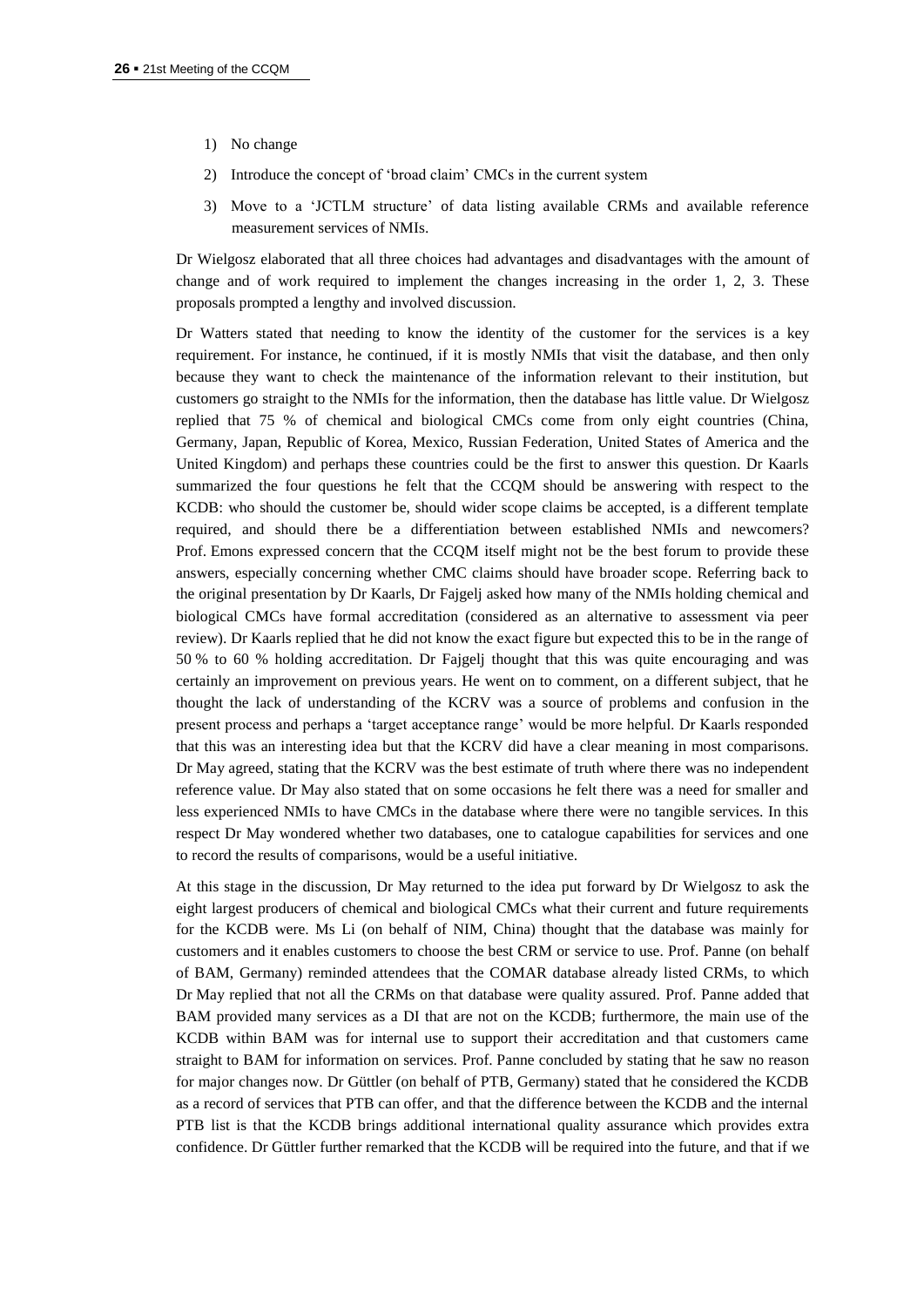did not have it, it would need a replacement, which could itself have just as many problems. He stated he was in favour of no change, although he went on to concede that the requirements of chemistry and biology are complex and therefore a pragmatic approach is needed. Prof. Panne added that as broad claims were already being accepted he thought that the CCQM was already on the way to adopting option 2 on Dr Wielgosz's summary slide and perhaps this, not option 1, represented the *status quo*. Dr Fujimoto (on behalf of the NMIJ, Japan) expressed support for the introduction of a broad claim system and stated that he felt CMCs were quite difficult for the user to understand. He therefore felt that a mix of options 2 and 3 from Dr Wielgosz's slide represented the best way forward. Dr Kim (on behalf of the Republic of Korea) mentioned that many CMC claims already contained CRM numbers and reminded attendees that these claims were already reviewed on a fiveyear basis. Although recognizing that the KCDB was currently accepted by customers, he felt that a move to use the database in the mode of option 3 would better identify the service provided to external customers. Dr Pérez-Castorena (on behalf of CENAM, Mexico) thought that some changes were needed to help customers better understand the services that were offered – option 3 for customers to use, together with option 1 for internal CCQM use. Dr Kustikov (on behalf of VNIIM, Russian Federation) stated that his customers always asked whether the services he was providing were traceable to the information on the KCDB, and that it was a very useful record to provide conformation of this. He went on to express the opinion that it would be useful to have links to the database from internal documents. Dr Kustikov mentioned that the database did require modernization, not least from the reasons he had just mentioned, but that this should be by evolution not revolution. In this respect he felt that the database must be useful for customers but that it must continue to focus on the capability of laboratories in comparisons. Dr Brewer (on behalf of the NPL, UK) expressed the opinion that option 2 seemed a good way forward but that this had also to be linked to a simplification of the review process to reduce work. Dr Adeogun added that the NPL's accreditation scope in the reference gas mixture area linked directly to the KCDB. Dr Locascio (on behalf of the NIST, USA) supported changes to the database. She stated that the database was not currently used by government or stakeholders and must change to be useful for stakeholders; in this respect Dr Locascio thought option 3 presented the best way forward.

Following this input from the eight countries producing the most chemical and biological CMCs there was a wider debate among other attendees. Dr Magnusson supported the need for change, to support broader scope CMCs and to consider the customers' point of view. Dr Vaslin-Reimann also supported modernization of the database to make it clear and understandable for customers and agreed that the outputs must be customer orientated. She also suggested that a better, more flexible search engine for customers would be a great improvement. Dr Emons asserted that options 1, 2 and 3 were difficult to consider as they would need to be delivered differently for different areas, for instance the JCTLM database has been created in a specific format for a specific use. He went on to state that there may be different requirements for different technical areas, and even for different regions. Prof. Emons mentioned that he thought that most customers contacted the Institute for reference Materials and Measurements (IRMM) directly for services rather than first coming via the KCDB. He reminded attendees to consider the competing needs of accreditation when deciding on how to revise the database, in particular what other information would be useful to include. Dr Botha asserted that NMIs all have very specific relationships with their customers and it would be very difficult to recognize this in one database. In addition Dr Botha voiced the opinion that Appendix B gives most of the information required about comparisons and perhaps this could be updated to include a summary record of the overall participation of NMIs/DIs. Dr Jakobsen noted that it was important that the information was useful for customers and accreditation bodies, but that this was not necessarily the same thing. She stated that in Denmark there was a requirement for DFM to maintain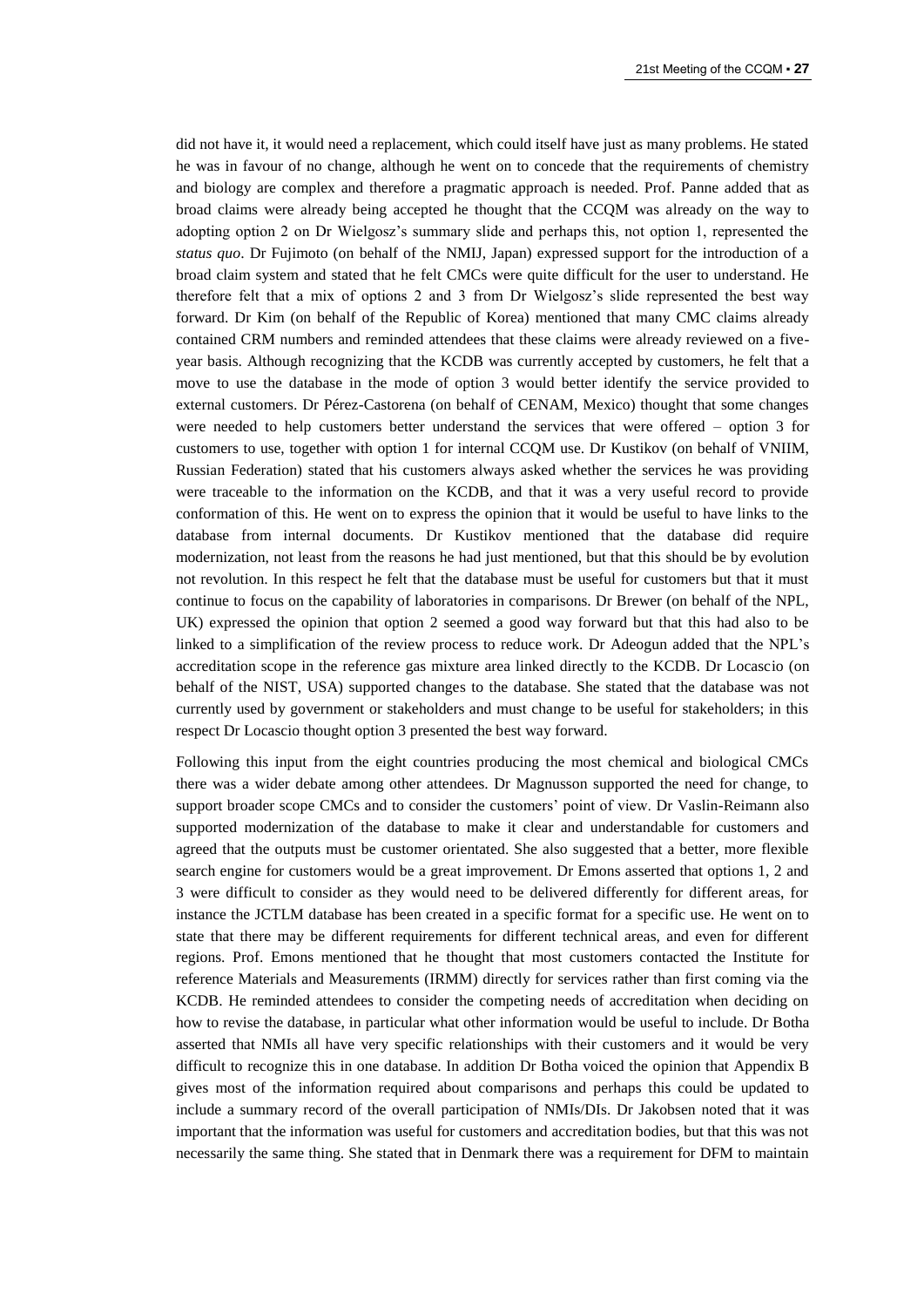a one-to-one match between CMCs and accreditation scope. Dr Andres commented that the CCQM should move towards broader claims that are more customer orientated and that if possible this should use the same database used by the physical measurement community otherwise there was a danger of creating a division between chemical and physical measurement. Dr May replied that he thought it was not feasible to continue to fit biochemical claims into the same templates used for physical measurements. Dr Mester observed that the KCDB had served the NMIs very well until now, but a new way forward was now needed, however he cautioned against switching to a dramatically different system. Dr Mester recommended widening the scope of current claims and getting support and engagement from external organizations to do this. Further, he cited the JCTLM as a good example of where this approach had been successful. Mrs Parkes mentioned that biomeasurement needs are much more competence based, and therefore that option 2 and 3 would work for this area. However, Mrs Parkes cautioned that option 3 is only a 'front-end' solution and it was the 'back-end' CMC review and generation process that needed some work, especially defining what a broad CMC claim is and how confidence in such claims can be demonstrated. Dr Silva mentioned that the database was very complicated for the customer to understand and that a move to option 2 would improve this situation. Dr Silva went on to caution that option 3 represented a big change and that the customer base addressed by the JCTLM was very different.

Dr May brought the discussions to a close by summarizing that the CCQM needed to produce a position to take to the CIPM MRA review meeting in the autumn. Dr May expressed the opinion that currently part of the problem was that the community had not defined narrowly enough what a CMC is and what it is used for – for example, success should not be just associated with producing a large number of CMCs. Dr May suggested that based on the discussions in the meeting, the CCQM *ad hoc* WG on CIPM MRA review should modify the recommendations that they had already produced. Dr May advised that the WG should focus on the information that the KCDB should include for those that are envisaged to use it in the future, and that users should be able to search this data more effectively than is possible currently.

#### **14. REPORT FROM THE AD HOC WORKING GROUP ON THE MOLE**

Dr Güttler introduced the work of the CCQM *ad hoc* WG on the mole. The tasks of the group are to prepare a CCQM draft for the *mise en pratique* of the mole, a response to the CCU draft of the 9th edition of the SI Brochure, and a response to and input into any relevant IUPAC activities. The 5th meeting of the WG would take place following the CCQM meeting and Dr Güttler stated that most of the discussion on the *mise en pratique* would take place at that meeting; however he stated that the documents were freely available on the internet and encouraged attendees to read this and to send him comments. With respect to the *mise en pratique*, Dr Güttler stated that the current version incorporated the Avogadro experiment, was coordinated with the Consultative Committee for Mass and Related Quantities (CCM) to align with the *mise en pratique* for the kilogram, and was drafted so as to maintain continuity with the existing *mise en pratique*.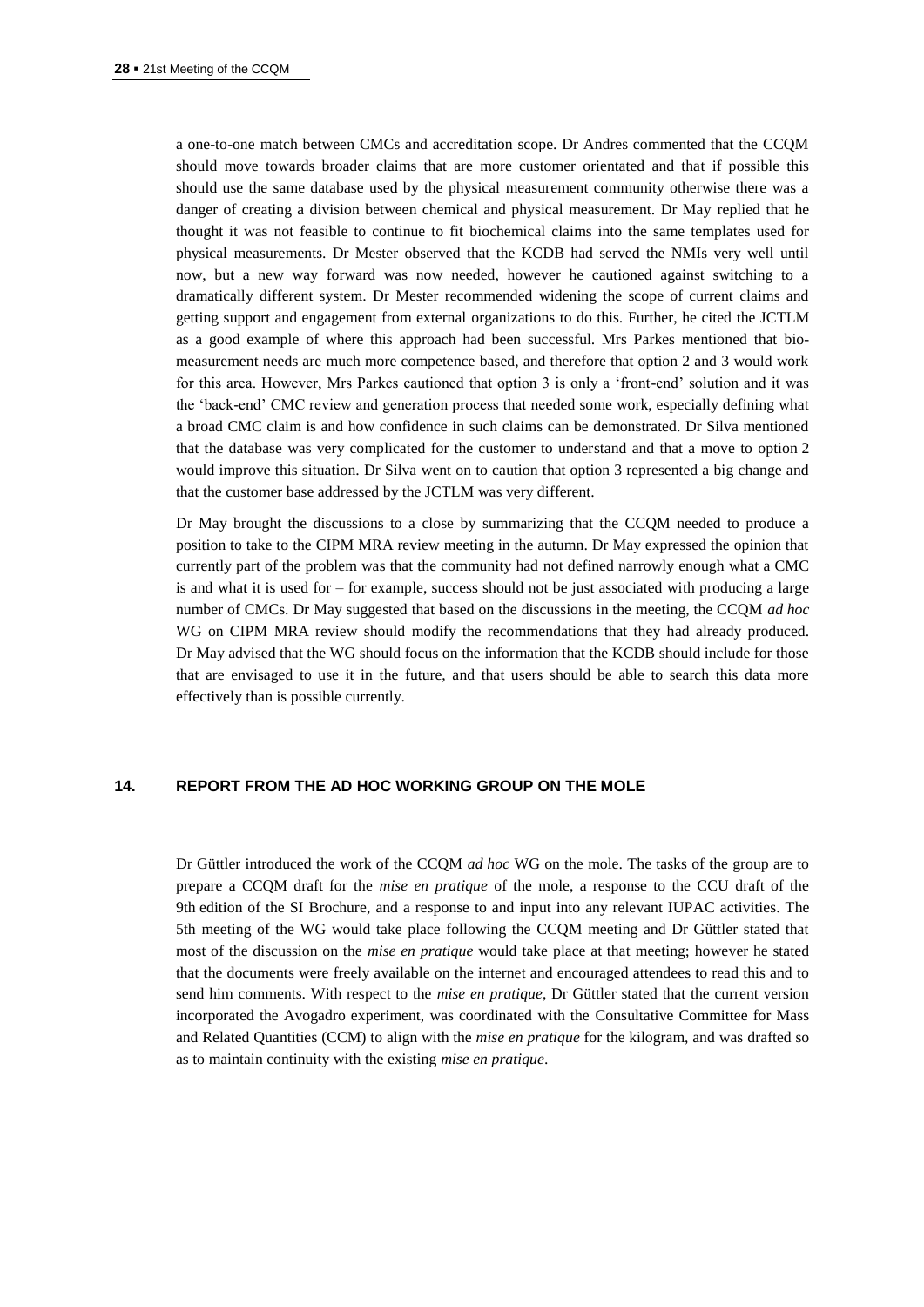#### **14.1. CCQM comments on the draft 9th SI brochure**

Similarly to the *mise en pratique*, Dr Güttler stated that most of the discussion on the draft of the 9th SI Brochure would take place at the *ad hoc* WG on the Mole, however he stated that the draft was available on the internet and encouraged attendees to read this and to send him any comments. He also mentioned that the commenting deadline for the draft SI brochure had been extended to accommodate the CCQM meeting.

# **14.2 Outcomes of the meeting of the CCU WG on Angles and Dimensionless Quantities in the SI**

Dr Mariassy summarized the recent outputs of the Consultative Committee for Units (CCU) WG on Angles and Dimensionless Quantities in the SI (CCU-WGADQ). It was reported that there had been some agreement to describe counting quantities with the unit '1' in a generic manner without invoking any new units as special names for '1' or to refer to the counting of entities. Whilst not of primary relevance to the CCQM, Dr Mariassy reported that there had been less agreement about the treatment of angles within the SI and this topic would need further discussion at a later date. There was also some discussion about whether 'dimensionless' quantities had the dimension '1' or actually had the dimension 'number'.

A draft text that had been prepared after the CCU WG meeting to cover such counting quantities for the draft 9th SI brochure was presented by Dr Mariassy. Further, he reported that it had been proposed that Mrs Parkes, Dr Brown and Dr Krystek had been asked to work together to finalize this text. Prof. Emons stated that he was not in favour of the term 'biomolecular or cellular entity' since it could cover anything. Dr Brown replied that this was the power of counting quantities, that they could cover collections of non-identical entities. Dr Güttler agreed and Dr Mariassy added that amount of substance and count of entities are not the same thing, they are different quantities. Mrs Parkes expressed the opinion that the SI brochure itself should remain concise but could then be supplemented by an 'examples document' giving suggested uses. Dr Milton replied that he thought that succinctness in the context of the SI brochure and that clarity in the brochure itself would probably be sufficient. Dr Ellison stated that he felt referring to dimension 'number' was confusing and results in reference to two 'numbers' in the expression of a measurement result. Dr Milton replied stating that Dr Ellison had confused the concepts 'pure number' and 'dimension number' and referred attendees to a recent paper in *[Metrologia](http://stacks.iop.org/0026-1394/52/297)*, 2015, **52**, 297 by Dr Krystek which explained the difference.

# **15. MEMBERSHIP OF THE CCQM – APPLICATION PROCESS**

Dr May reminded the CCQM that membership and observer status was decided by the CCQM President and the CIPM according to the guidelines laid down by the CIPM in document CIPM-D-01 '*Rules of procedure for the Consultative Committees (CCs) created by the CIPM, CC working groups and CC workshops*'. He also described a more detailed process (CCQM/15-39) for processing applications, which he had submitted to the CIPM for their consideration. Dr May welcomed HSA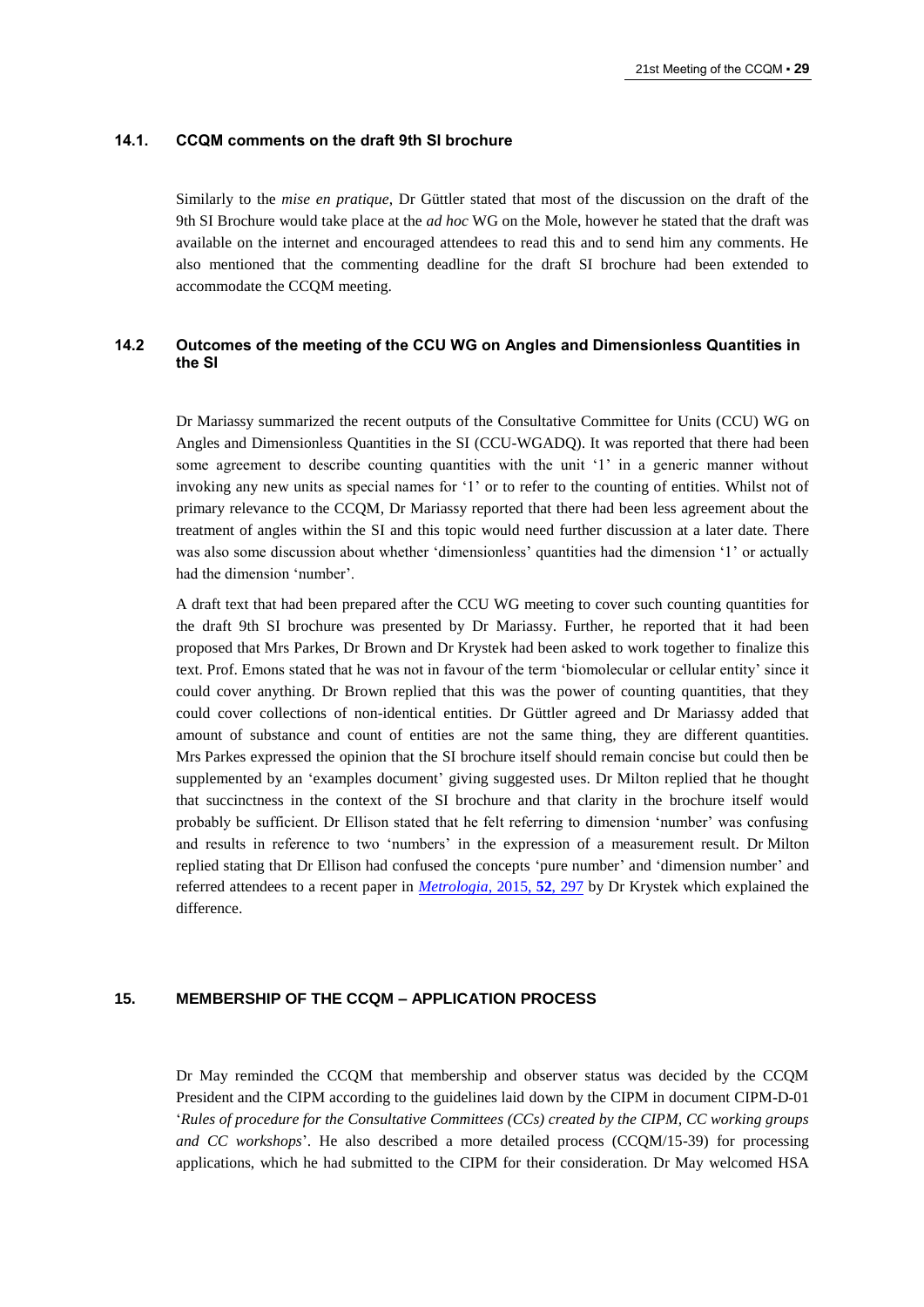and NIMT to the membership of the CCQM and referred to two applications for observer status that had been received during the year but that extra information was required from the NMIs involved before these applications could be progressed. Dr May added that guests could also attend the CCQM meeting on a case-by-case basis if invited by the CCQM President in that given year.

## **16. CCQM REPRESENTATION AT THE BIPM WORKSHOP ON MEASUREMENT UNCERTAINTY AND COMMENTS ON THE REVISED GUM**

This agenda point was not discussed during the meeting.

# **17. REPORTS FROM THE RMOS**

Reports on the status of the metrology in chemistry activities were given by the TC chairs from the RMOs.

Dr Botha summarized the activity in AFRIMETS. Whilst the majority of the work in metrology in chemistry was still taking place in South Africa there were now activities starting up in Kenya and Egypt and these countries now had CMCs in chemistry in the KCDB. She also noted the intention to collaborate with the BIPM in support of building capacity for mycotoxin metrology and analysis in foods in the region.

Dr Hwang presented the activities in the APMP region. It was noticeable that whilst the contribution to the KCDB from the APMP represented 22 % of all CMCs, in the chemistry area APMP contributed 32 % of CMCs. It was noted that the next chair of APMP TCQM would be Dr Liandi.

Dr Sega presented the work of the EURAMET TC-MC. It was noted that from June 2015 there would be new chairpersons of EURAMET (Dr Jeckelmann) and EURAMET TC-MC (Dr Andres) both from METAS. Dr Sega also introduced the new EMPIR framework for joint metrology research in Europe and explained how this programme would seek more industry and stakeholder involvement than previously.

Dr Cunha reported on the status of the SIM chemical metrology working group. He noted that within SIM chemical metrology is only represented by one group and does not have sub-groups to cover the various technical disciplines (such as gas, inorganic etc.) as is found in other regions. Dr Cuhna stated that Peru had recently received their first CMCs in chemistry.

Dr Kustikov introduced the activities of the physical chemistry section of COOMET. In particular it was stated that a CMC in electrochemical analysis had recently been accepted from Kazakhstan, the first from this country. The other CMCs in the chemistry are held by Russia, Ukraine and Belorussia. Dr Brown observed that there are several countries that are both members of COOMET and EURAMET and asked which RMO they use for their intraregional review of CMCs. Dr May said that in this case they would have the choice of either RMO.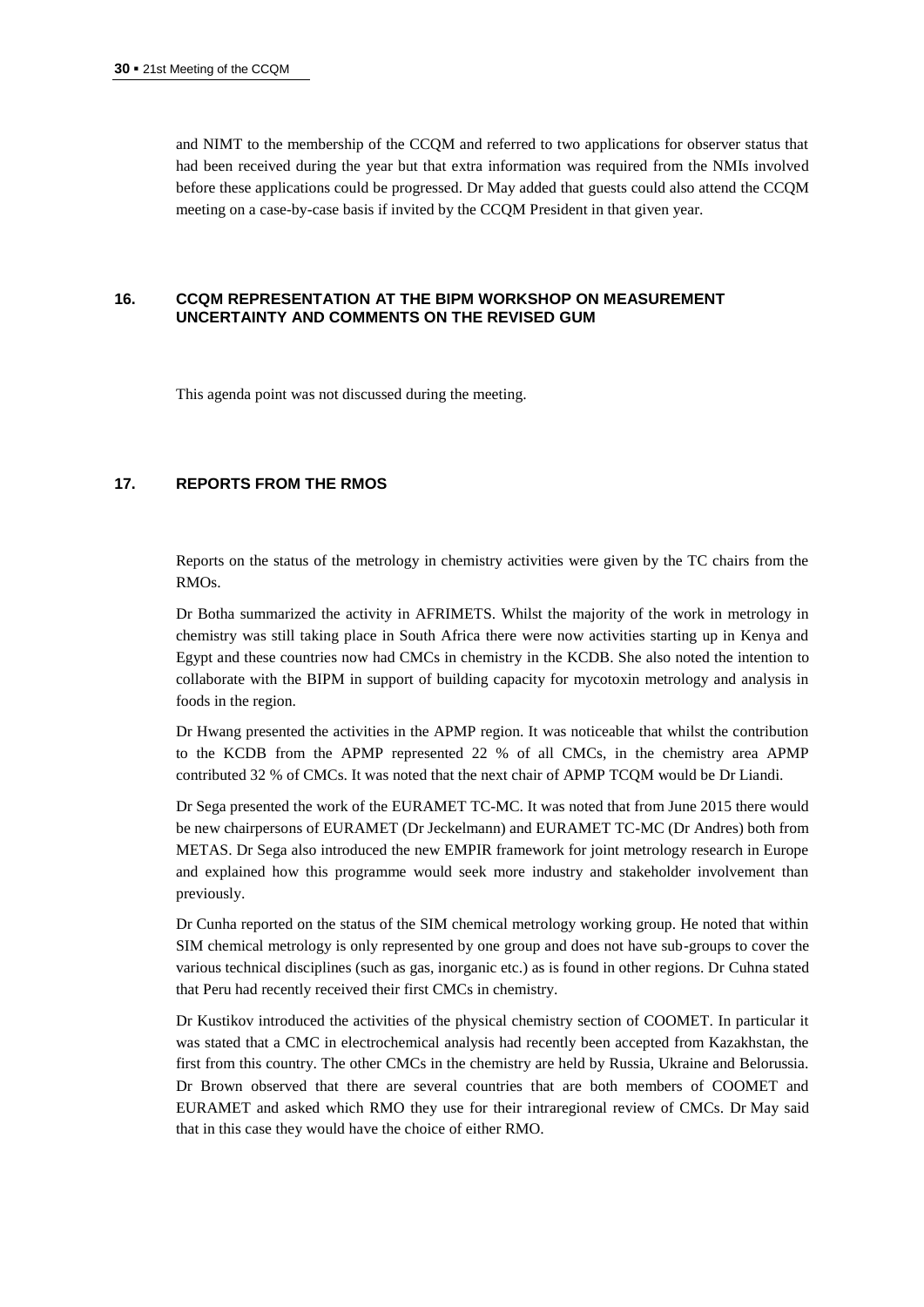# **18. REPORT FROM THE JOINT COMMITTEE FOR TRACEABILITY IN LABORATORY MEDICINE (JCTLM)**

Dr Wielgosz gave a short report on the activities of the JCTLM. In particular he highlighted the recent survey of visitors to the JCTLM database. Dr Wielgosz stated that in contrast to the KCDB the vast majority of visitors (93 %) were not from NMIs. He further expounded on the content of the database, noting in particular that whilst almost all entries for certified reference materials come from NMIs, conversely almost all entries for reference measurement services (except for some from PTB and LNE) come from non-NMIs. He also noted that whilst traceability for trace elements and blood gases was usually to CRMs produced by NMIs, these materials had not been nominated for publication in the JCTLM database, and NMIs were invited to consider submitting entries related to these materials.

# **19. COMMENTS ON WRITTEN REPORTS FROM INTERNATIONAL ORGANIZATIONS IN LIAISON WITH THE CCQM**

Dr Magnusson gave a short presentation of Eurachem's activities, in particular summarizing its achievements over the last 25 years since its formation in 1989 and the new guides that Eurachem intend to produce in the near future.

Dr Samuel gave a brief introduction to the aims and objectives of the Cooperation on International Traceability in Analytical Chemistry (CITAC), especially highlighting that it recently celebrated its thirtieth anniversary with a special meeting in Paris prior to the CCQM. Dr Samuel gave more details about the strategic planning process currently being conducted by CITAC and their plans for increased stakeholder engagement in the future.

No comments on other reports were forthcoming.

# **20. FUTURE CCQM WORKSHOPS**

Dr Milton reported on two upcoming workshops that were relevant to the CCQM. The joint BIPM/VAMAS Workshop on "New Measurement Challenges in Materials Metrology" will take place at the BIPM during the week beginning 20 June 2016. The workshop will consider four themes in materials research, and will consider the new challenges for measurement science that are emerging in each of them: characterization of properties and effects of nanomaterials and systems, reliability of additively manufactured products, characterizing the lifetime and durability beyond CMOS technologies, and reliability of novel materials for protective systems. The outcomes of the workshop will include a report that summarizes the scope of the new challenges for measurement science in each of the four themes. It will also identify any requirements for additional coordination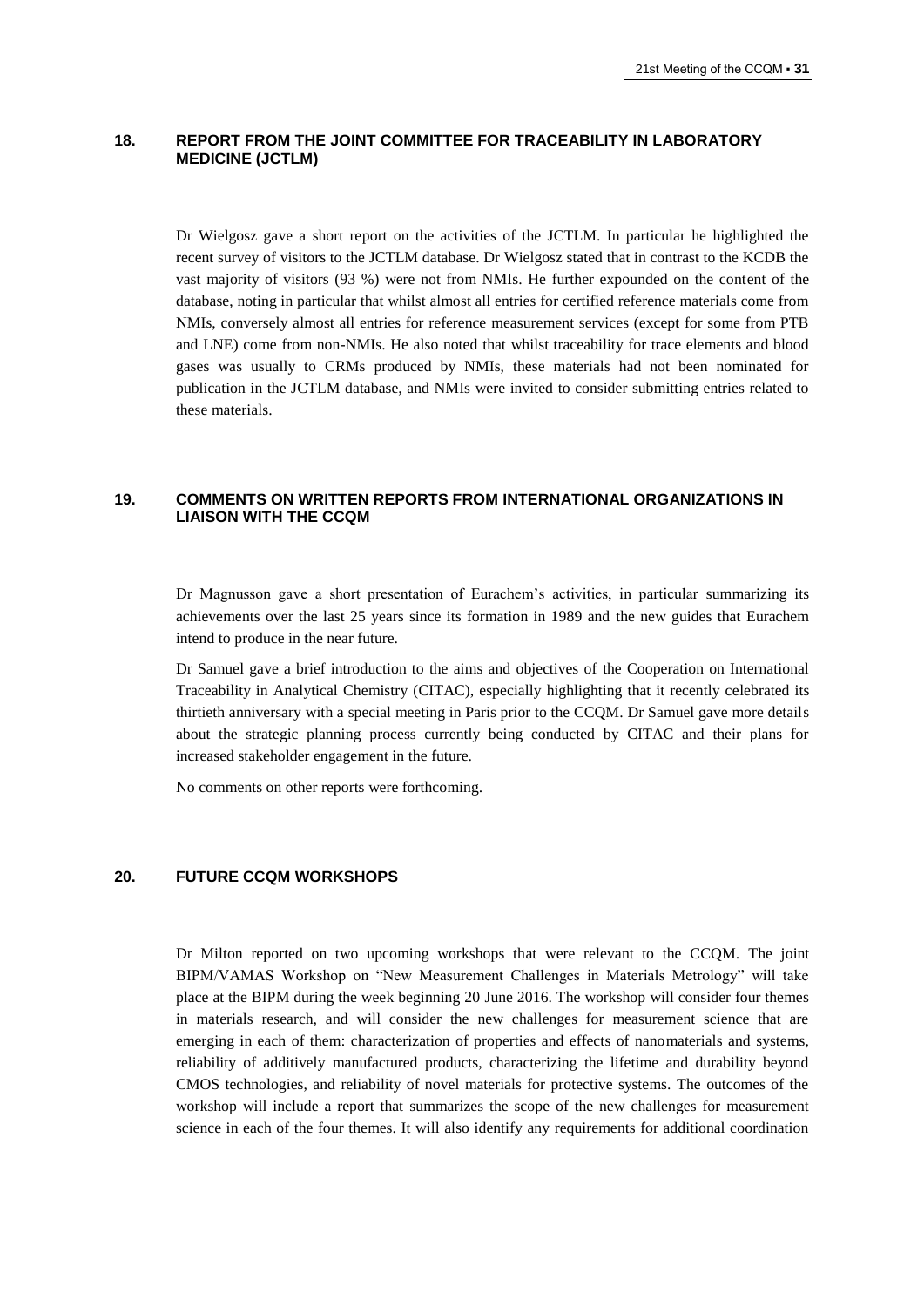between the BIPM and VAMAS to ensure that the necessary underpinning measurement traceability and infrastructure is available.

In the last week of June and first week of July 2016 the Italian Physical Society, INRIM and the BIPM will run a metrology summer school in Varenna, Italy, comprising three modules of 3 days each on: fundamentals of metrology, physical metrology and the fundamental constants, and metrology for the quality of life.

# **21. CCQM RESOLUTIONS**

The 21st meeting of the CCQM produced no resolutions.

#### **22. AOB**

None.

# **23. DATE(S) FOR THE NEXT MEETINGS OF THE CCQM**

Dr Wielgosz proposed the period between 15 April and 22 April 2016 for the next CCQM meetings at the BIPM, with the CCQM plenary meeting planned for the 21 and 22 April 2016.

# **23.1 CCQM WG meetings to be held during the second half of 2015**

Dr May asked WG chairpersons to elaborate on their plans for WG meetings during the second half of 2015. Mrs Parkes, Dr Plant and Dr Park stated that the new bio-analysis WGs planned to meet at NIST, USA, in October 2015. Dr Sargent reported that the IAWG would meet in Teddington, UK, in November 2015. Dr Mackay stated that the OAWG would meet at NIST in October 2015 together with the new bio-analysis WGs. Dr Kim, Dr Mariassy and Dr Fujimoto reported that the GAWG, EAWG and SAWG did not plan to hold further meetings in 2015.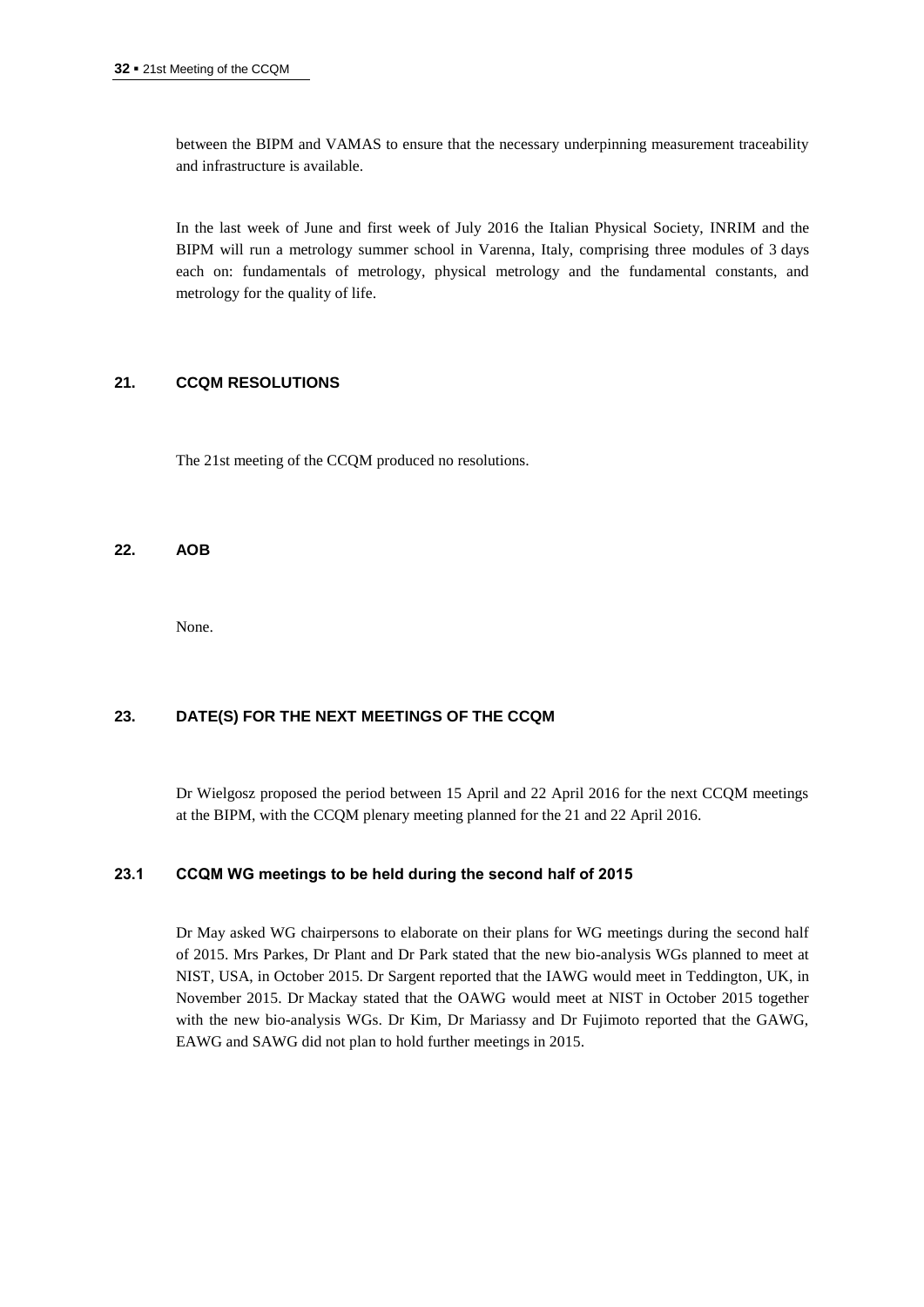## **24. CLOSURE**

In the absence of further business, the president of the CCQM closed the meeting at 1600 hrs and thanked participants for their contributions, reports and participation in the discussions. Dr May thanked the staff of the BIPM for their support in hosting the meetings and wished all attendees a safe journey home.

Dr R.J.C. Brown

Rapporteur, 30th April 2015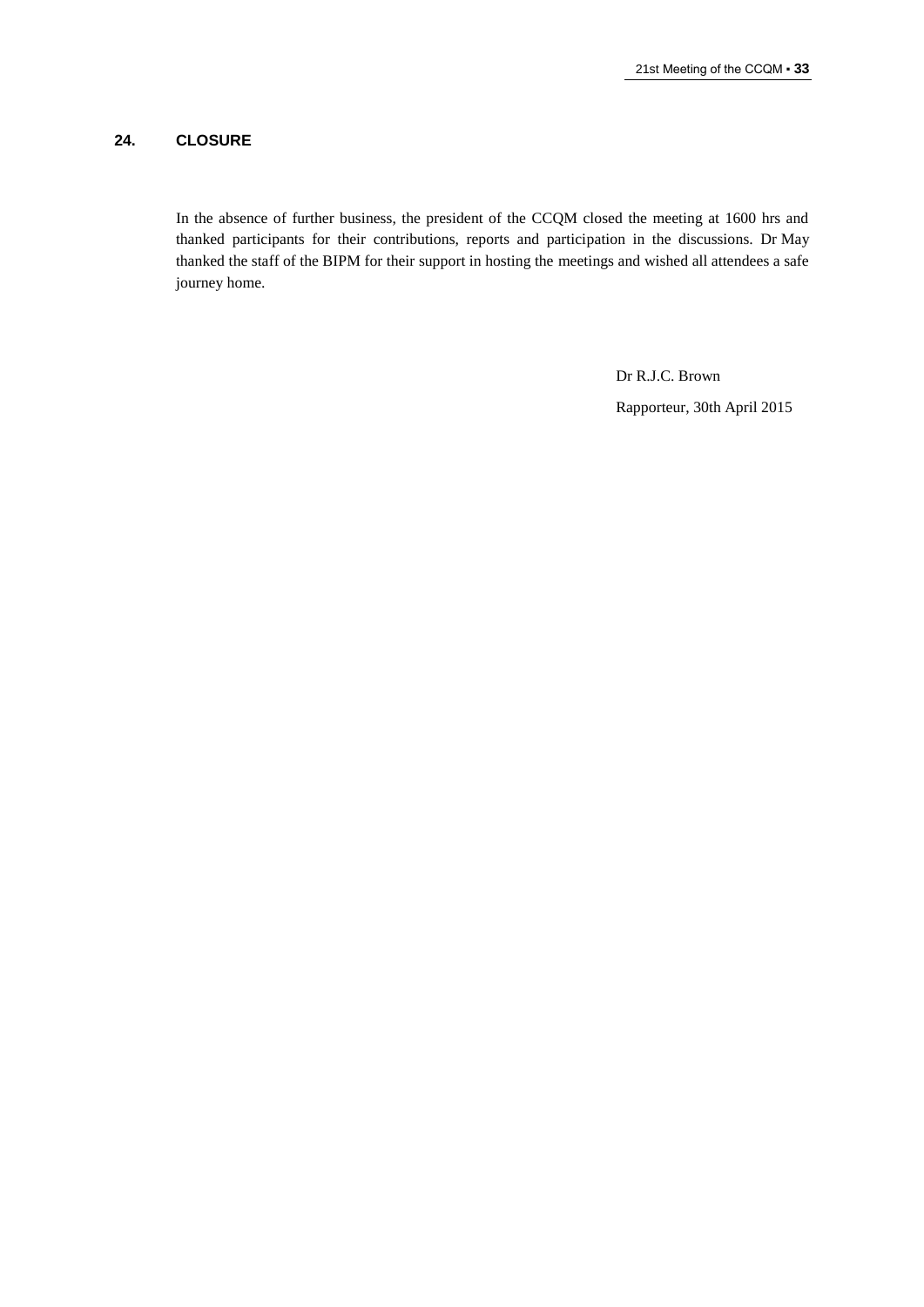# **DECISIONS AND ACTIONS FROM THE 21ST MEETING OF THE CCQM**

- 1. As rapporteur, Dr R.J.C. Brown to draft "Decisions and Actions" document and "Report of 21st Meeting of the CCQM".
- 2. CCQM approved the report of the 20th Meeting of the CCQM.
- 3. Outstanding actions from the 19th and 20th Meeting of the CCQM to be progressed (as detailed in CCQM/14-36 and CCQM/13-4).
- 4. Approval of the new WG structure including the new WGs in the bioanalysis area and their chairpersons, as detailed by the President in the meeting.
- 5. KCWG to consider unified nomenclature for the core comparison approaches being undertaken by different WGs to avoid confusion when communicating outside the CCQM.
- 6. Agreement to continue to hold WG meetings at the BIPM in association with the CCQM plenary meeting next April.
- 7. CCQM reiterated that for pilot studies the coordinating laboratory had the first option on publishing data, and required agreement from participating laboratories that their data could be published. Participants wishing to publish pilot study results in any way prior to the coordinating laboratory need to seek agreement from the coordinating laboratory.
- 8. Newly created CCQM WGs will work to update their strategy on the proposed two-year timeline (starting in April 2015); existing CCQM WGs will work to update their strategy on the proposed one year timeline (starting April 2016).
- 9. The *ad hoc* Steering Group on Microbial Measurements (MBSG) will continue to operate for the immediate future and any possible overlaps with the new WGs in the bioanalysis area will be assessed in due course.
- 10. Agreement that the wording of the KCWG statement about the implications of RMOs missing the submission deadline will be changed from "will be deferred to the next cycle" to "may be deferred to the next cycle".
- 11. The results of CCQM-K129 are to be expressed in SI units rather than "at%".
- 12. SAWG to determine in respect of the proposed comparison on surface area the relationship between the NMI in The Islamic Republic of Iran and the proposed guest laboratory RIPI from the same country.
- 13. Agreement to review the current CMC claims for surface area measurement by BET and similar methods, especially with regard to the traceability statement, with the review initiated by the KCWG Chair.
- 14. Noted that via Decision CIPM/104-26 the CIPM adopted the traceability exception related to delta value isotope ratio measurements proposed by the CCQM.
- 15. Noted the encouragement from the CIPM for the continuation of programmes within the NMIs to develop absolute isotope ratio measurement values.
- 16. Two GAWG task groups established as a result of the GAWG Particulate Workshop were approved: one to develop a roadmap towards comparable black carbon/elemental carbon measurements and one to develop a strategy for comparisons in the particulate area.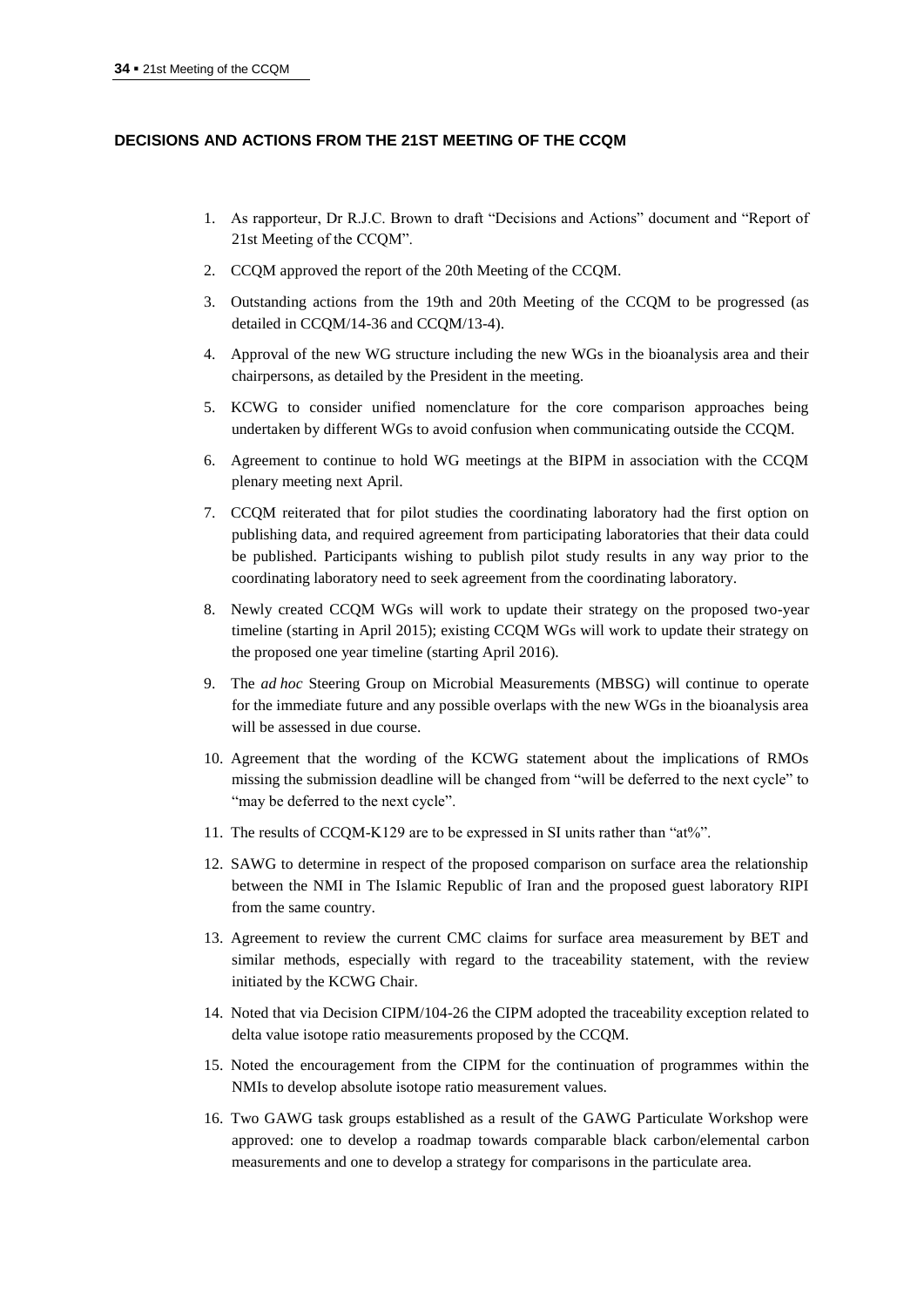- 17. Noted the creation by the GAWG of a Task Group to review ozone absorption cross section data and recommend values and uncertainties to be used for BIPM.QM-K1
- 18. The *ad hoc* WG on CMCs to refine the proposed CCQM recommendation to improve the efficiency of the CIPM MRA, based on the discussions at the CCQM plenary meeting, and deliver these to the CIPM by mid-2015.
- 19. HSA (Singapore) and NIMT (Thailand) are welcomed to the membership of the CCQM.
- 20. The CCQM agreed to the proposals put forward in the CCU *ad hoc* WG on Angles and Dimensionless Quantities by using the unit '1' to deal with counting quantities in chemical and biochemical measurement.
- 21. The plans of WG chairs for WG meetings in the second half of 2015 were agreed.
- 22. The period 15 April to 22 April 2016 was reserved for CCQM meetings at the BIPM. A full timetable will be developed in due course. WG meetings will be hosted at the BIPM in this time period.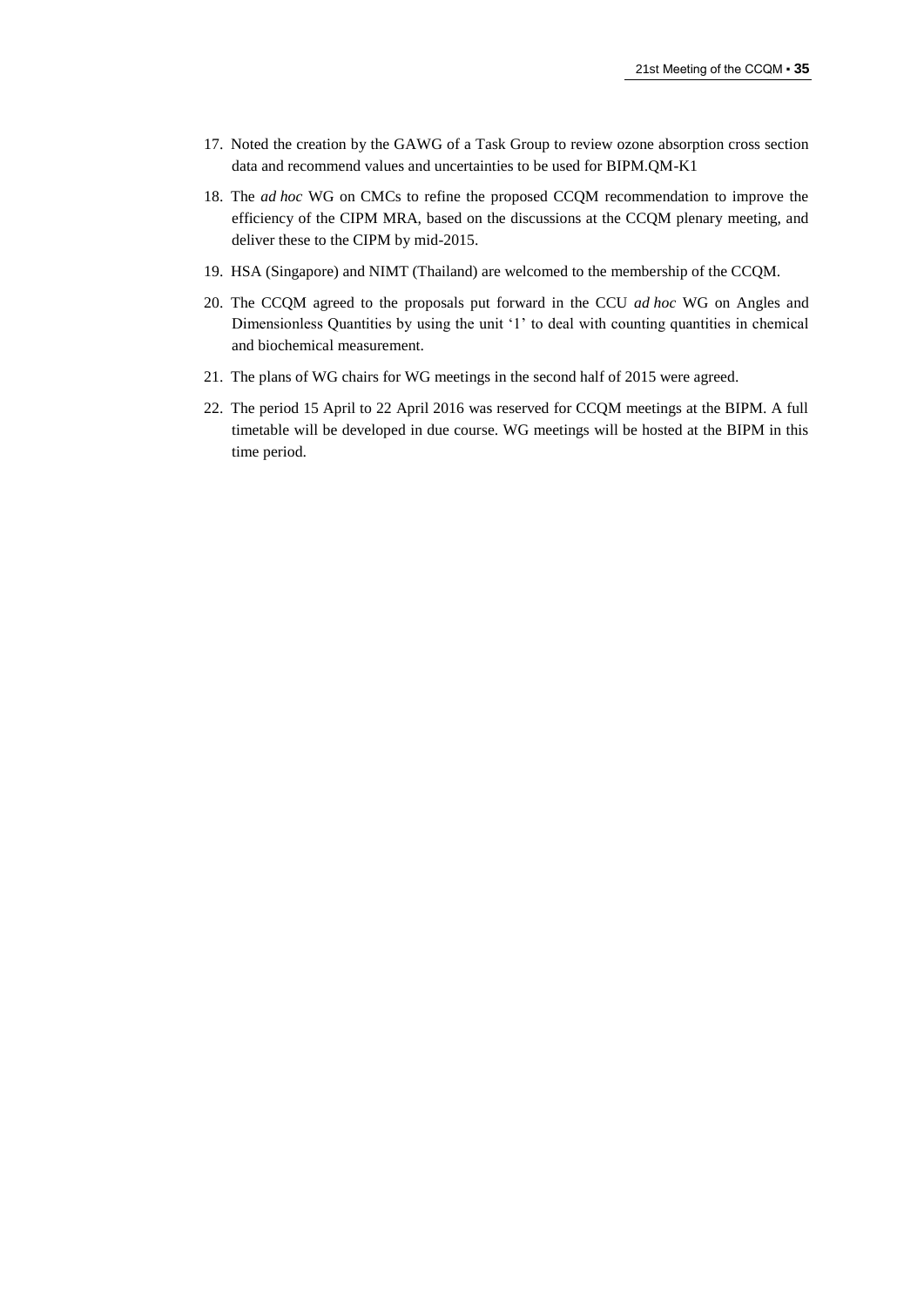# **APPENDIX 1 WORKING DOCUMENTS SUBMITTED TO THE CCQM AT ITS 21ST MEETING**

Working documents submitted to the CCQM at its 21st meeting are on restricted access.

Documents restricted to Committee Members can be accessed at the [restricted website.](https://www.bipm.org/en/committees/cc/ccqm/)

# Document

 $CCQM/$ 

| 15-01     | Draft agenda of the 21st meeting of the CCQM April 2015, 2pp                                                           |
|-----------|------------------------------------------------------------------------------------------------------------------------|
| 15-02     | Timetable of CCQM meetings April 2015, 1p                                                                              |
| 15-03     | Draft summary report and recommendations from the <i>ad hoc</i> WG of future<br>presentations of CMCs, R. Kaarls, 11pp |
| 15-04     | Visiting Scientist Opportunities in the BIPM Chemistry Department in 2016,<br>R.I. Wielgosz, 3pp                       |
| 15-05     | Draft 9th SI brochure-open for comments, 29pp                                                                          |
| 15-06     | Proposed revision of the GUM - open for comments                                                                       |
| 15-07     | ISO REMCO report for CCQM April 2015, A. Botha, 3pp                                                                    |
| 15-08     | ACS CCQM Workshop 19 August 2015 Abstracts                                                                             |
| 15-09     | Draft Mise-en-pratique for the mole, 4pp                                                                               |
| $15 - 10$ | CIPM approved delta scale traceability exception, 1p                                                                   |
| $15 - 11$ | Opening comments of the CCQM President for the 21th Meeting of the CCQM<br>Plenary, W. May, 31pp                       |
| $15 - 12$ | Update of the CCQM Strategy Document (2017-2027), R.I. Wielgosz, 5pp                                                   |
| $15 - 13$ | CCQM Key Comparison and CMC Quality Working Group, Della SIN, 25pp                                                     |
| $15 - 14$ | Report of the MBSG April 2015, J. Morrow, 14pp                                                                         |
| $15 - 15$ | Report of the Surface Analysis Working Group, Wolfgang Unger, 33pp                                                     |
| $15 - 16$ | Report of the Bioanalysis Working Group, Helen Parkes, 29pp                                                            |
| $15 - 17$ | Report of the Electrochemical Analysis Working Group, Michal Máriássy, 43pp                                            |
| $15 - 18$ | Report of the Organic Analysis Working Group, Lindsey Mackay, 35pp                                                     |
| $15-19$   | Report of the Inorganic Analysis Working Group, Mike Sargent, 18pp                                                     |
| $15 - 20$ | Report of the Gas Analysis Working Group, Jin Seog Kim, 29pp                                                           |
| $15 - 21$ | Introduction to the Nucleic Acid Working Group (NAWG), Helen Parkes, 7pp                                               |
| 15-22     | Introduction to the Protein Analysis Working Group, Snag-Ryoul Park, 10pp                                              |
|           |                                                                                                                        |